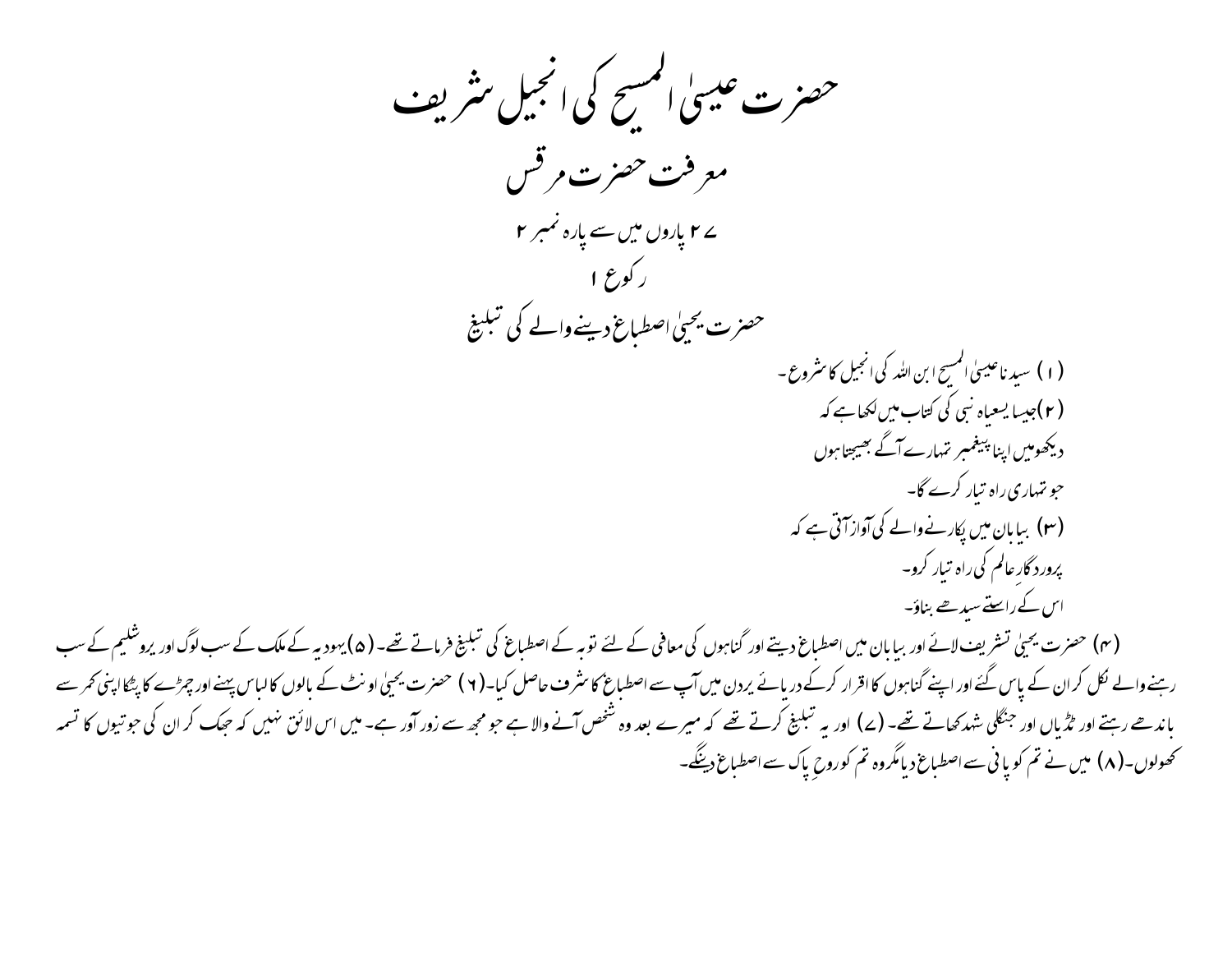سىد ناعيسىٰ المسح كااصطباع اورازما ئش

( ۹ )ان د نوں ایسا ہوا کہ سید ناعیسیٰ نے گلیل کے ناصرۃ سے آکریردن میں حصرت یحیٰ سے اصل کرامی کراو پر تسریف لائے توفی الفور سید ناعیسیٰ نے آسمان کو پہلنے اور روح پاک کو کبو تر کی مانند اپنے اوپراترتے دیکھا۔ (۱۱) اورآسمان سے آواز ای کہ تم میرے بیارے ابن ہو۔ تم سے میں راضی ہوں۔ (۱۲)فی الفور روح پاک کی تحریک سے آپ بیابان میں بھیج دیئے گئے۔(۱۳)آپ بیابان میں چالیس در دود سے آزمائے گئے اور جنگلی جانوروں کے ساتھ قیام کیااور فرشفےآپ کی خدمت مبارک میں مشغول رہے۔

چار ماہی گیروں کی بیعت

(۱۴) پھر حصرت یحیٰ کے پکڑوائے جانے کے بعد سید ناعیسیٰ نے گلیل میں آکر پرورد گار عالم کی خوشخبری کی تبلیغ فرمائی۔ (۵۱)فرمایاکہ وقت پورا ہو گیاہے اور پرورد گار کی بادشاہی نزدیک آگئی ہے۔ توبہ کرواور خوشخبری پرابمان لاؤ۔

(۱۶) گلیل کی جھیل کے کنارے کنارے تسٹریف لے جاتے ہوئے آپ نے حصرت شمعون اور ان کے سائی حصرت اندریاس کو جھیل میں جال ڈالتے دیکھا کیونکہ وہ ماہی گیر تھے ۔ (ے ا )سید ناعیسٰ نے ان سے فرمایا کہ میرے پیچھے چلے آؤ تومیں تم کوآدم گیر بناؤں گا۔ (۱۸) ورنسچھ ہوئے۔(۱۹) اور تھوڑی دور بڑھ کرآپ نے زبدی کے صاحبمزادے حصرت یعقوب اور ان کے سائی حصرت یحیٰ (یحیٰ اصطباعی نہیں) کو کشتی پر جالوں کی مرمت کرتے دیکھا۔( • ۲) آپ نے فی الفور ان کو بلایا اور وہ اپنے والد کو کشتی پر مزدوروں کے ساتھ چھوڑ کرآپ کے بیچھے ہولئے۔ ناياك روح والاسخص

(۲۱) پھرآپ کفرنحوم میں تشریف لائے اور فی الفور سبت کے دن عبادت خانہ میں جا کر تعلیم دینے کے لوگ ایک تعلیم سے حیران ہوئے کیونکہ آپ ان کوفقہ کے عالموں کی طرح نہیں بلکہ صاحب اختیار کی طرح تعلیم ارشاد فرماتے تھے۔ (۲۳) فی الفور ان کے عبادت خانہ میں ایک روح تھی۔ اوہ یوں کہہ کر چلایا- (۲۴) کہ اے عیسیٰ ناصری ! ہمیں آپ سے کیا کام ؟ کیاآپ ہم کو ہلاک کرنے آئے بیں ؟ میں آپ کو جا نتا ہوں کہ آپ رورد گار کے قدوس بیں۔ ( ۲۵ ) سید ناعیسیٰ نے اسے جھ<sup>و</sup>ک کر فرمایا جپ رہواور اس میں سے لکل جاؤ- پس وہ ناپاک روح اسے مروڑ کر اور بڑی آواز سے جلا کر اس میں سے نکھ کے اس کے اور اس میں کے کہ کر بحث کرنے لگے کہ یہ کیاہ<sup>2</sup> یہ تو نئی تعلیم ہے! وہ ناپاک روحوں کو بھی اختیار کے ساتھ ضکم دیتے بیں اور وہ ان کا ضکم ما نتی بیں۔ ( ۲ م) فی الفور آپ کی شہرت گلیل کی اس تمام نواحی میں ہر جگہ پھیل گئی۔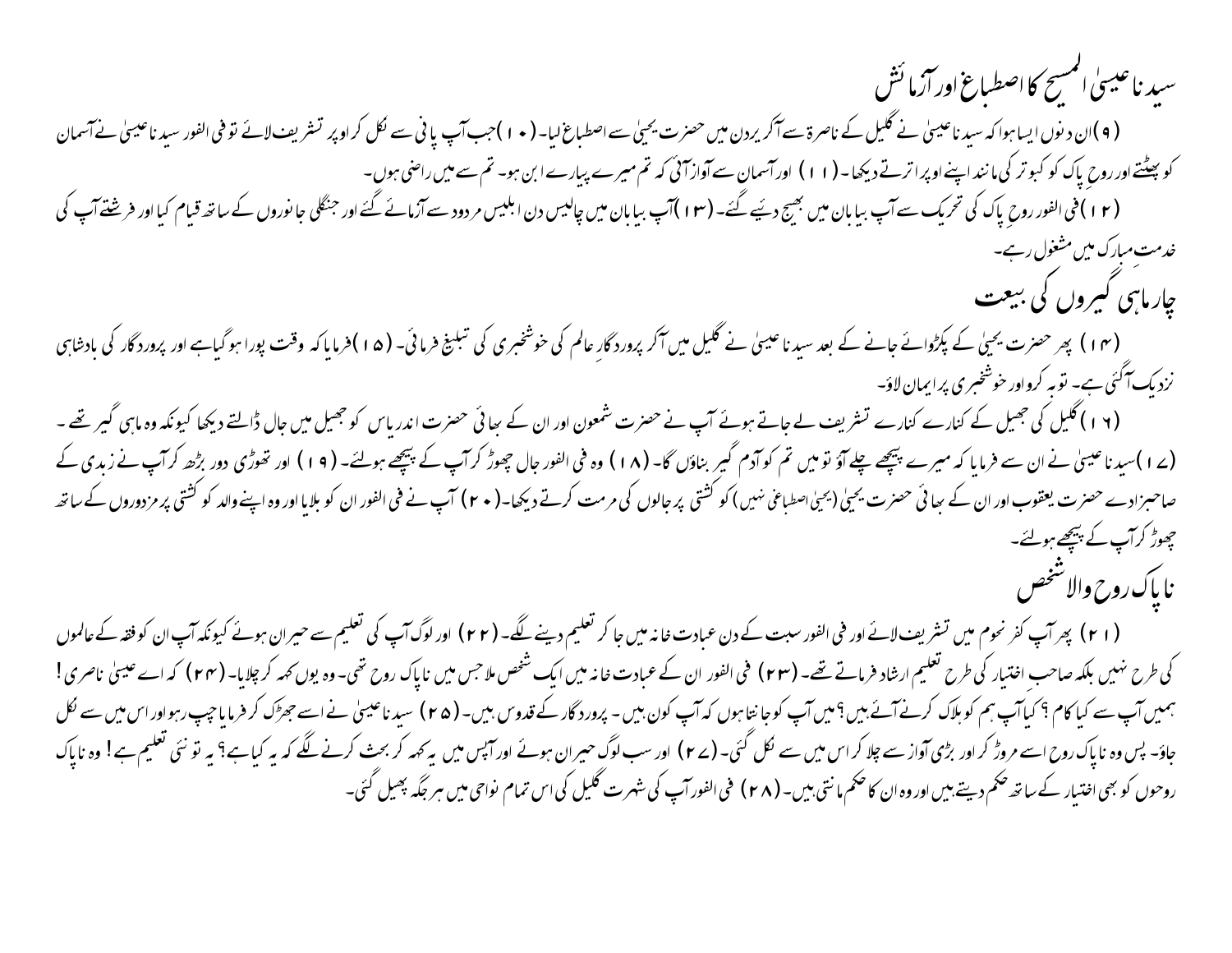بہت سے لو گوں کو شفاعطا فرمانا

مفلوج كوشفا نرينه عطافرمانا

(۲۹) اورآپ فی الفور عبادت خانہ سے لکل کر حصرت یعقوب اور حصرت یوحناکے ساتھ حصرت اور حصرت اندر پاس کے گھر تسثر یف لائے۔(۳۰)حصرت شمعون کی ساس تپ میں پڑیں تھیں اور انہوں نے فی الفورآپ کو خسر دی۔آپ نے پاس جاکر اور ان کا ہاتھ پکڑ کرانہیں اٹھا یااور تپ ان پر سے اتر کئی اور وہ ان کی خدمت کرنے لگیں۔ ( ا ۳) شام کوجب سورج ڈوب گیا تولوگ سب بیماروں کواور ان کو حن میں بدروحیں تھیں آپ کے پاس لائے۔( ۳۳) اور ساراشهر درواز ہ پر جمع ہوگیا۔( ۳۴) اور آپ نے بهتوں کوجو طرح طرح کی بیماروں میں گرفتار تھے شفاعطا فرما ئی اور بہت سی بدروحوں کو کالااور بدروحوں کو بولنے نہ دیا کیونکہ وہ آپ کو پہچانتی تھیں۔ كليل مين تبليغ

(۳۵) اور صبح بی دن لکلنے سے بہت پہلےآپ اٹھ کر تسٹریف لے گئے اور ایک ویران جگہ میں گئے اور وسال شمعون اور ان کے راتھی آپ کے پیچھے گئے۔ (۳۷) اور حب آپ ملے توآپ سے کہا کہ سب لوگ آپ کوڈھونڈرہے ہیں۔(۳۸) آپ نےان سے فرمایاآؤہم اور کہیں آپ کے شہروں میں چلیں تاکہ میں وہاں بھی تبلیخ کا کام سر انجام دوں کیونکہ میں اس لئے لکلاہوں۔ ( r ۹) اور آپ تمام گلیل میں ان کے عبادت خا نوں میں تسثر یف لے جا کر تبلیخ کرتے اور بدروحوں کو لگالتے رہے۔ شافعي محسثر سيد ناعيسىٰ المسح ايك شخص كوشفاعطا فرماتے ہيں ( مہم)ایک کوڑھی نے آپ کے پاس آکرآپ کی منت کی آپ کے سامنے گھٹنے ٹیک کرآپ سے کہااگرآپ چاہیں تو مجھے پاک صاف کرنکتے ہیں۔( مہم) آپ نے اس پر ترس کھا کرباتھ بڑھایا اوراسے جھوکر اس سے فرمایا کہ میں چاہتا ہوں ، کہ تم یاک صاف ہوجاؤ۔ (۴۲)اور فی الفور اس کا کوڑھ جاتارہا اور و پاک صاف ہوگیا۔(۴۳) اورآپ

نےاس سے فرمایا کہ خبر دار کسی سے محچھ نہ کہنامگر جا کراپنے تینک اور اپنے پان کے ایک اس پیروں کو جوموسیٰ نے مقرر کیں نذر گذرا نو تاکہ ان کے لئے گواہی ہو۔( ۴۵) لیکن وہ باہر جاکر بہت جرچا کرنے لگا اور اس بات کوایسامشور کیا کہ سیدناعیلیٰ اسم شرح میں اسک اسرویران مقاموں میں رہے اور لوگ چاروں طرف سے آپ کے پاس آتے

ر کوع ۲

یحے۔ (۳) اور لوگ ایک مفلوج کو چارآدمیوں سے اٹھوا کرآپ کے پاس لائے۔ (۴) مگر حب وہ بھیڑ کے سبب سے آپ کے اس اس سے محمول دیااور اسے

(۱) کئی دن بعد حب آپ کفر نحوم میں پھر تسٹریف لائے توسنا گیا کہ آپ گھر میں بھی اسے آدمی جمع ہوگئے کہ دروازے کے پاس بھی جگہ نہ رہی اورآپ ان کو درس دے رہے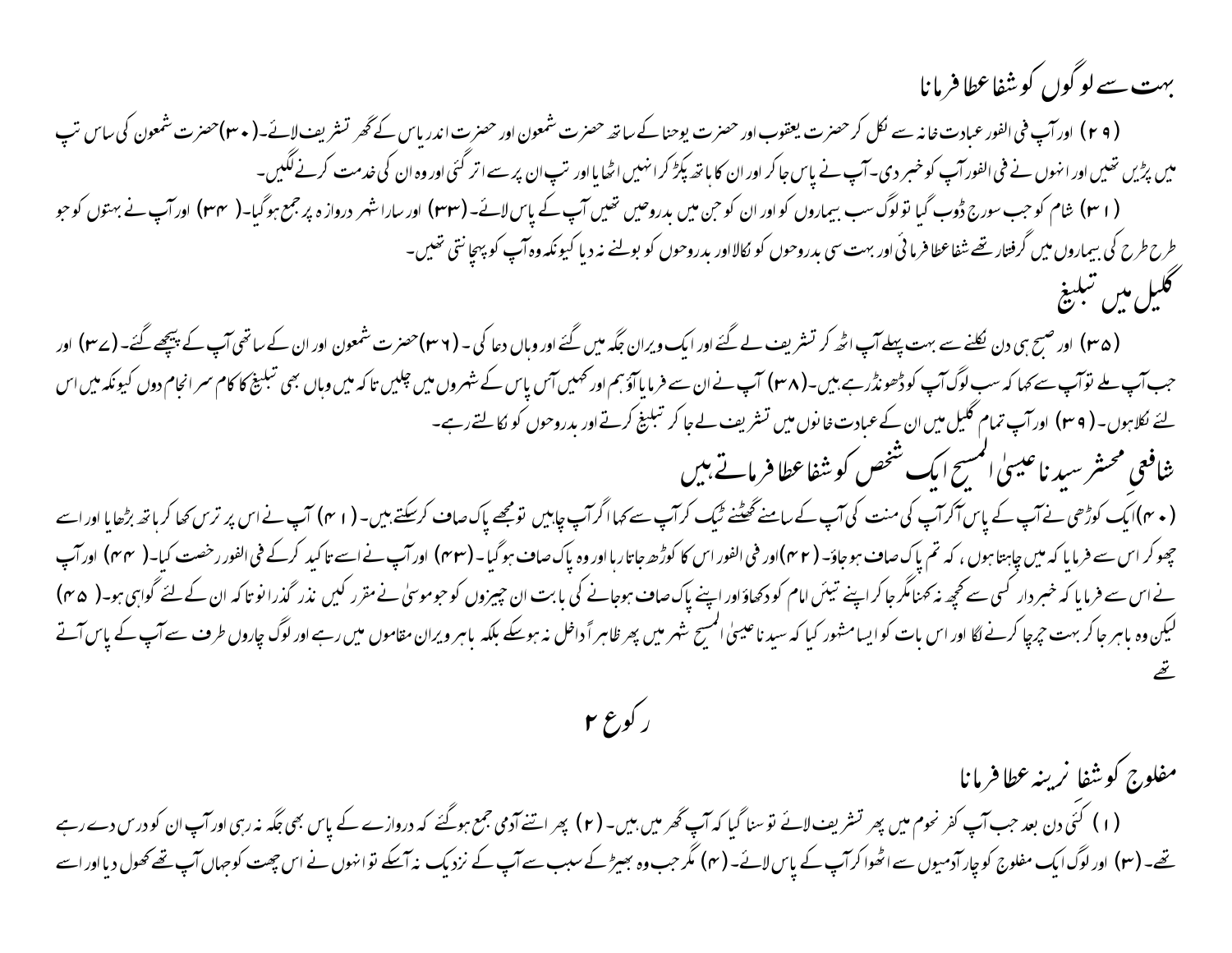ادھیڑ کواس چار یائی کو جس پرمفلوج لیٹا تعالٹکادیا- (۵) سیدناعیسیٰ نے ان کاایمان دیکھ کرمفلوج سے کہا ہنا تہارے گناہ معاف ہونے -( ۲ ) مگروہاں بعض فقیہ حو بیٹھے تھے-وہ اپنے دلوں میں سوچنے لگے کہ ۔(ے) آپ کیوں ایسا<u>یحتے بیں</u> ؟ کفر بکتے بیں پرورد گار کے سواگناہ کون اور بھی ان کی ان سے ان کے اپنی روح سے معلوم کرکے کہ وہ اپنے دلوں میں یوں سوچتے ہیں ان سے فرمایا تم کیوں اپنے دلوں میں یہ باتیں سوچتے ہو؟ ( ۹ ) آسان کیا ہے ؟ مفارے گناہ معاف ہوئے یہ پاکھنا کہ اٹھو اور اپنی چاریائی اٹھا کر چلو پھرو۔؟ ( • ۱ ) لیکن اس لئے کہ تم جانو کہ ابن آدم کو زمین پر گناہ معاف کرنے کا اختیار ہے ( آپ نے اس مناسر ( ا ) میں تم سے کھڑا ہنی چارپائی اٹھا کراپنے گھر چلے جاؤ۔ ( ۱ ۲ ) اور وہ اٹھا فی الفور چارپائی اٹھا کران سب کے سامنے باہر چلا گیا۔ چنانچہ وہ سب حیران ہوگئے اور تمجید باری تعالیٰ کرکے کھنے لگے ہم نے ایسا کسجی نہیں دیکھا تھا-حصرت لاوی (متی) کی بیعت

(۱۳) آپ پھر باہر جھیل کے کنارے گئے اور ساری عوام الناس آپ کے پاس آئی اورآپ ان کو درس عطا فرمانے گے -(۱۴) جب آپ تشریف لے جارہے تھے لوآپ نے حلفئی کے بیٹے لاوی کومحصول کی جو کی پر بیٹھے دیکھا اور اس سے فرمایا میرے بیچھے ہوا۔ کے بیچھے ہوئے۔ (۵۱) اور یوں ہوا کہ آپ اس کے گھر میں طعام کرنے کے لئے نشست فرمائی اور بہت سے محصول لینےوالے اور گنہگار لوگ سید ناعیسیٰ اورآپ کےصاحبہ کرام کے ساتھ کھانے کیونکہ وسے سے ہوتے تھے۔(۱۲) اور یہودیءالم دین اور فقیہ کے عالموں نے آپ کو گنہگاروں اور محصول لینے والوں کے ساتھ کھا کہ گرام کے صاحبہ کرام سے کہا ہے تو محسنے پیتے ہیں۔(ے ا ) سید ناعيس نے پہ سن کران سے فرمايا تندرستوں کوطبیب کی صرورت نہیں بلکہ بیماروں کو۔میں متقی پرہیز گاروں کو نہیں بلکہ گنہگاروں کو بلانے آیا ہوں-روزہ کے متعلق سوال

(۱۸) اور حصرت یحییٰ اصطباعی کے صحابی اور یہودی علماء دین روزہ سے تھے۔ انہوں نے آکرآپ سے فرمایا کہ حصرت یحیٰل کے صحابی اور علماء دین نوروزہ رکھتے بیں لیکن آپ کے صحابی کیوں روزہ نہیں رکھتے؟ ( ۹ ) سید ناعیسیٰ نےان سے فرمایا کیا برا تی حب تک دلالتے ہے روزہ رکھ سکتے ہیں ؟حب ودلیا ان کے ساتھ ہے وہ روزہ نہیں رکھ سکتے۔( • ۲ ) مگروہ دن سمیں گے کہ دلہاان سے جدا کیاجائے گا-اس وہ روزہ رکھیں گے-( r ۱ ) کورے کپڑے کا پیوند پرانی پوشاں نسب تووہ پیونداس پوشاک میں نے کچھ کھینچ لے گا یعنی نیا پرانی سے اوروہ زیادہ پھٹ جائے گی۔ (۲۲) اور نئی مے کو پرانی مشکوں میں کوئی نہیں بھرتا۔ نہیں سے سے پھٹ جائیں گی اور ہے اورمشکیں دونوں برباد ہوجائیں گی بلکہ نئی ہے کو نئی مشکوں میں ىمر تے بىس۔ سبت کے بارے سوال (۲۳) اور یوں ہوا کہ آپ سبت کےدن تھیتوں میں ہو کر تسٹریف لے جارہے تھے اور آپ کے رسول راہ میں چلتے ہوئے بالیں قوڑنے لگے۔(۲۴) اور یہودی علماء دین نے آپ سے کہا

دیکھیئے یہ سبت کے دن وہ کام کیوں کرتے ہیں حوجائز نہیں ؟ (۴۵) آپ نے ان سے فرمایا کیا تم نے لیمواں کو اور اس کے ساتھیوں کوصرورت ہوئی اور وہ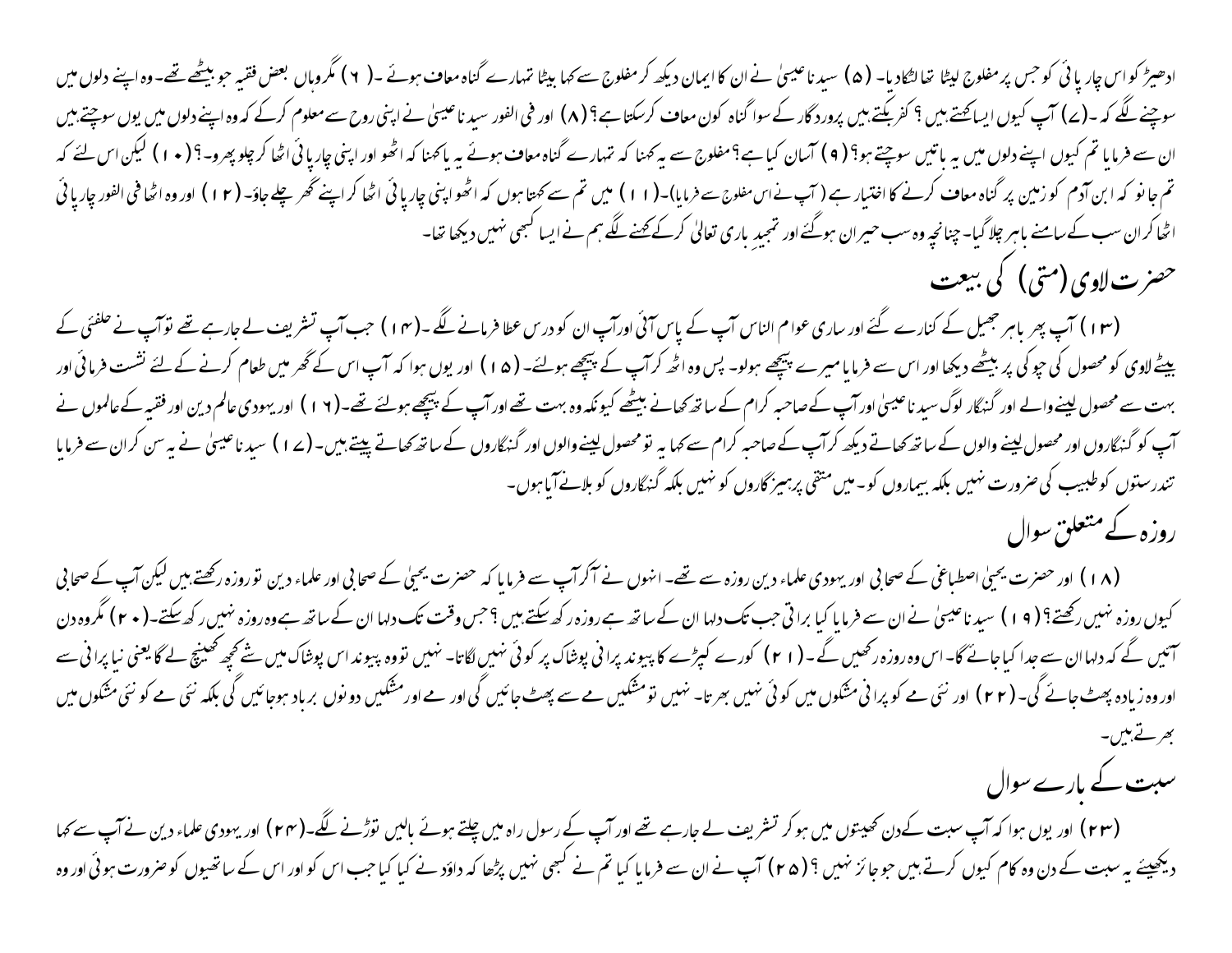بھوکے ہوئے؟ (٢ ٢) وہ کیوں کرابیاترامام اعظم کے دنوں میں پرورد گار کے گھر میں گنے اور انہوں سے کوئی ان امام کےسوااور کسی کوروا نہیں اور اپنے ساتھیوں کو بھی دیں؟(ے ۲) اور آپ نےان سے فرمایاسبت آدمی کے لئے بناہے نہ آدمی سبت کے لئے (۲۸) پس ابن آدم (یعنی سیدناعینیٰ)سبت کا بھی مالک ہے۔

سوكحصا نخه والاآدمي (۱) اور آپ عبادت خانہ میں پھر داخل ہوئے اور وہاں ایک آدمی تعاجس کا باتھ سوکھا ہوا تھا - (۲) اور وہ آپ کی تاک میں رہے کہ اگراپ اسے سبت کے دن شفاعطا فرمائیں توآپ پر الزام لگائیں۔(۳) آپ نے اس آدمی سے جس کا باتھ سوکھا ہوا تھا فرما یا بیچ میں کھولت (۳) اور ان سے فرما بارن کے کرنا؟ جان بچانا یا قتل کرنا؟ وہ جب رہ گئے۔(۵) آپ نے ان کی سخت دلی کے سبب سے عمکین ہو کراور چاروں طرف ان پر عضہ سے نظر کرکے اس آدمی سے بڑھانا کرا اور اس کا ہاتھ درست ہو گیا۔ ( ۲ ) پھریہودی علماءدین فی الفور ماہر جا کر ہیرودیوں کے ساتھ آپ کے برخلاف مثورہ کرنے لگے کہ آپ کو کس طرح بلاک کریں۔ جھیل کے پاس بڑی بھیڑ

(ے) سید ناعیسیٰ المسیح اپنے صحابہ کرام کے ساتھ جھیل کی طرف تسٹریف نے کوئی سال کے ایک بھیڑ پیچھے ہولی اور بیوں کے محمد اور پردن کے پاراور صور اور صیدا کے آس سے ایک بڑی بھیڑیہ سن کر کہ آپ کیسے بڑے کام کرتے ہیں آپ کے پاس آپ نے اپنے صحابہ کرام سے فرما یا بھیڑ کی وجہ سے ایک چھوٹی کشتی میرے لئے تیار رہے تاکہ وہ مجھے دبانہ ڈالیں۔( • ۱ ) کیونکہ آپ نے بہت سے لوگوں کو شفاعطا فرمائی تھی۔ جنانچہ جناروں میں گرفتار تھےآپ پر گرے پڑتے تھے کہ آپ کوچھولیں۔( ۱ ۱ ) اور ناپاک روحیں ، حب آپ کو دیکھتی تھیں آپ کےآگے گر پڑتیں اور پکار کرکھتی تھیں کہ آپ" ابن اللہ " بیں۔اورآپ ان کو بڑی تاکید کرتے تھے کہ مجھے ظاہر نہ کرنا-باره صحابه كرام كاانتخاب

(۱۳) پھرآپ ایک اونچی جگہ پر تسٹریف لے گئے حن کوآپ چاہتے تھے ان کو پاس بلایااور وہ آپ کے۔(۱۴) اورآپ نے بارہ کومقرر کیا تاکہ آپ کے ساتھ رہیں اورآپ کوان جھیجیں کہ تبلیخ کریں- (۵۱)بدروح کو کالنے کااختیار رکھیں-(۱۲) وہ یہ بیں:حضرت شمعون حن کا نام حضرت اور اس کے اپنے حضرت یعقوب اور ان کے ہیائی حضرت یحییٰ حن کا نام بوانر گس یعنی گرج کے بیٹےرکھا۔( ۱۸ ) اور حضرت اندریاس اور حضرت برتا ان کی اور حضرت تعااور حلفئی کا بیٹاحضرت یعقوب اور حضرت تدی اور شعمون قنا نی۔( ۱۹) اور یہوداہ اسکریو تی حس نے آپ کو پکڑوا بھی دیا۔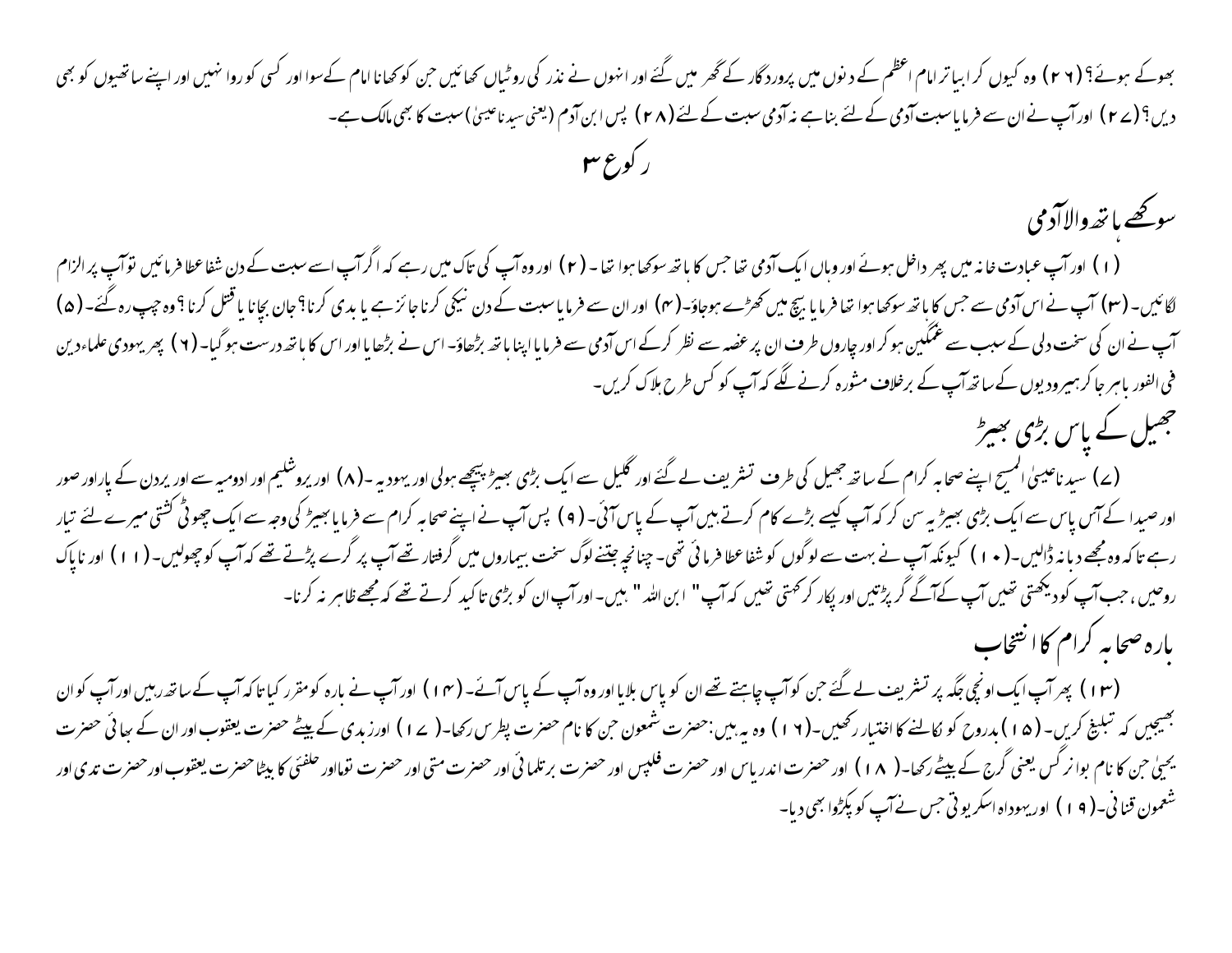سيد ناعيسىٰ المسح اور بعلز بول

س تھر میں تسٹریف لائے۔ ( • ۲ ) اور اتنے لوگ پھر جمع ہوگئے کہ آپ کھا کے -( ۲ ) جب آپ کے متعلقین نے یہ سنا توآپ کو پکڑنے کونکلے کیونکہ کچتے تھے کہ آپ دیوانہ ہوگئے بیں۔ ( ۲۲) اور فقیہ حویروشلیم آئے تھے پیکھتے تھے کہ آپ کے ساتھ بعلز بول ہے ہیں۔ ( سے دراوحوں کو کالتے بیں۔ ( ۲۳) آپ ان کو پاس بلا کر ان سے تمثیلوں میں فرمانے لگے کہ شیطان کو شیطان کس طرح کال سکتاہے؟ (۲۴) اور اگر کسی سلطنت پر پول توہ سلطنت قائم نہیں رہ سکتی۔ (۲۵) اور اگر کسی ٹھر میں پھوٹ پڑجائے تووہ گھر قائم نہ رہ سکے گا۔ (۲ ۲) اور اگر شیطان اپنا ہی مخالف سو کراپنے میں پھر تو تائم نہیں کہ اس کا خاتمہ ہوجائے گا-( ۲ ۷) لیکن کوئی آدمی کسی زورآور کے گھر میں گھس کر اس کے اسباب کولوٹ نہیں سکتا جب تک وہ پہلے اس زور آور کو نہ باندھ لے۔ شب اس کاٹھر لوٹ ۔ اس تم سے سچ کہتا ہوں کہ بنی آدم کے سب گناہ اورجتنا کفر وہ بکتے ہیں معاف کیا جائے گا؟ (٢٩) گیکن حو کوئی َروحِ پاک کے حق میں کفر بکےوہ ابد تک معانی نہ پائے گا بلکہ ابد ی گفعوروار ہے۔( ٣٠) کيونكہ وہ گھنے تھے کہ آپ میں ناپاک روح ہے۔ سېد ناغيسې کې والده ماجده اور بحا ئې

( r ۱ ) پھرآپ کی والدہ ماجدہ اور آپ کے سائی آئے اور باہر تھڑے ہو کرآپ کے اور کا اور بھیڑآپ کے پاس بیٹھی تھی اور انہوں نے آپ سے کہا دیکھئے آپکی والدہ اور آپ کے ساتی باہر آپ کا پوچھتے ہیں۔ ( ۳۳) آپ نے ان کوحواب میں فرمایامیری ماں اور میرے سائی کون بیں ؟ ( ۳۴) اوران پر حوآپ کے گرد بیٹھے تھے نظر کرکے کہا دیکھومیری ماں اور میرے سائی یہ بیں-( ۳۵) کیونکہ حو کوئی رصائے الهیٰ پر چلےوہی میرا سائی اور میری بہن اور میری ماں بین۔

بیج بونےوالے کی تمتیل (۱) آپ پھر جھیل کے کنارے درس دینے لگے اورآپ کے پاس ایسی بڑی بھیڑ جمع ہو گئی کہ آپ جھیل میں ان اس ایک گنارے رہیں۔(۲) آپ ان کو تمثیل میں بہت سے باتیں سکھانے لگے اور اپنے درس میں ان سے فرمایا: (۳) سنو! دیکھوایک بونے لاک اور بوتے وقت یوں ہوا کہ تحجیراہ کے کنارے گرے اور پرندوں نے آکراسے مچک لیا۔(۵)اور کحچھ بتھریلی زمین پر گراجہاں اسے بہت مٹی نہ ملی اور شب سے جلد اگ آیا۔(۲) اور حب سورج لکلا توجل گیا اور حبڑ نہ ہونے کے سبب سے سوکھ گیا۔ (ے) اور تحچہ حباڑیوں میں گرااور حباڑیوں نے بڑھ کر اسے د بالیااور وہ بجل نہ لایا۔ ( ۹ ) بھر آپ نے فرمایاجس کے سننے کے کان ہوں، وہ سن لے -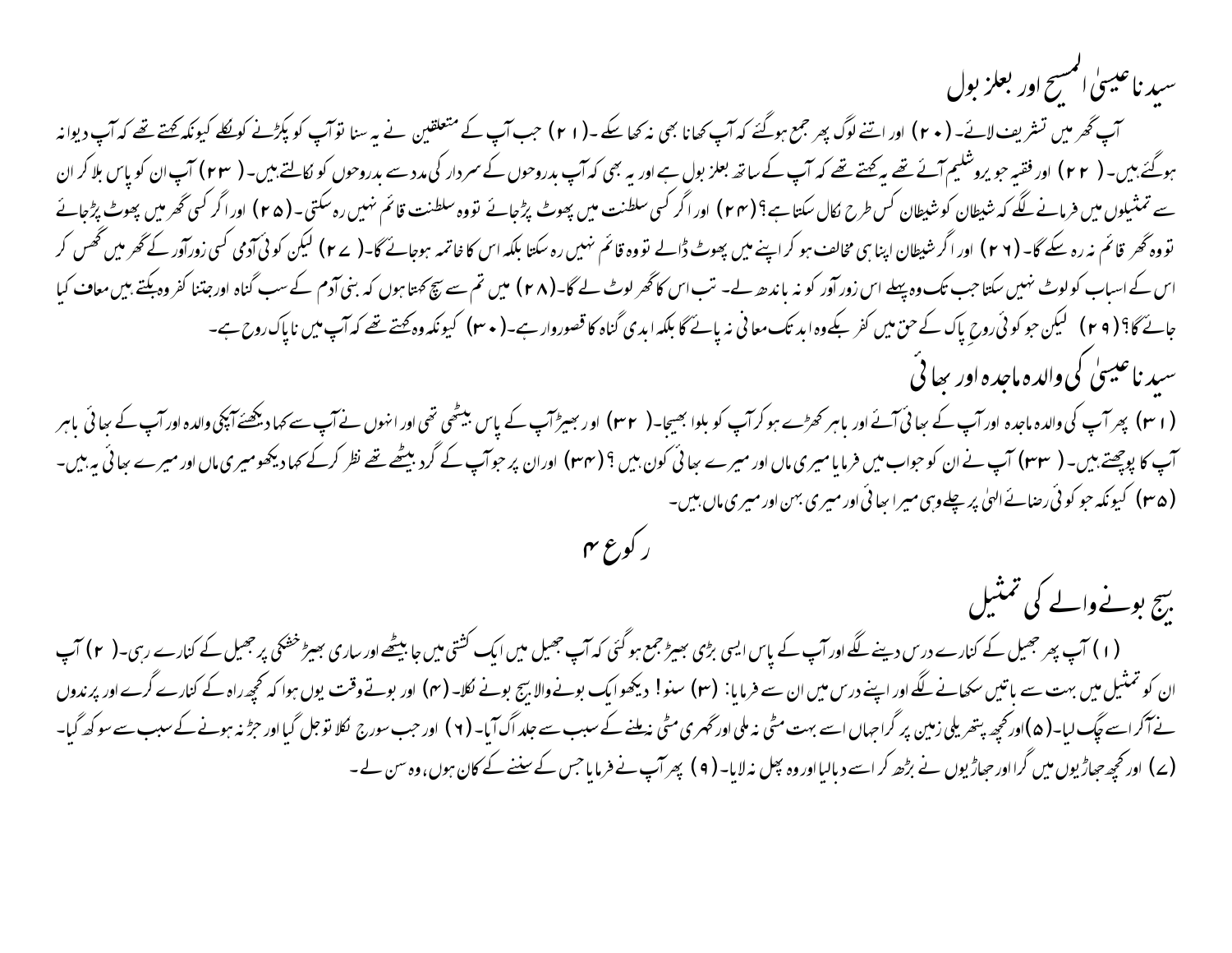تماثيل كامقصد

(۱۰) جب آپ اکیلے رہ گئے توآپ کے ساتھیوں نے ان بارہ سمیت صحابہ کرام ان تمثیلوں کی بابت پوچیا- (۱۱) آپ نے ان سے فرما یا کہ تم کو، پرورد گار کی بادشاہی کا بھیدد یا گیاہے گگران کے لئے حو باہر بیں سب باتیں تمثیلوں میں ہوتی بیں۔(۱۲) تاکہ وہ دیکھنے ہوئے دیکھیں۔اور نہ سمجھیں۔ایسا نہ ہو کہ وہ رحوع لائیں اور معافی پائیں۔

## بیج بونےوالے کی تمثیل کامطلب (۱۳) پھرآپ نے ان سے فرمایا کیا تم یہ تمثیل نہیں سمجھ؟ پھر سب تمثیلوں کو کیونکر سمجھوگ؟ (۱۴) بونے اللہ بوتا ہے -(۵۱) حوراہ کے کنارے بیں جہاں کلام اللہ بویا جاتا ہے وہ یہ بیں کہ حب انہوں نے سنا توشیطان فی الفور آکر اس کلام کوحوان میں بوپا گیا تھا اسے؟ (١٧) اور اسی طرح حو بیٹی میں میں گیسکت یہ وہ بیں حو کلام اللہ کوسن کرفی الفور خوشی سے قبول کرلیتے ہیں ۔ (ے ۱ ) اور اپنے اندر حرِّ نہیں رکھتے بلکہ چند روزہ بیں۔ پر حرکتا ہے اللم بریا ہوتا ہے اوقی الفور کھوکر کھاتے ہیں۔ (۱ ۸ )اور حوجیاڑیوں (۱ ۸ )اور حوجیاڑیوں میں بوئے گئے وہ اور بیں ۔ یہ وہ بیں جنہوں نے کلام سنا۔ ( ۹ ) ) اور دنیا کی فکر اور جیروں کا اللہ اس اللہ واخل ہو کر کلام کو دبا دیتے بیں اور وہ بے پھل رہ جاتا ہے۔( ٭ ۲ ) اور حواجھی زمین میں بوئے گئے یہ وہ بیں حو کلام کوسنتے اور قبول کرتے اور پیل لاتے ہیں۔ کوئی تیس گنا کوئی ساٹھ گنا۔ کوئی سو گنا۔ حراع بیمانہ کے نیچے

(۲۱) اورآپ نے ان سے فرمایا کیاجراغ اس لئے لاتے ہیں کہ پیمانہ یا پکنگ کے نیچے رکھاجائے بہتر کرنا کرنے اور ۲۳) کیونکہ کوئی جیز چیپی نہیں مگراس یئے کہ ظاہر ہوجائے اور پوشیدہ نہیں ہوئی گراس لئے کہ ظہور میں آئے۔ (۲۳) اگر کسی کے لئے سے (۲۳) پھر آپ نے ان سے فرمایاخبر داررہو کہ کیاسنتے ہو۔ جس پیمانہ سے تم ناپتے ہواسی سے تہارے لئے ناپاجائے گااور تم کوزیادہ دیاجائے گا - ( ۲۵ ) کیونکہ جس کے پاس خواس سے کے پاس سب سے اس سے وہ بھی حواس کے پاس ہے لے لیا

ا یک بڑھنےوالے بیج کی نمتیل

(۲۶) آپ نے ان سے فرمایا پروردگار کی بادشاہی ایسی ہے جیسے کوئی آدمی زمین میں بیج ڈالے۔ ( ۲۷) اور رن کو جاگے اور وہ بیج اس طرح اُگے اور بڑھے کہ وہ نہ جانے۔( ۲۸)زمین آپ سے آپ پھل لاتی ہے پہلے پتی ، پھر بالیں ، پھر بالوں میں تیار دانے۔( ۲۹) پھر حب اناج کپووه فی الفور درانتی لگاتا ہے کیونکہ کاٹنے کاوقت آپہنچا۔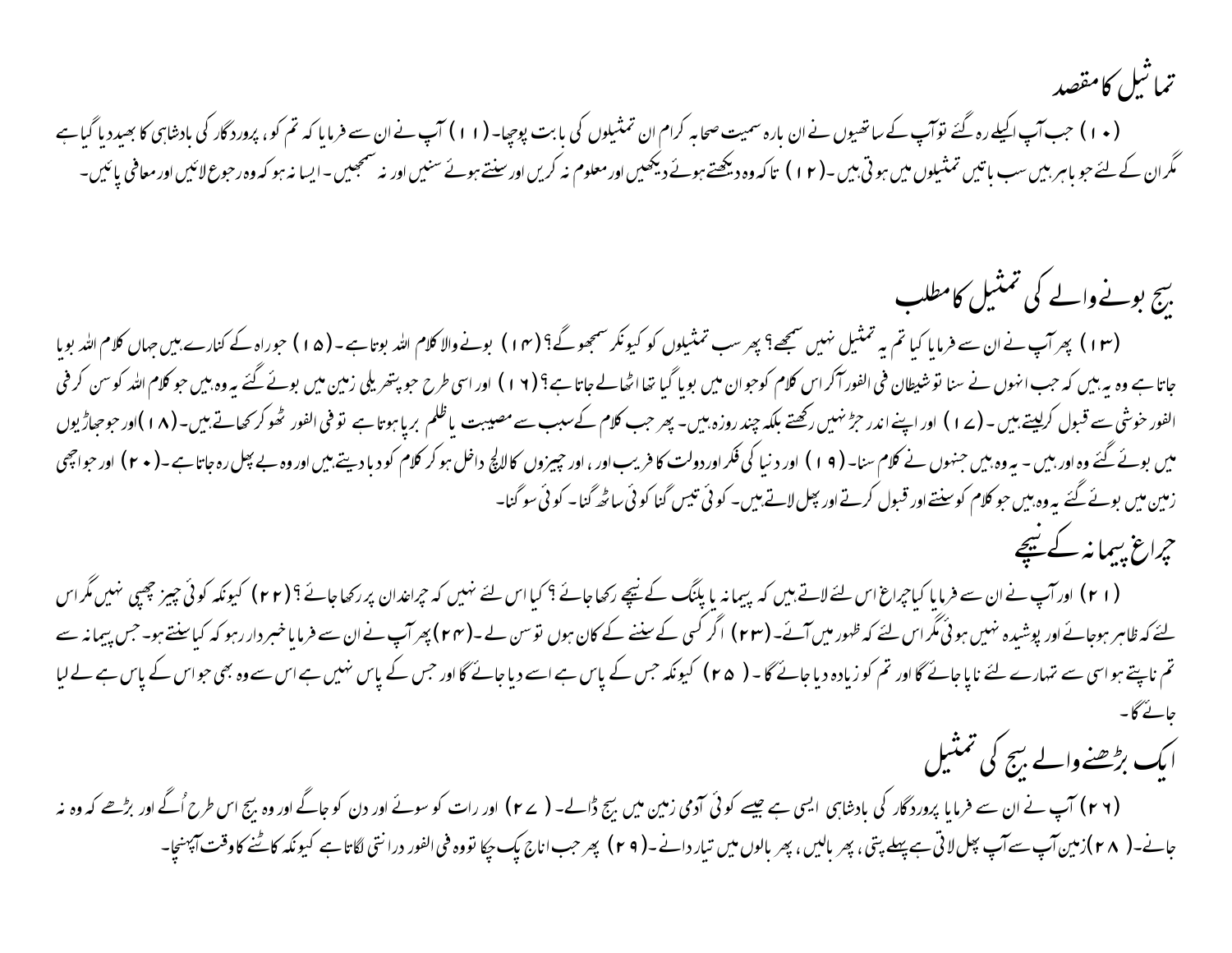| رائی کے بیج کی تمثیل                                                                                                                                                  |
|-----------------------------------------------------------------------------------------------------------------------------------------------------------------------|
| ( ۳۰) پھرآپ نےان سے فرمایا کہ ہم دینِ اللیٰ کو کس سے تشبیہ دیں اور کس تمثیل میں اسے بیان کریں؟ ( ۲ ۳)وہ رائی کے دانے کی مانند ہے کہ حب زمین میں بویاجاتا ہے نوزمین کے |
| سب بجوں سے جھوٹا ہوتا ہے۔( ۳۲) مگر حب بودیا گیا تواگ کرسب ترکاریوں سے بڑاہوجاتا ہے اور ایسی بڑی ڈالیاں لکالتاہے کہ ہواکے پرندے اس کے سایہ میں بسیرا کرسکتے ہیں۔       |
| (۳۳) آپ ان کواس قسم کی بہت سے تمنٹیلیں- دے دے کران کی سمجھ کے مطابق کلام سناتے تھے۔(۳۳) اوربے تمثیل ان سے محچھ نہ فرماتے تھے لیکن خلوت میں اپنے خاص صحابہ             |
| کرام سے سب ماتوں کے معنی بیان کرتے تھے۔                                                                                                                               |
| طوفان کو تھمانا                                                                                                                                                       |

(۳۵) اسی دن حب شام ہوئی توآپ نے ان سے فرمایا آؤ یار چلیں -(۳۶) اور صحابہ کرام ھیڑ کو چھوڑ کراسے جس حال میں وہ تعا کشتی پر ساتھ لے اس لے ساتھ اور کشتیاں بھی تھیں۔ (ے۳) تب بڑی آندھی چلی اور لہریں کشتی پریہاں تک آتنی یا ٹی سے بھری جاتی تھی۔( ۳۸) اور آپ خود پیچھے کی طرف گدی پرآرام فرمارہے تھے۔ پس انہوں نے آپ کوجگا کرکہا استادِ اعظم کیاآپ کوفکر نہیں کہ ہم ہلاک ہوئے جاتے ہیں؟ ( ۳۹) آپ نے اٹھ کر ہوا کو ڈانٹا اوریانی سرا بھم جا! پس ہوا بند ہوگئی اور بڑا ،امن ہوگیا- ( ۴۰) پھران سے فرمایا تم کیوں ڈرتے ہو؟اب تک ایمان نہیں رکھتے ؟ (۱ سم)اور وہ نہایت ڈرگئے اور ایس میں کھنے لگے یہ کون ہے کہ ہوااور یا فی بھی اس کا ضکم مانتے ہیں ؟

يدروح كرفته كوشفاعطا فرمانا

(۱) آپ جھیل کے یار گراسینیوں کےعلاقہ میں بینچے۔(۲)جب آپ کشتی سے اترے تو فی الفور ایک آدمی جس میں ناپاک روح تھی قسرول سے لگل کرآپ سےملا۔(۳) وہ قسروں میں رہا کرتا تفااور اب کوئی اسے زنجیروں سے بھی نہ باندھ سکتا تھا۔ (۴) کیونکہ وہ بار با بیروں سے باندھا گیا تھالیکن اس نے زنجیروں کو توڑااور بیڑیوں کو ٹکڑے کیا تھااور کوئی اسے قابو میں نہ لاسکتا تھا۔( ۵)وہ ہمیشہ رات دن قبروں اور پہاڑوں میں چلاجاتا اور اپنے تئیں پتھروں سے ز<sup>ی</sup>ار (۲) وہ سید ناعیسیٰ المسح کو دور سے دیکھ کر دوڑا اور آپ کوسجدہ کیا۔(ے)اور بڑی آواز سے چلا کر سکھا اے عیسیٰ ابن اللہ مجھے آپ سے کیا کام؟ تہیں پرورد گار کی قسم دیتا ہوں کہ شہید کرنے کے اس سے فرمایا تھا اے ناپاک روح اس آدمی میں سے نکل آ۔ ( ۹ ) پھر آپ نے اس سے پوچیا تہارا نام کیاہے ؟اس نےآپ سے کہامیرا نام لشکرہے کیونکہ ہم بہت،میں اس منت کی کہ ہمیں اس علاقہ سے باہر بھیج دیں- (١١) اوروہاں پہاڑ پر سوروؤں کااک بڑاعول حمرر یا تھا۔ (۱۲) پس انہوں نے آپ کی منت کرکے کہا کہ ہم کوان سوروؤں میں بھیج دیں تاکہ ہم ان میں داخل ہوں۔ ( ۱۳) پس آپ نے ان کواجازت دی اور ناپاک روحیں نکل کرسوروؤں میں داخل ہو گئیں اور وہ عول حو کوئی دو ہزار کا تھا کڑاڑے پر سے جھپٹے کیں جا اور اس (۱۳) اور ان کے حرانے والوں نے ساگ کرشہر اور دیہات میں خبر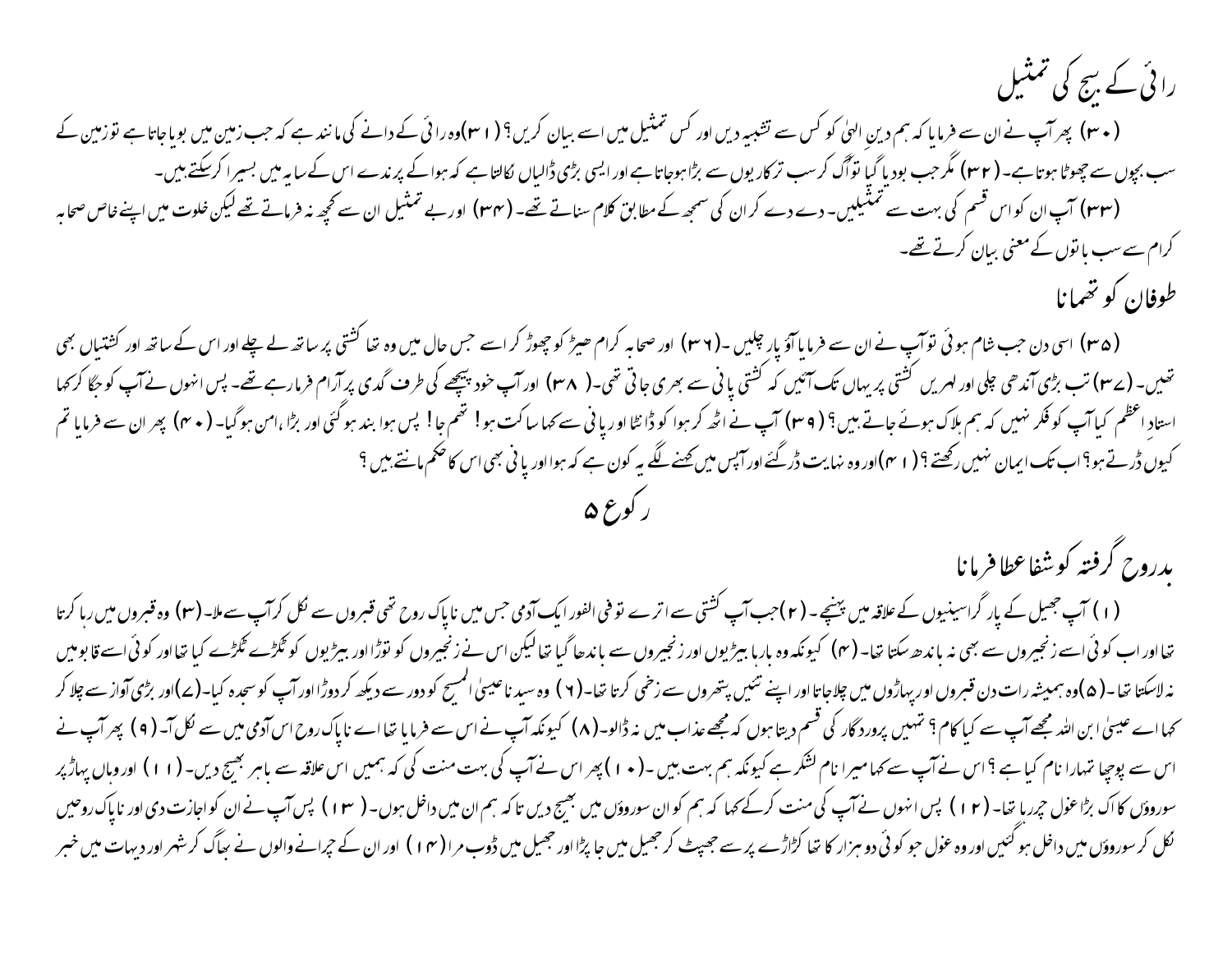<sup>پہ</sup>نچائی ۔(۵۱) پس لوگ یہ ماجرا دیکھنے کو لکل کر سید ناعیسیٰ کے پاس آئے اور حس پینے اور کیٹر اس کو بیٹھے اور کیٹ اور ہوش میں دیکھ کرڈرگئے۔(۱۲) اور دیکھنے والوں نے اس کا حال جس میں بدروحیں تھیں اور سوروؤں کا ماجرا ان سے بیان کیا۔ (ے ا ) وہ آپ کے منسے کرنے لگے کہ ہماری سرحد سے تشریف لے جائیں۔(۱۸) اور جب آپ کشتی میں داخل ہونے لگے توجس میں بدروحیں تھیں اس نےآپ کی منت کی کہ میں آپ کے ساتھ رہوں۔ ( ۹ ) لیکن آپ نےاسے اجازت نہ دی بلکہ اس سے فرمایا کہ اپنے لوگوں کے پاس اپنے گھر جاؤاور ان کوخبر دو کہ پرورد گار نے نتہارے لئے کیسے بڑے کام کئے اور تم پر رحم کیا۔ ( • ۲ ) وہ گیاالوں بات کا جرچا کرنے لگا کہ سید ناعیسیٰ نے اس کے لئے کیسے بڑے کام کئے اور سب لوگ تعحب کرتے تھے۔

یائیر کی بیٹی اور بارہ برس کی بیمار عورت

(۲۱) حب سید ناعیسیٰ بھر کشتی میں یار گئے تو بڑی بھیڑاپ کے اس جمع ہوئی اور آپ جھیل کے کنارے تھے۔ ایک سام میں سےایک شخص یائیر نام آیااور آپ دیکھ کر آپ کے قدموں پر گرا۔ (۲۳) اور یہ کہ کرآپ کی بہت منت کی میری چھوٹی بیٹی مرنے کوہے۔آپ آکراپنے ہاتھ اس پرر کھ دیں تاکہ وہ اچھی ہوجائے اور زندہ رہے۔(۲۳) پس آپ اس کے ساتھ تسٹریف لے گئے اور بہت سے لوگ آپ کے پیچھے ہولئے آپ پر گرے پڑتے تھے۔

(۴۵) پھرایک عورت جس کے بارہ برس سے خون جاری تھا۔(۲ ۲) اور کئی طبیبوں سے بڑی نکلیف اٹھا چکی تھی اوراپناسب مال خرچ کرکے بھی اسے کچھ فائدہ نہ ہوا تھا بلکہ زیادہ بیمار ہو گئی تھی۔( ے۲) سیدناعیسیٰ کا حال سن کر بھیڑ میں آپ کے پیچھےسے آئی اور آپ کی پونکور (۲۸) کیونکہ وہ گھتی تھی کہ اگر میں صرف ان کی پوشاک ہی چھولوں کی تواجھی ہوجاؤں کی ۔ ( ۲ ۹ ) فی الفور اس کا خون بہنا بند ہو گیا اور اس نے اپنے بدن میں معلوم کیا کہ سے شفا یا تی ( ( ۳۰ ) سید ناعیسیٰ المسیح نے فی الفور اپنے میں معلوم کرکے کہ مجھ میں سے قوت لکلی اس بھیڑ میں پیچھے مڑ کر کہا کس نے میری پوشاک چھوئی ؟ ( r r) آپ کے صابہ کرام نے آپ دیکھتے ہیں کہ پھر کی آپ کھتے ہیں کہ مجھے کس نے چھوا؟ ( r۳) آپ نے چاروں طرف لگاہ کی تاکہ <sup>ج</sup>س نے یہ کام کیا تھااسے دیکھ**ے۔(۲۳) و**ہ عورت حو محچھ اس سے ہوا اس کے ڈرکش کر کرنا کر کر کر کر کر کر کر کر اس کی کہ سکت کر پڑی اور ساراحال سچ سچ آپ سے کہہ دیا۔ (۳۴) آپ نے اس سے کہا بیٹی تہارے ایمان سے تہیں شفاملی۔سلامت جاؤاور اپنی اس بیماری سے بچی رہو۔

(۳۵) آپ یہ فرما ہی رہے تھے کہ عبادت خانہ کے امام کے باں سے لوگوں نے آکرکہا کہ تہاری بیٹی مرگئی – اب استاد کو کیون نگلیف دیتے ہو؟ (۳۶) حو بات وہ کہہ رہے تھے اس پر سید ناعیسیٰ نے نوجہ نہ کرکے عبادت خانہ کے امام سے کہاحوف نہ کرو- فقط اعتقاد رکھو(ے) کچھترت بطرس یعقوب اور حصرت یعقوب کے ہیا ئی حصرت یمحیٰ کےسوااور کسی کواپنے ساتھ چلنے کی اجازت نہ دی۔(۳۸) اورآپ عبادت خانہ کےامام کے گھرمیں آئے اور آپ نے دیکھا کہ بلڑ ہورہا ہے۔(ویبٹ رہے ہیں۔(۳۹) اور اندرجا کران سے فرمایا تم کیوں (۱ ۴) اور لڑکی کا باتھ بکڑ کراس سے کہا تلیتا قومی۔ جس کا ترحمہ ہے اے لڑکی میں اس اس کے پھرنے کئی کیونکہ وہ بارہ برس کی تھی۔اس برلوگ بہت ہی حبیران ہوئے۔( ۴۳) پھرآپ نےان کو تاکید سے حکم دیا کہ یہ کوئی نہ جانےاور فرمایا کہ لڑکی کو گجھ کھانے کو دیاجائے۔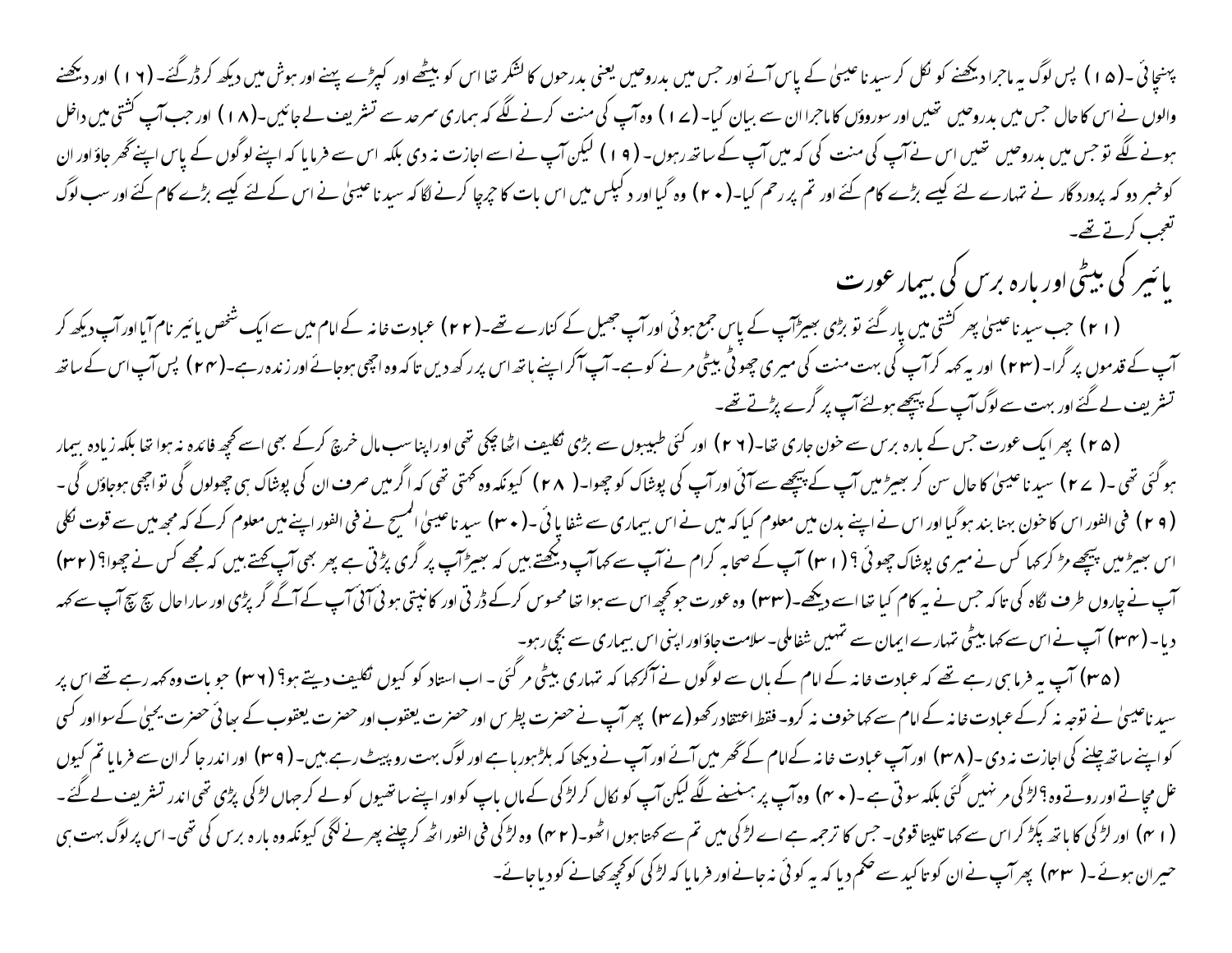## ر کوع ۲

ناصرةمين نامقىولىت (۱) بھروہاں سے لکل کرآپ اپنےوطنِ میں آئے اورآپ کے صحابہ کرام آپ کے بیچھے ہولئے۔(۲) حب سبت کا دن آپا نوآپ عبادت خانہ میں درس دینے لگے اور بہت لوگ سن کر حیران ہوئے اور کہنے لگے کہ یہ باتیں اس میں کہاں سے آگئیں؟ اور یہ کیا صحمت ہے جوانہیں بختی گئی ہے کہ سکت پر اس براہ جوس بڑھئی نہیں جو مریم کا بیٹااور یعقوب اور یوستس اور یہوداہ اور شمعون کا ہبائی ہے ؟ اور کیاان کی بہنیں یہاں سار سک کے بہانت کھو گرکھائی۔( م) سیدناعیسیٰ المسح نے ان سے فرمایا نبی اپنےوطن اور اپنے رشتہ داروں او راپنے گھر کے سوا اور کھمیں بے عزت نہیں ہوتا ۔(۵) اور وہ کوئی معجزہ وہاں نہ دکھے کے سیماروں پر ہاتھ رکھ کر انہیں اجپا کردیا۔(۲) اور آپ نے ان کی بے اعتقادی پر تعجب کیا-اور آپ چاروں طرف کے گاؤں میں درس دیتے پھرے۔ صحابه كرام كو بھيجنا (۷) اورآپ نےان بارہ کواپنے پاس بلا کر دو دو کرکے بھیجنا س<sub>ٹر</sub>وع کیااور ان کو ناپاک روحوں پر اختیار بخشا۔ (۸) اورحکم دیا کہ راستہ کے لئے لاٹھی کے سوانحچہ نہ لو، نہ روٹی، نہ جھولی، نہ اپنے کمر بند میں پیے۔( ۹) مگر حو تیاں پہنواور دو گرتے نہ پہنو۔( • ۱ ) آپ نےان سے فرمایاجہاں تم کسی گھر مبن روحب تک سے روانہ نہ ہو۔(۱۱) اور حس جگہ کے لوگ تم کو قبول نہ کریں اور تہاری نہ سنیں وباں سے چلتےوقت اپنے تلووں کی گرد حیاڑ دو تا کہ ان پر گواہی ہو-(۱۲) اور انہوں نےروا نہ ہو کر تبلینے کی کہ توبہ کرو۔(۱۳) اور بہت سی بدروحوں کو کالااور بہت سے بیماروں کو تیل مل کر اجھا کیا-حصرت یحییٰ اصطباع دینےوالی کی شہادت مبارک (۱۴)ہیرودیس بادشاہ نے آپ کا ذکر سنا کیونکہ آپ کا نام مشور ہوگیا تھا اور آپ نے فرمایا کہ یمیل عنے والا مردوں میں سے حجی اٹھا ہے کیونکہ اس سے معجزے ظاہر ہوتے بیں۔(۵۱) مگر بعض کچتے تھے کہ حصرت الباس اور بعض یہ کہ نبیوں میں سے کسی انندایک نبی ۔(۱۲) مگر ہیں کہ بحی جس کاسر میں نے کٹوادیاوہی جی اٹھاہے۔(۷۷) کیونکہ ہیرودیس نےآدمی بھیج کرحصرت یحیٰ کو پکڑوایااور اپنے سافی فلپس کی بیوی ہیرودیاس کے سبب سےاسے قید خاند کا پیونکہ سرودیس نےاس سے بیاہ کرلیا تھا۔( ۱۸ ) اور

حصرت یحیٰ نے اس سے فرمایا تعاکہ اپنے سائی کی بیوی رکھناتھے جائز نہیں ۔ ( 9 ۱ ) پس ہیرودیاس حصرت یحیٰ رکھتی اور چاہتی تھی کہ آپ کو قتل کرائے مگر نہ ہوئےا- ( • ۲ ) کیونکہ ہیرودیس حصرت یحیٰی کوسچے اور مقدس آدمی جان کر ان سے ڈرتے اور اننیں کے میاں سکر کر بہت حیران ہوجاتے تھے مگرسنتے خوش سے تھے۔( I م) اورموقع کے دن حب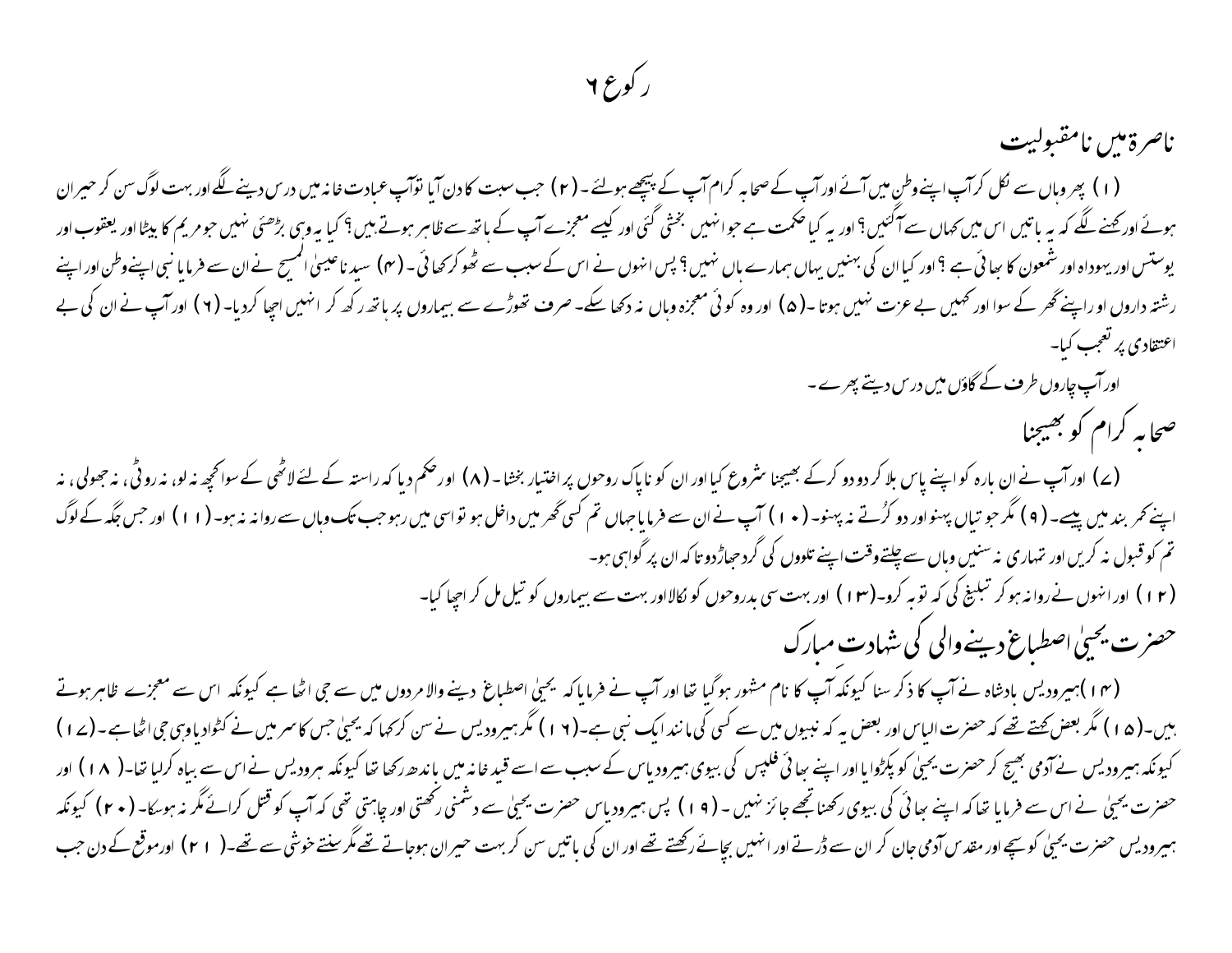ہیرودیس نے اپنی سالگرہ میں اپنے امیروں اور فوجی سر داروں اور گلیل کے رئیسوں کی سال (۲۲) اسی ہیرود ناقی کرناتھ کرہیرودیس اور اس کے مهمانوں کوخوش کیا تو بادشاہ نے اس لڑکی سے کہا حوچاہومجھ سے مانگومیں تہمیں دوں گا۔ (۲۳) اور اس سے قسم کھا تجھ سے اپنی آدھی سلطنت تک تہمیں دوں گا۔ (۲۴)اور اس نے باہر جا کر اپنی ماں سے کہا میں کیا مانگوں؟ اس نے کہا یحیٰ اصطباع دینے والے کا سر - (۴۵ ) وہ فی الفور بادشاہ کے بار تو رہ کی میں چاہتی ہوں کہ تم یحیٰ اصطباع دینے والے کا سر ایک تعال میں ابھی مجھے منگوادو۔ (۲ ۲ ) بادشاہ بہت عملکین ہوامگرا بنی قسموں اور مہمانوں کے سین از ایک بادشاہ نے فی الفور ایک سیاہی کوضم دے کر بھیجا کہ اس کاسر لاؤ۔اس نے جا کر قید خانہ میں ان کا سمر مبارک قلم کردیا۔ (۲۸) اور ایک کوریا اور لڑکی نے اپنی ماں کو دیا۔ (۲۹) پھر حصرت یحیٰ کےصحابہ کرام سن کرائے اور آپ کا جسم مبارک اٹھا کر قبیر میں رکھا۔

يانچ ہزار کو کھاناکھلانا

( • ۳) صحابہ کرام سید ناعینیٰ کے پاس جمع ہوئے اور حو محچھ انہوں نے کیا اور سکھایا تھا۔( اسم) سے اس سے فرمایا تم آپ لاگ ویران جگہ میں چلےآؤاور ذراآرام کرو۔اس لئے کہ بہت لوگ آتے جاتے تھے اور ان کو کھاناکھانے کی بھی فرصت نہ ملتی تھی۔ (۲۲) بس ویران کی میں چلے گئے۔(۳۳) اورلوگوں نےان کوجاتے دیکھا اور بہتیروں نے پہچان لیااور سب شہروں سے اکھٹے ہو کر پیدل ادھر دوڑے اور ان سےپہلے جاہینچے۔ (۳۴) کیونکہ وہ ان بھیڑوں کی مانند تھے جن کا جروابا نہ ہواور آپ ان کو بہت سی با نوں کا درس دینے گھ ۔ (۳۵)جب دن بہت ڈھل گیا نوآپ کے ساس اسک کرکھنے گے یہ جگہ ویران ہے اور دن بہت ڈھل گیاہے۔ (۳۶) ان کو رخصت کردیجئے تاکہ چاروں طرف کی بستیوں اور گاؤں میں جا کراپنے لئے کجھے کھانے کوموں (ے ۳۷) آپ نے حواب میں طرما یا تم بی ان کو کھانے کو دو۔ انہوں نے آپ سے کہا کیا ہم جا کر دوسو دینار کی روٹیاں مول لائیں اور ان کو کھلائیں۔ (۳۸) آپ نے ان سے فرمایا تہارے پاس کتنی روٹیاں، بین ؟ جاؤ دیکھو۔انهوں نے دریافت کرکے کہا پانچ اور دومجیلیاں۔ (۳۹) آپ نے ان سے فرمایا کہ سب ہری گھاس پردستہ دستہ ہوکر بیٹھ جائیں۔ ( ٭ ۷) پس وہ سوسواور بچاس بچائیں کرنے کے لیے روٹیاں اور دومچلیاں لیں اور آسمان کی طرف دیکھ کر برکت دی اور روٹیاں نوڑ کرصحابہ کرام کو دیتے گئے کہ ان کے آگے رکھیں اور وہ دومچیلیاں بھی اپنے ریلے (۳۲) اس وہ سب کھاکر سیر ہوگئے۔(۴۳) انہوں نے ٹکڑوں اور مچیلیوں سے بارہ ٹوکریاں بھر کراٹھائیں۔(مہم) کھانےوالے پانچ ہزار مرد تھے۔

سید ناعیسیٰ اسسے یا ٹی چلتے ہیں

(۴۵)فی الفور آپ نے اپنے صحابہ کرام کومجبور کیا کہ کشتی پر بیٹھ کرآپ سےپہلے اس سےپل جائیں جب تک آپ عوام الناس کورخصت کریں۔(۳۶)آپ ان کورخصت کرکے اونچی جگہ پر دعا کرنے کے لئے تسٹریف لے گئے۔(ے $\gamma$ )جب شام ہوئی تو کشتی جھیل کے بیچ میں تھی اوراب اکیلے خشکی پر تھے۔(۴۸) جب آپ نے دیکھا کہ وہ کھینےسے بہت تنگ ہیں کیونکہ ہوان کے مخالف تھی نورات کے پچھلے پہر کے قریب آپ جھیل پرچلتے ہوئےان کے اور اس سے آگے لکل جاناچاہتے تھے۔ ( r ۹)لیکن انہوں نے آپ کو جھیل پرچلتے دیکھ کرخیال کہ بھوت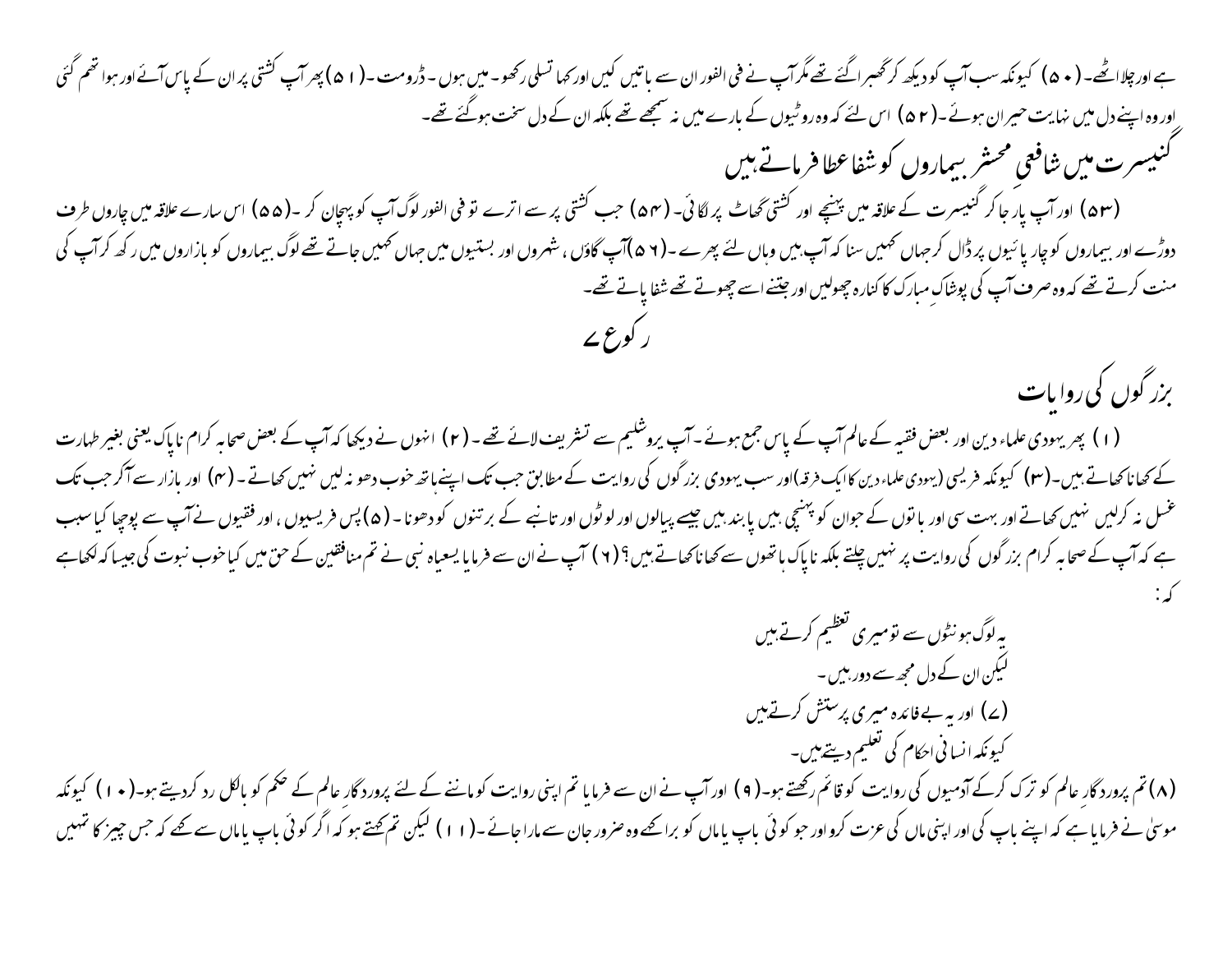مجھ سے فائدہ پہنچ سکتا تعاوہ قربان یعنی پرورد گار کی نذ ہوچکی – ( ۱ ) ) تو تم اس نے اس کے اس کے اس تم رب العزت کے کلام کواپنی روایت سے حو تم نے جاری کی بیں باطل کردیتے ہو۔اور ایسے بہترے کام کرتے ہو۔ باكسز كي كامعيار

(۱۴) آپ نے عوام الناس کو پھر پاس بلا کران سے فرمانے لگے کہ تم سب میری سنواور سمجھو۔ (۵۱) کوئی چیز باہر سے آدمی سے کرکٹی مگر حوجیزیں آدمی میں سے ئکلتی ہیں وہی اس کو ناپاک کرتی ہیں۔(۱۲)(اگر کسی کے سننے کے کان ہوں توسن لو)۔(۱۷) جب آپ سے پھُر میں تشریف لے گئے نوآپ کےصحابہ کرام نے آپ سے اس تمثیل کے معنی پوچھے۔(۱۸) آپ نے ان سے فرمایا کیا تم بھی ایسے ہی بے سمجہ ہو؟ کیا تم نہیں سمجھتے کہ گوچو جاس سے آپ کہ اس سے کہ مسلح کرسکتی۔(۱۹) اس لئے کہ وہ اس کے دل میں نہیں بلکہ پیٹ میں جاتی ہے اور مزبلہ میں لکل جاتی ہے؟ یہ کہ کہ سلم کھانے کی چیزوں کو پار (۲۰) پھرآپ نے فرمایاحو محچہ آدمی میں سے لکتاہے وہی اس کو ناپاک کرتاہے۔(۲۱) کیونکہ اندر سے یعنی آدمی کے دل سے برُے خیال کلتے ہیں حرام کاریاں -(۲۲) حجوریاں، خون، بال اللج، بدیاں،مکر، شوت پرستی، بد نظری، بد گوئی ،شیخی، بیوقوفی، (۲۳) به سب بری باتیں اندرسے لکل کرآدمی کو ناپاک کرتی ہیں۔

ایک مشرک عورت کاابمان

(۲۴) پھر وہاں سے اٹھ کرصور اور صبدا کی سمرحدوں میں تشریف لے گئے اور ایک ٹھر میں داخل ہوتے تھے کہ کوئی جانے مگر پوشیدہ نہ رسکے۔(۲۵) بلکہ فی الفور ایک عورت جس کی چھوٹی بیٹی میں ناپاک روح تھی آپ کی خبر سن کرائی اور آپ کے قدموں پر گری۔(۲۶) یہ عورت یونانی تھی اور قوم کی سورفینیکی۔اس نے آپ سے درخواست کی کہ بدروح کواس کی بیٹی میں سے کالیں۔ (۲۷) آپ نے اس سے فرمایا پہلے لڑکوں کوسیر ہونے دے کیونکہ لڑکوں کی رو ڈی لے کر کنوروں کو ڈیلا پاس نے حواب میں فرمایا ہاں مولا کنورے بھی میز کے تلے لڑکوں کی روٹی کے گمڑوں میں سے کھاتے ہیں۔( ۲ م) آپ نے اس سے فرمایا اس کلام کی ناطر جاؤ، بدروج، تہاری بیٹی سے کے سا پنے تحر میں جاکر دیکھا کہ لڑکی پلنگ پرېژنې ہے اور بدروح نګل کئي ہے۔

شافی عالم بہرے اور گونگے کو شفاعطا فرماتے ہیں

(۱۳۱) آپ پھر صور کی سرحدوں سے لکل کر صیدا کی راہ سے د کمپل کی سرحدوں سے ہوئے گلیل کی جھیل پر پہنچے۔(۲۲) لوگوں نے ایک بہرے کوجو ہکلا بھی تفاآپ کے پاس لاکرآپ کی منت کی کہ اپنا باتھ اس پررٹھیں۔(۳۳) آپ اس کو بھیڑ میں سے لگ کئے اور اپنی انگلیاں اس کے کا نوں میں ڈالیں اور تھوک کراس کی زبان چھوٹی۔(۳۳) اورآسمان کی طرف نظر کرکے ایک آہ بھری اور اس سے فرمایاافتح یعنی کھل جا۔( ۳۵) اوراس کے کان کھنا رہ کرا کی گرہ کھل گئی اور وہ صاف بولنے لگا-(۳۹) آپ نے ان کوحکم صادر فرمایا کہ کسی سے مذکمنا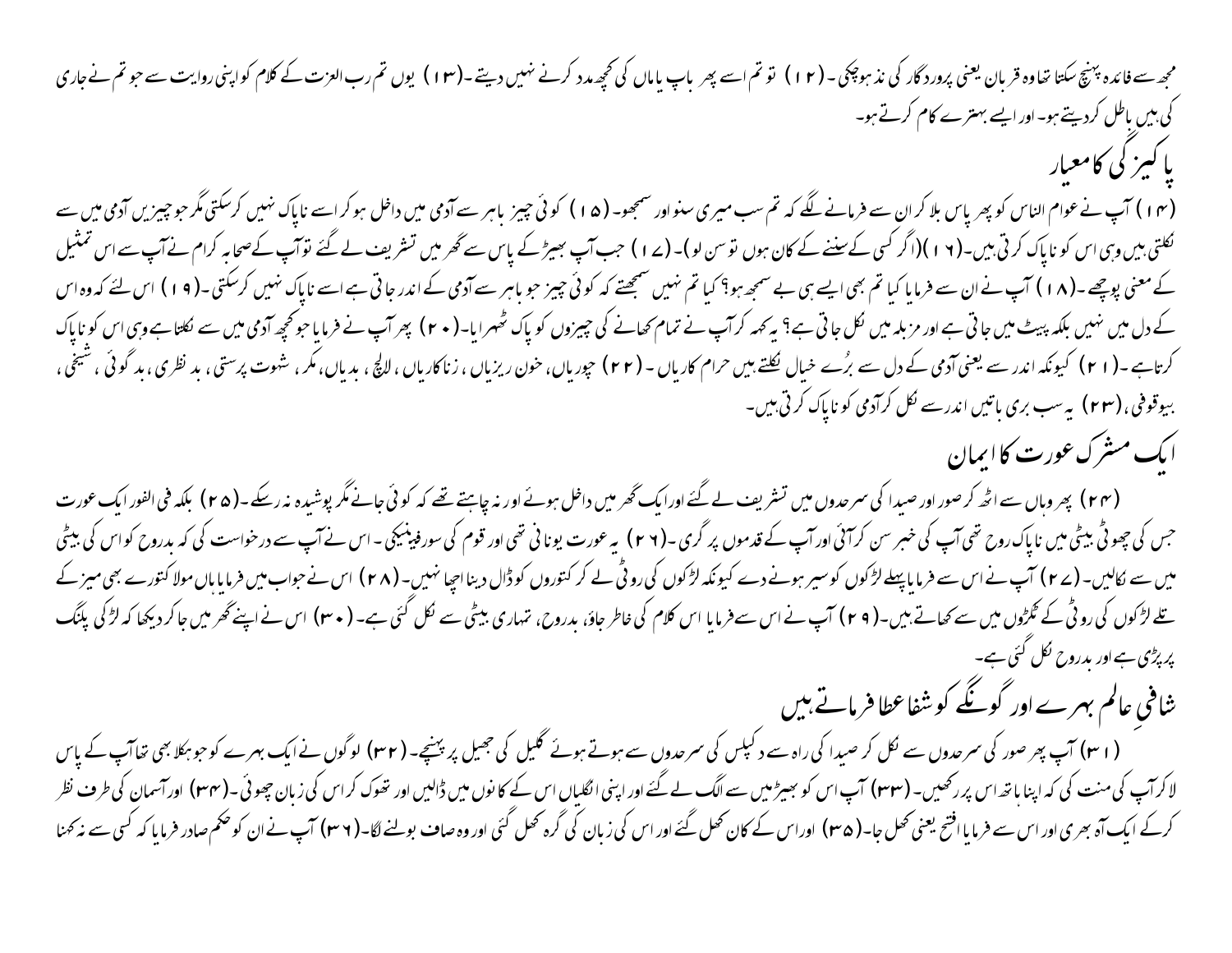## لیکن جتناآپ ان کوحکم دیتے رہے اتنا ہی زیادہ وہ جرچا کرتے رہے ۔ (۲۳) انہوں نے اپنے کہا جو تحریک سے کیا۔ آپ جس اور گونگوں کو بولنے کی طاقت ديتے ہيں۔

ر کوع ۸

صاحب کرامات سید ناعیسیٰ انمسیح چار مبزار لو گول کوکھانے سے سیر کرتے ہیں

(۱) ان د نوں میں جب پھر بڑی بھیڑ جمع ہوئی اور ان کے پاس کچھ کھانے کو نہ تھا قواتِ نے اپنے صحاب اور اس سے فرمایا۔(۲) مجھےاس بھیڑ پر ترس آتاہے کیونکہ یہ تین دن سے برابر میرے ساتھ رہی ہے اوران کے پاس کچھ کھانے کو نہیں۔ (۲) اگر میں ان کو بھوکا گھر رخصت لارہا تھیں گے اور بعض ان میں سے دور کے بیں۔ (۴) آپ کے صحابہ کرام نے آپ کوحواب دیا کہ اس بیابان میں <sub>کھا</sub>ل سے کوئی اتنی روٹیاں لائے کہ ان کوسیر کریکے؟ (۵) آپ نے ان کا تعارے پاس کتنی روٹیاں بیں؟انهوں نے <sub>کھا</sub>سات۔(۲) پھرآپ نے لوگوں کو حکم دیا کہ زمین پر بیٹھ جائیں اور آپ نے وہ سات روٹیاں لیں اور اپنے ساحا ہے کہ کرکھا کرکھا کے اس کے اس کے اس کے اس کے اس کے اس کے اس کے اس کے اس کے اس کے اس کے اس کے اس دیں۔ (ے) اور ان کے پاس تھوڑی سی چھوٹی مجلیاں تھیں۔آپ نے ان پربر کت دے کر فرمایا کہ یہ بھی اکھ دو۔ (۸) پس وہ کھا کرسیر ہوئے اور یچے ہوئے گلڑوں کے ساتھ ٹوکرے اٹھائے-( ۹ ) لوگ چار ہزار کے قریب تھے- پھرآپ نےان کورخصت کیا-( • ۱ ) آپ فی الفور اپنےصحابہ کرام کے ساتھ کشن بلٹھ کر دلمنو تہ کے علاقے میں تسٹریف لے گئے۔ ايك معجزه كامطالسه

(۱۱) پھر فریسی نکل کرآپ سے بحث کرنے لگے اور آپ کوآزمانے کے لئے آپ سے کوئی آسمانی نشان طلب کیا۔(۱۲) آپ نے اپنی روح میں آہ محینیچ کر فرمایااس زمانہ کے لوگ کیوں نشان طلب کرتے ہیں <sup>9</sup> میں تم سے سچ <sub>ک</sub>متاہوں کہ اس زمانہ کے لوگوں کو کوئی نشان دیا نہ جائے **گا۔(۱۳)** اورآپ ان کو چھوڑ کر پھر کشتی میں بیٹھ کریار تسٹریف لے گئے۔ فريسيوں اور ہيروديس كاحمير

(۱۴) صحابہ کرام روٹی لینا بھول گئے تھے اور کشتی میں ان کے پاس ایک سے زیادہ روٹی نہ تھی۔(۵۱) آپ نے ان کوحکم دیا کہ خبر دار فریسیوں کے خمیر اور ہمیرودیس کے خمیر سے ہوشیار رہنا-(١٧) وہ آپس میں جرچا کرنے اور پھنے لگے کہ ہمارے پاس روٹی نہیں-(١٧) مگرسیان کے لانا تم کیوں جرچا کرتے ہو کہ ہمارے پاس روٹی نہیں؟ کیااب تک نہیں جانتےاور نہیں سمجھتے ؟ کیا تہارادل سخت ہوگیاہے؟ (۱۸)آنکھیں بیں اور حمد دیکھتے نہیں؟اور کیا تم کو یاد نہیں ؟ (۹۱) جس وقت میں نےوہ پانچ روٹیاں پانچ ہزار کے لئے توڑیں تو تم نے کتنی ٹوکریاں گلڑوں سے بھری ہوئی اٹھائیں؟ انہوں نے آپ سے کہا بارہ ( ۲۰ ) اور جس وقت سات روٹیاں چار ہزار کے لئے توڑیں تو تم نے کتنے ٹوکرے گلڑوں سے بھرے ہوئے اٹھائے؟اہنوں نے آپ سے کہا سات- ( ۲۱ ) آپ نے ان سے فرمایا کیا تم اب تک نہیں سمجھتے ؟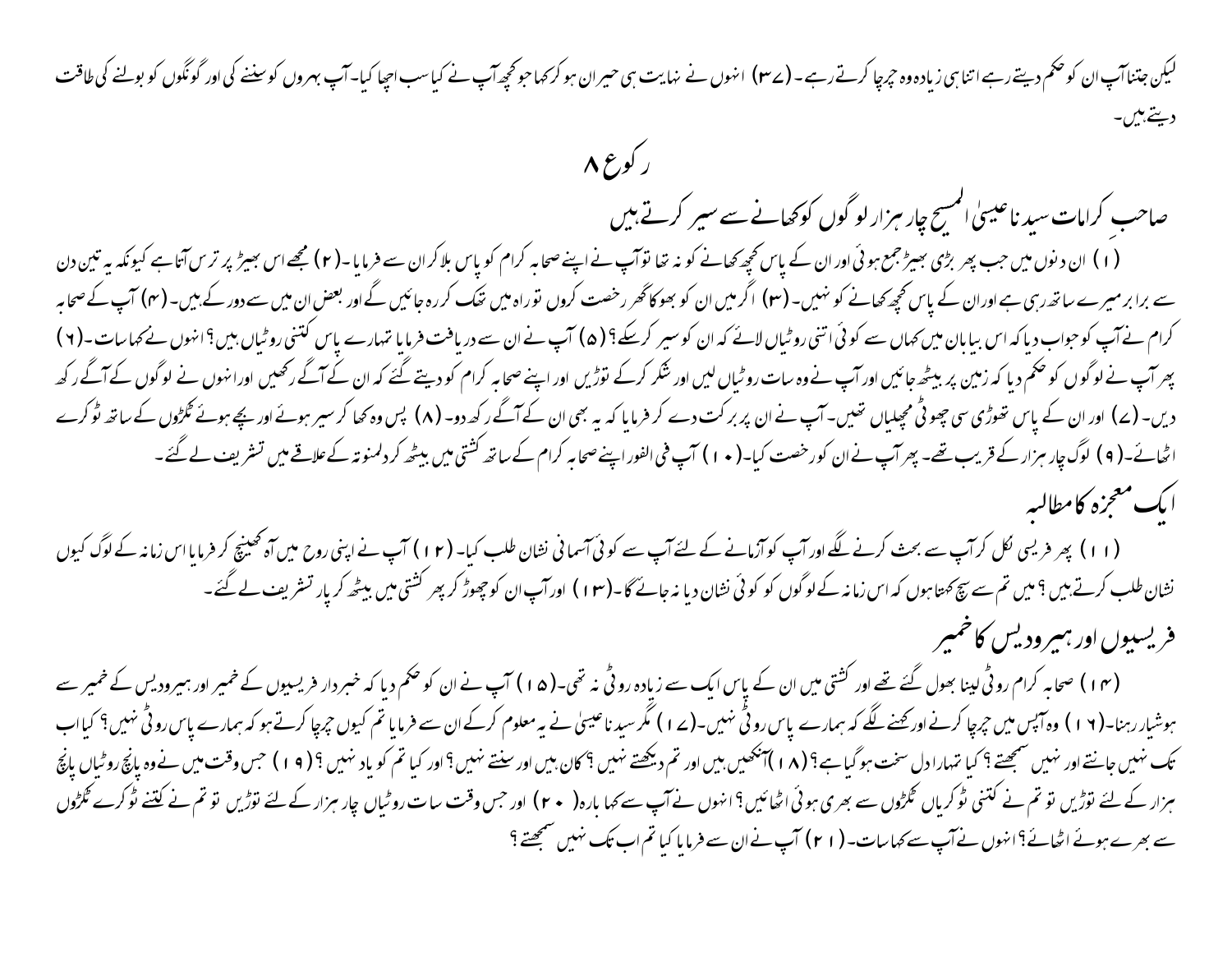نور عالم ببت صیدامیں اندھے کو شفاعطا فرماتے ہیں

(۲۲) پھروہ بیت صیدامیں آئے اور لوگ ایک اندھے کوآپ کے پاس لائے اور آپ کی منت کی کہ اسے چھوٹیں۔(۲۲) آپ اس اندھے کا ہاتھ پکڑ کراسے گاؤں سے باہر لے گئے اوراس کی آنکھوں میں تھوک کراپنے باتھ اس بررکھے اور اس سے پوچپا کیا تم تحچھ دیکھتے ہوا جو اس کرا کر کرا کر ورکھتا ہوں کیونكہ وہ مجھے چلتے ہوئے ایسے دکھائی دیتے ہیں جیسے درخت ۔ (۲۵) پھرآپ نے دوبارہ اس کی آنکھوں پراپنے ہاتھ رکھے اور اس نے عور سے نظر کی اوراجپاہوگیا اور سب حیزیں صاف دیکھنے گا۔(۲۹) پھرآپ نے اس کواس کے گھر کی طرف روانہ کیااور فرمایا کہ اس گاؤں کے اندر قدم بھی نہ رکھنا۔

حصرت پطرس کااقرار

ِ (٢۷) پھر سیدناعیسیٰ اور آپ کے صحابہ کرام قیصر یہ فلپی کے گاؤں میں جانے گئے۔ ایسے صحابہ کرام سے یہ پوچپا کہ لوگ مجھے کیاچھتے ہیں ؟ (٢٨) انہوں نے حواب دیاکہ یحیٰ اصطباغ دینےوالااور بعض الیاس نبی اور بعض نبیوں میں سے کوئی ۔( ۲ e ) آپ نے ان سے پوچھالیکن تم مجھے کیاچھتے ہیں۔( سی پیش کی اس پھرآپ نے ان کو تاکید فرمانی کہ میری بابت کسی ہہ نہ کھنا۔

سید ناعیسیٰ انمسح کے مصائب اور شہادت

( r ۱ ) پھرآپ ان کو درس دینے لگے کہ صرور ہے کہ ابن آدم بہت دکھ اٹھائے اور بزرگ اور انھ اور تحت کی بحار اس کے است کے بعد جی اٹھے۔( r r) آپ نے یہ بات صاف صاف فرما ئی - حصرت پطرس آپ کو الگ لے جا کرآپ کو ملامت کرنے لگ**ے (۲۳) مگر آ**پ نے مڑکرا پئے صحابہ کرام پر نگاہ مبارک کرکے حصرت پطرس کو ملامت کی اور فرمایا اے شیطان میرےسامنے سے دور ہو کیونکہ تم پروردگار کی باتوں کا نہیں بلکہ آدمیوں کا خیال رکھتے ہو۔ ( یہ اپ نے سیٹ کو اپنے صحابہ کرام سمیت پاس بلا کر ان سے فرمایا اگر کوئی میرے پیچھے آنا چاہے تواپنی خودی سے ا<sub>لکا</sub>ر کرے اور اپنی صلیب اٹھائے اور میرے پیچھے ہوئے۔ (۳۵) کیونک حوالی باتا چاہے وہ اسے کھوٹے گا اور حو کوئی میری اور انجیل کی خاطر اپنی جان کو تھوٹے گا وہ اسے بچائے گا-(۳۶) اور آدمی اگر ساری دنیا کوحاصل کرے اور اپنی جان کا انفسان اٹھانے تواسے کیاوٹ کیارہ (۳۸) کیونکہ جو کوئی گیادے ؟(۳۸) کیونکہ جو کوئی اس زناکار اور خطا کار قوم میں مجھ سے اور میری با توں سے سٹرمائے گاا بن آدم بھی جب اپنے پرورد گار رو عظمت میں پاک فرشتوں کے ساتھ آئے گا تواس سے سٹرمائے گا-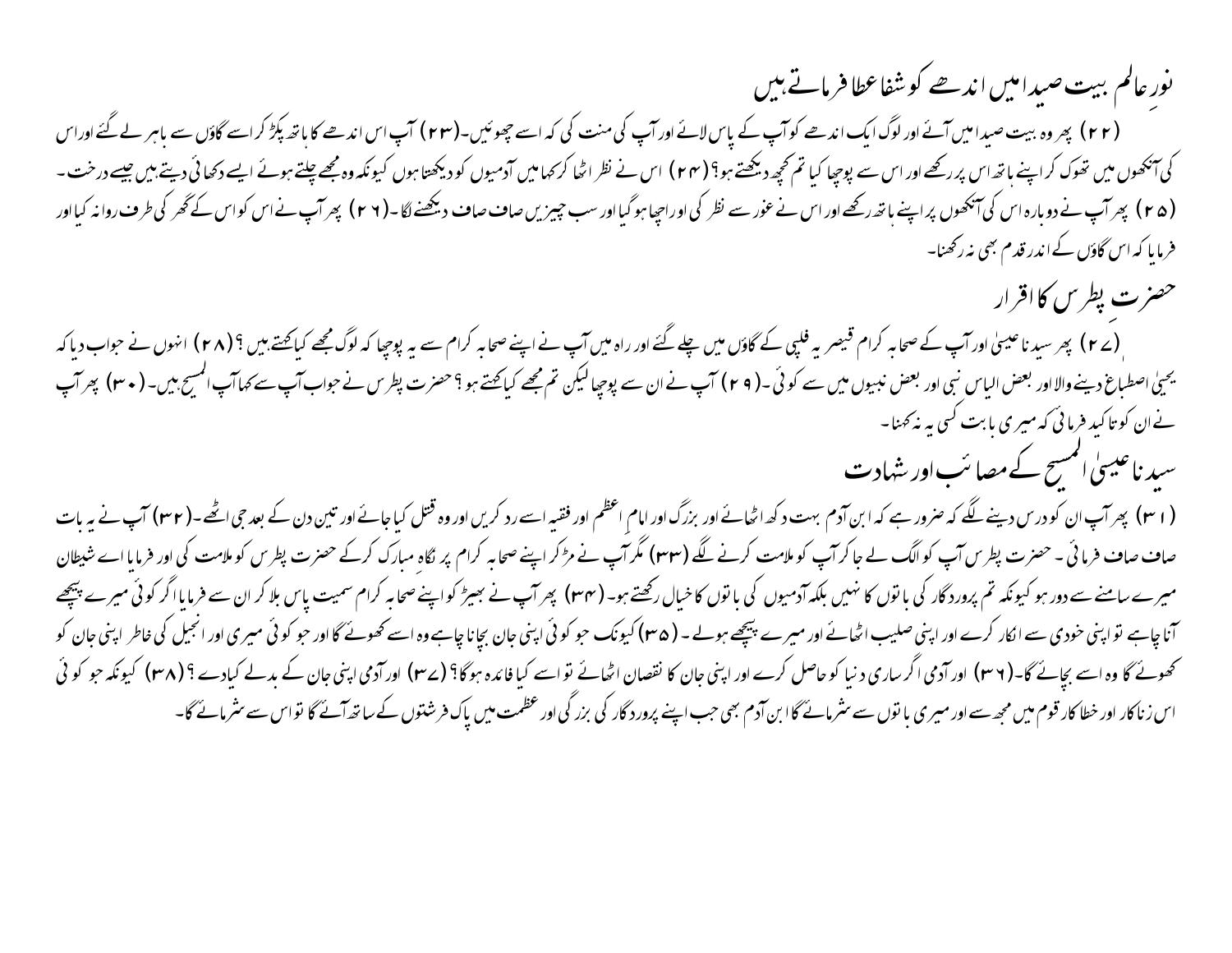#### ر کورع ۹

(۱) آپ نے ان سے فرمایا کہ میں تم سے سچ کھتا ہوں کہ حویہاں کھڑے بیں ان میں سے بعض ایسے بین کے ساتھ کو قدرت کے ساتھ آبا ہوا نہ دیکھ لیں موت کا مزا ہر گزنہ چکھیں گے۔(۲) حید دن کے بعد سید ناعیسیٰ اکمیبح نے حصرت پطرس اور یعقوب اور حصرت یوحنا کو ہماراں کوالگ ایک اونچے پہاڑ پر تنہائی میں لے گئے اور ان کے سامنےآپ کی صورت مبارک بدل گئی۔(۳)آپ کی پوشاک ایسی نورانی اور نهایت سفید ہوگئی کہ د نیامیں کوئی ویسی سفید نهیں کرسکتا۔(۴) اور حصرت الیاس، حصرت موسیٰ آپ کے ساتھ ان کودکھائی دیئے اور وہ سید ناعیسیٰ اکمیسح سے باتیں کرتےتھے۔( ۵) حصرت پطرس نے سید ناعیسیٰ سے کہ استاد محتار ہے۔ پس سم تین ڈیرے بنائیں -ایک آپ کے لئے ،ایک حصرت موسیٰ کے لئے ،ایک حصرت الیاس کے لئے ۔( ۲ ) کیونکہ وہ جانتے نہ تھے کہ کیا تھے اس لئے تھے۔( ے) پھرایک بادل نے ان پرسایہ کرلیااور اس بادل میں سے آواز آئی کہ یہ میرا پیارا ابن ہے۔اس کی سنو( ۸) اور انہوں نے یکایک حوچاروں طرف نظر کی توسید ناعیسیٰ کے سوااور کسی کواپنے ساتھ نہ دیکھا۔

( ۹ ) حب وہ پہاڑسے تسٹریف لارہے تھے توآپ نے ان کو حکم صادر فرمایا کہ حب تک ابن آدم مر دوں میں سے جی نہ اپنے کی نہ کہنا۔( • ۱ ) انہوں نے اس کلام کو یادرکھااور وہ آپس میں بحث کرتے تھے کہ مر دوں میں سے جی اٹھنے کے کیامعنی بیں (۱۱) پھر انہ سے یہ پوچا کہ فقیہ کیوں کرکھتے ہیں کہ الیاس کاپہلےآناصرور ہے؟(۱۲) آپ نےان سے فرمایا کہ الباس البتہ پہلے آگرسب کحچھ بحال کرے گامگر کیا وہ بس کی جانب کے میں کرنا کرنے کی جانے کا بھی اس کا لیکن میں تم سے کہتا ہوں کہ الباس توانچا اور جیسااس کے حق میں لکھاہے کہ انہوں نے حو محچھ جاپااس کے ساتھ کیا۔

محسن عالميين بدروح گرفته لڑکے کو شفاعطا فرماتے ہیں

(۴ ) جب وہ صحابہ کرام کے پاس آئے تو دیکھا کہ ان کی چاروں طرف بڑی بھیڑہے اور فقیہ ان سے بحث کررہے ہیں۔(۵ ا ) فی الفور ساری بھیڑ آپ کو دیکھ کر نہایت حیران ہوئی اور سپ کی طرف دوڑ کر آپ کوسلام کرنے لگی۔( ۱۲) آپ نے ان سے پوچیا تم ان سے کیا بحث کرتے ہو؟(ے ا ) سجیڑ میں سےایک نے آپ کے استاد میں اپنے پیٹے کو حس میں گونگی روح ہےآپ کے پاس لایا تھا۔( ۱۸ ) وہ جہاں اسے پکڑتی ہے پٹک دیتی ہے اور وہ کف بھر لاتااور دانت پیستااور سوکھتاجاتاہے اور میں نےآپ کے صحابہ کرام سے کہا تھا کہ وہ اسے کال دیں مگروہ نہ لکال سکے۔( ۹ ) ) آپ نے حواب میں ان سے فرمایا اے بے اعتقاد قوم میں کب تک تہارے ساتھ رہوں گا ، سکت کروں گا ؟ اسے میرے پاس لاؤ۔ ( • ۲) پس وہ اسے آپ کے پاس لائے اور جب اس نے آپ کو دیکھا تو فی الفور بدرورح نے اسے مروڑااور وہ زمین پر گرااور کھنے لگا-( ۲ ) آپ نے اس کے والد سے پوچیا یہ اس کو کتنی مدت سے بے؟اس نے کہا بچپن ہی سے۔(۲۲) اور اس نے اکثر اسےآگ اوریا نی میں ڈالا تاکہ اسے ہلاک کرنے لیگ گریں۔(سر کریں۔(۲۳) سیدناعیں نے اسے فرمایا کہ کیا! اگر تم کرسکتے ہو! حواعقتاد رکھتے اس کے لئے سب کچھ ہوسکتا ہے۔ (۲۴ ) اس لڑکے کے والد نے فی الفور کچلا ہوں۔ اس میری بے اعتقادی کاعلاج کریں۔ ( ۲۵ ) جب سید ناعیسیٰ نے دیکھا کہ لوگ دوڑ کر جمع ہورہے ہیں تواس ناپاک روح کوحوظک کراس سے فرمایااے گونگی ہیری روح! میں ضکم کرتاہوں -اس میں سے لکل آاور اس میں پھر کبھی داخل نہ ہونا۔( ۲ ۲ ) وہ چلا کر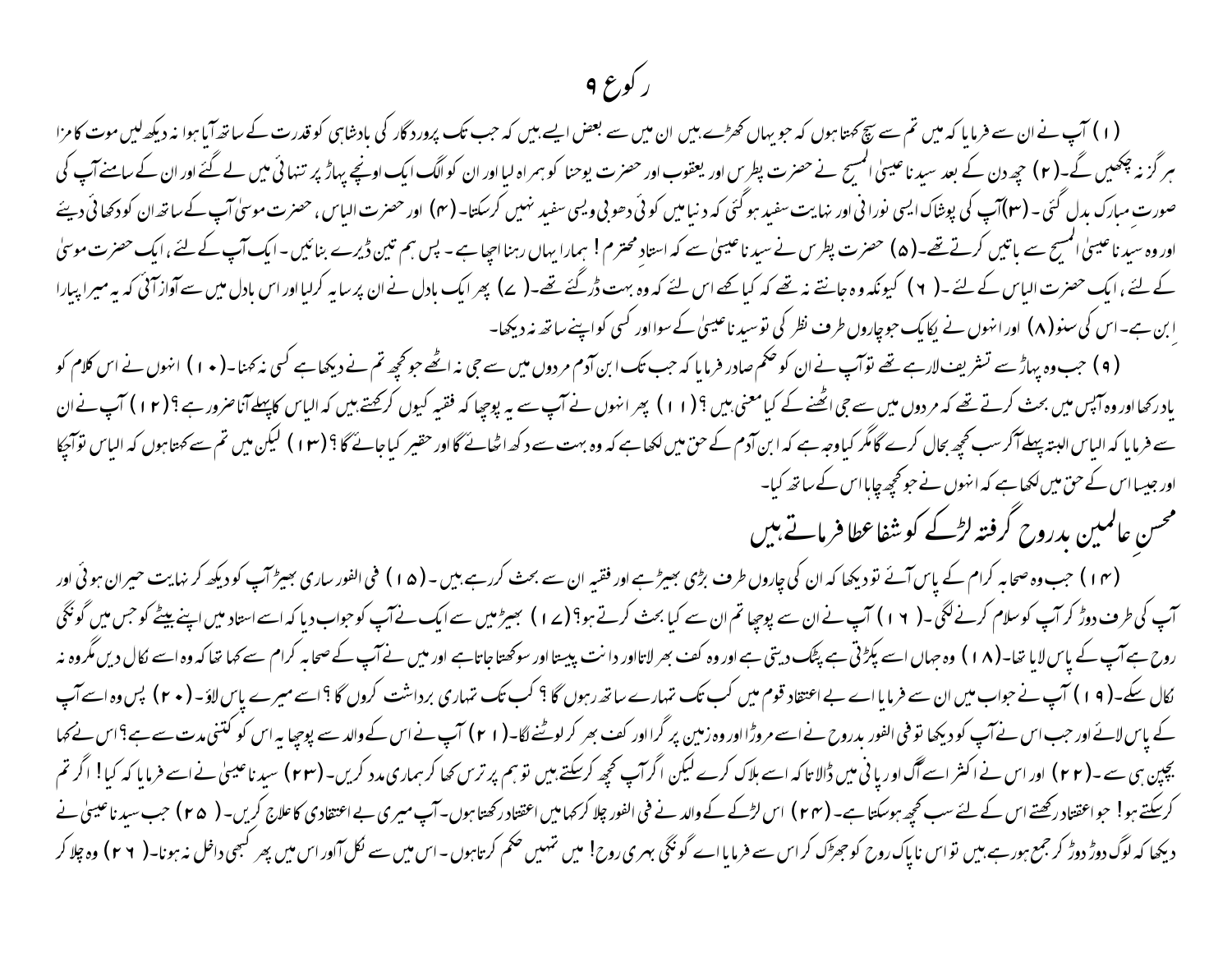اور اسے بہت مروڑ کر لکل آئی اور وہ مردہ سے ہوگیا ایسا کہ اکثر وں نے کہا ۔(۲۷) مگر سے اس کا باتھ بکڑ کر اسے اٹھایا اور وہ اٹھ کھڑاہوا۔( ۲۸) جب آپ گھر میں تسریف لائے تو ۔<br>اب کے صحابہ کرام نے تنہائی میں آپ سے دریافت کہ ہم اسے کیوں نہ لکال سکے؟ ( ۲ e ) آپ نے ان سے فرمایا کہ یہ قسم دعا کے سوا کسی افراد طرح مہیں لکل سکتی -سید ناعیسیٰ اسمیح کے مصائب اور شہادت کا دو بارہ بیان (۳۰) پھروہاں سے روانہ ہوئے اور گلیل سے ہوکر گذرے اور آپ نہ چاہئے تھے کہ کوئی جانے – ( ۳۱) اس لئے کہ آپ اپنے صحابہ کرام کو درس دیتے اور ان سے فرماتے تھے کہ ابن آدم مشر کین کے حوالہ کیاجائے گااور وہ اسے قتل کریں گے اور وہ قتل ہونے کے تین دن بعد جی اٹھے گا۔( r۲) لیکن وہ اس اوکسچھتے نہ تھے اور اس آپ سے پوچھتے ہوئے ڈرتے تھے۔ بڑا کون ہے؟

(۳۳) پھرآپ کفر نحوم میں آئے اور حب آپ گھرمیں تھے توآپ نے ان سے پوچپا کہ تم راہ میں کیابحث کرتے تھے؟ (۳۴) وہ چپ رہے کیونکہ انہوں نے راہ میں ایک دوسرے سے یہ بحث کی تھی کہ بڑا کون ہے ؟ ( ۳۵) پھرآپ نے بیٹھ کران بارہ کو بلایا اور ان سے فرمایا کہ اگر کوئی اول جب میں پچلا اور سب کا خادم بنے۔( ۳۷) اورایک بچے کولے کران کے بیچ میں کھڑا کیا۔ پھر اسے گودمیں لے کران سے فرمایا (۲۳) حو کوئی میرے نام پراہے بچیں سے ایک کو تاسے اور اس کو ایک محصے قبول کرتاہے وہ مجھے نہیں بلکہ اسے جس نے مجھے بھیجاہے قبول کرتاہے۔

حوہمارے خلاف نہیں وہ ہماری طرف ہے

(۳۸) حصرت یحیٰ نےآپ سے فرمایااستاد محترم! ہم نےایک شخص کوآپ کے نام سے بدروحوں کو لکالتے دیکھااور ہم اسےمنع کرنے لگے کیونکہ وہ ہماری پیروی نہیں کرتا تھا-( ۳۹) لیکن سید ناعیسیٰ نے فرمایااسے منع نہ کرنا کیونکہ ایسا کوئی منبیں جومعیرے معنی اور پھے جارے کی کیونکہ جوسمارے خلاف نہیں وہ ہماری طرف ہے۔ ( ا ۴) حو کوئی ایک پیالہ یا ٹی تم کواس لئے پلانے کہ تم مسیح کے ہو۔میں تم سے سچ کھتا ہوں کہ وہ اپنااحر ہر گز نہ کھونے گا۔ تھو کر کاسب نہ بنیں

(۳۲)حو کوئی ان چھوٹوں میں سے حومجھ پر ایمان لائے بیں کسی کو ٹھوکر کھلائے اس کے بار کی بڑی پانچ اس لے لگے میں لٹکایا جائے اور وہ سمندر میں پھینک دیا جائے-(۴۳) اور اگر تہارا ہاتھ تہیں ٹھوکر کھلائے تواسے کاٹ ڈالو، ٹنڈا ہوکرزندگی میں راخل ہوا ہے بہتر ہے کہ دوباتھ ہوتے جہنم کے بیچ اس آگ میں جائے حو کسی بجھنے کی نہیں۔(۴۴) (جہاں ان کا کیڑا نہیں مرتااور آگ نہیں بھتی)۔(۴۵) اگر تہارا یاؤں تہیں ٹھوکر کھلائے تواسے کاٹے ڈالو، لنگڑا ہوکرزند گی میں داخل ہونا تہارے لئے اس سے بہترہے کہ دو یاؤں ہوتے جسم میں ڈالاجائے۔( ۳ م)(صاں ان کا کیڑا نہیں مر تااوراگ نہیں بھی کر کھلاتے تو اسے کال ڈالو۔ کا ناہو کر پرورد گار کی بادشاہی میں داخل ہونا تہارے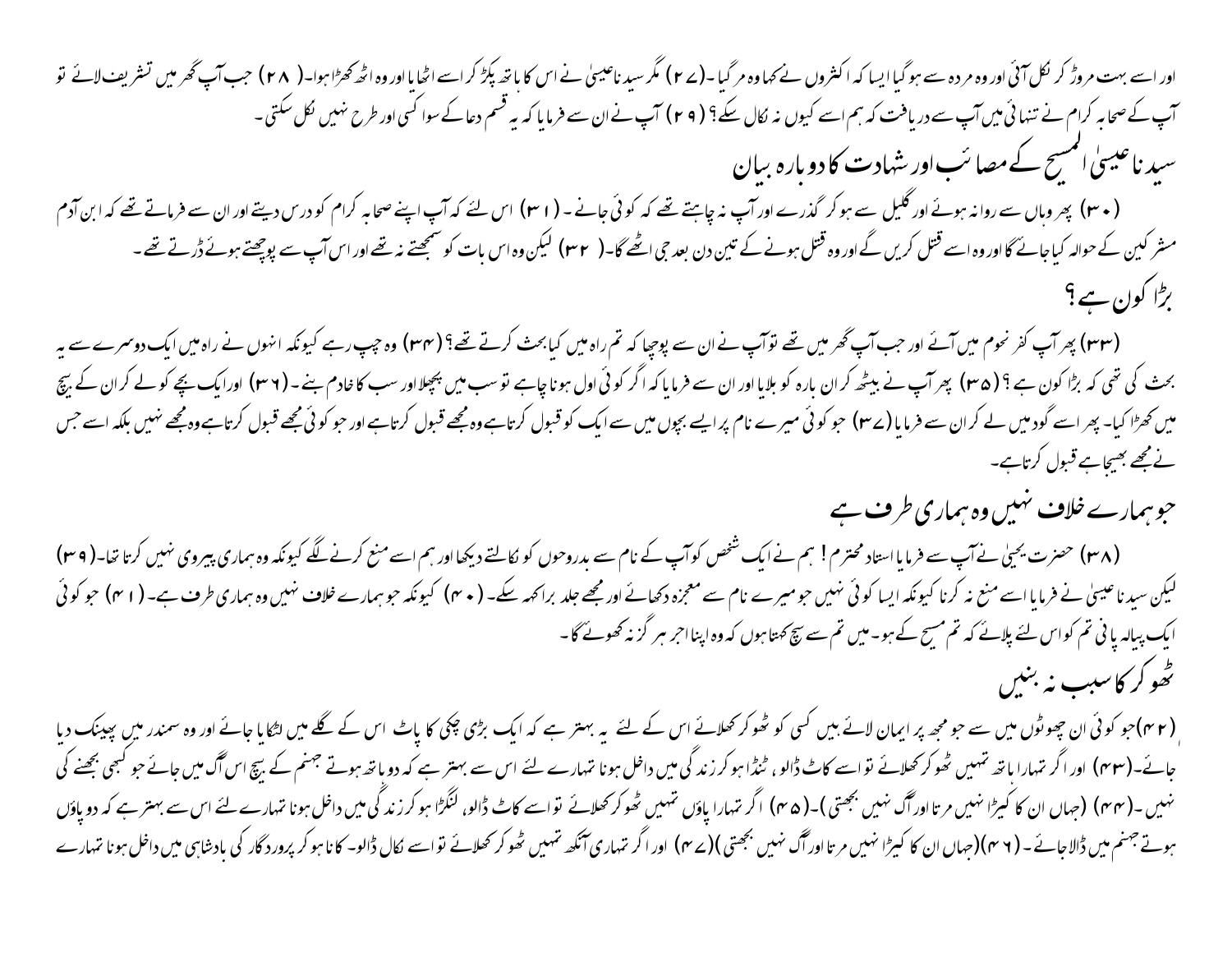یئے اس سے بہتر ہے کہ دو آنکھیں ہوتے جہنم میں ڈالاجائے ۔ ( ۴۸) جہاں ان کا کیڑا نہیں نااوراگ نہیں بھچتی ۔( ۴۹) کیونکہ ہر شخص آگے سے نمکین کیاجائے گا(اور ہرایک قربانی نمک سے نمکین کی جائے گی)( • ۵) نمک اجپاہےلیکن اگرنمک کی نمکینی جاتی رہے تواس کو کس جیز سے مزہ دار کچنا پنے میں نمک رکھواور ایک دوسرے کے ساتھ میل ملاپ سے رہو۔ ر کوع • ۱

طلاق کے بارے میں سید ناعیسیٰ انمسح کی تعلیمات

(۱) پھرآپ وہاں سے اٹھ کر یہودیہ کی سمرحدوں میں اور یردن کے پارآئے اور بھیڑ آپ کیا تا ہے جس کی اس کی درس کو درس دینے لگے۔(۲) فریسیوں نے یاس آکراپ کوارمانے کے لئے آپ سے پوچپا کیا یہ روایت کہ مرداپنی بیوی کوچھوڑدے ؟ (۳) آپ نے اس فرمایا کہ موسل نے تم کو کیا حکم دیاہے؟ (۴) انہوں نے کہاموسل نے او اجازت دی ہے کہ طلاق نامہ لکھ کر چھوڑ دیں ۔( ۵) مگر سید ناعیسیٰ نے ان سے فرمانا سان کے سارے سے تہارے لئے یہ ضکم لکھا تھا - ( ۲ ) لیکن خلقت کے سٹروع سے اس نے انہیں مرد اور عورت بنایا۔( ے) اس لئے مرد اپنے باپ سے اور ماں سے جدا ہو کر اپنی بیوی (کا اور اس اور وہ اور اس کی بیوی دو نوں ایک جسم ہوں گے۔ پس وہ دو نہیں بلکہ ایک جسم بیں۔( ۹ ) اس لئے جسے خدا نے حوڑا ہے اسے آدمی جدا نہ کرے ۔( • ۱ ) تھر میں صحابہ کرام نے اس پھر پوچھا۔( ۱ ا ) آپ نے ان سے فرمایا حو کوئی اپنی بیوی کو چھوڑدے اور دوسمری سے بیاہ کرے وہ اس پہلی کے برخلاف زنا کرتاہے۔(۱۲)اور اگر عورت اپنے شوہر کو چھوڑدے اور دوسمرے سے بیاہ کرے نوزنا کرتی ہے۔

سید ناعیسیٰ انمسج چھوٹے بچوں کو بر کت عطا فرماتے ہیں

(۱۳) بھرلوگ بجوں کوآپ کے پاس لانے لگے تاکہ آپ ان کو چھوٹے مگر صحابہ کرام نے ان کوجھڑکا- (۱۴) سیرناعیسیٰ المسح یہ دیکھ کر خفاہونے اور ان سے فرمایا کہ بجوں کومیرے پاس آنے دو-ان کومنع نہ کرو کیونکہ پروردگار کی بادشاہی ایسوں ہی کی ہے۔ ( ۱۵ ) میں تم سے سچ کہناہوں کو اچ کی طرح قبول نہ کرے وہ اس میں ہر گز داخل نہ ہوگا-( ۱۲) پھرآپ نےانہیں اپنی گودمیں لیااور ان پر ہاتھ رکھ کران کو برکت دی -

امسر آدمی

(ے ا ) جب آپ باہر لکل کرراہ میں جارہے تھے توایک شخص دوڑتا ہواآپ کے ایاں آیااور آپ کے گھٹنے ٹیک کرنے پوچھنے لگا کہ نیک استاد میں کیا کروں کہ ہمیشہ کی زندگی کا وارث بنوں؟ (۱۸) سید ناعیسیٰ نے اس سے فرمایا تم مجھے نیک کیول کیے تھی کر کیا گیا ۔(۱۹) تم صحموں کو توجانتے ہو۔خون نہ کر، جوری نہ کر، جھوٹی گواہی نہ دو، فریب دے کر نقصان نہ کرو، اپنے باپ کی اور ماں کی عزت کرو۔( • ۲) اس نے آپ سے پر اس سے ان سب پر عمل کیاہے۔( ا ۲) سید ناعیسٰ نے اس پر نظر کی اور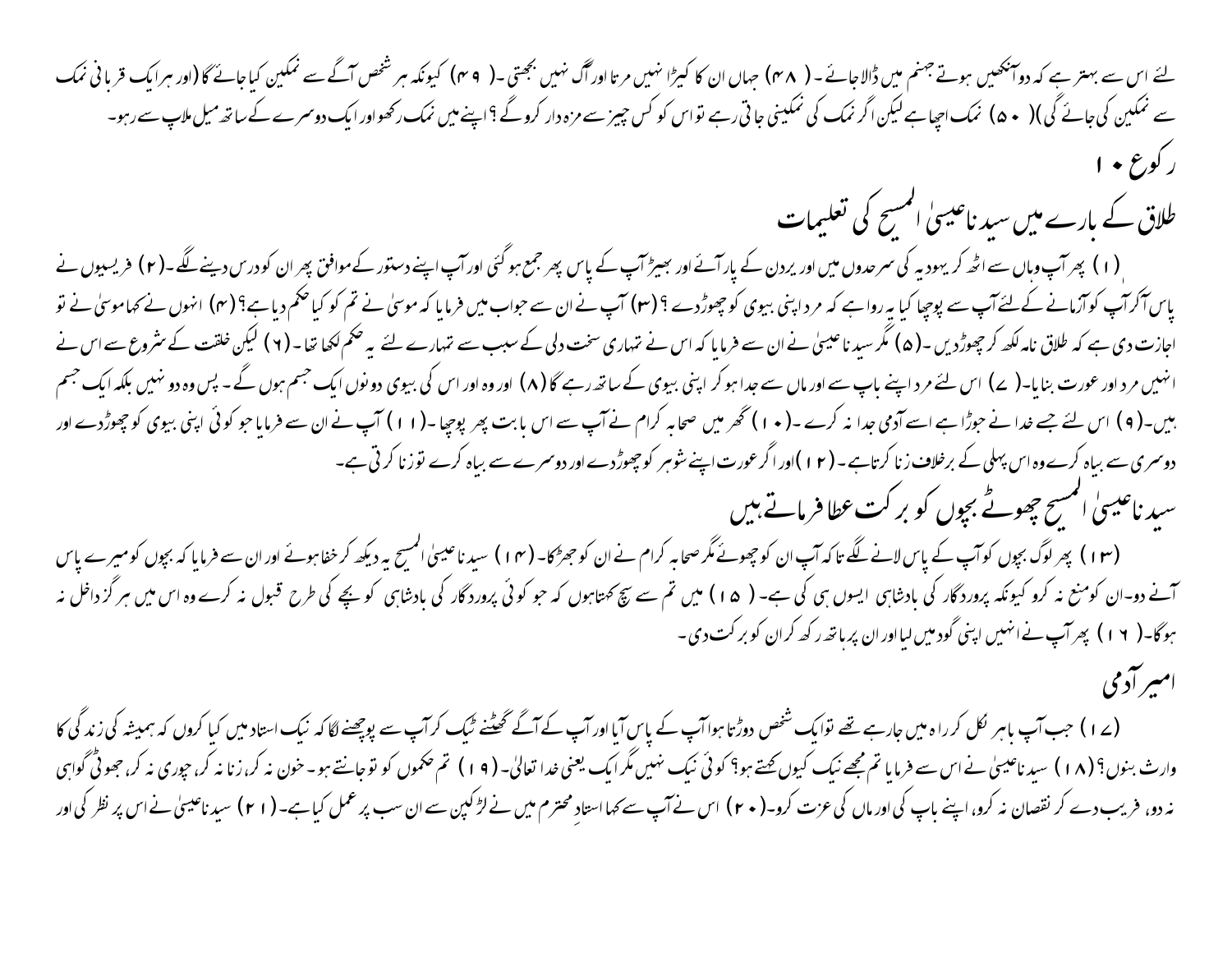سپ کو اس پر پیار آیا اور اس سے فرمایا ایک بات کی تم میں تھی ہے۔ جاؤ حو محچھ تہارا ہے تھے کہ درستر سے کا اور آکر میرے پیچھے ہولو(۲۲ ) اس بات سے اس کے چہرے پر اداسی حیا کئی اور وہ عمکین ہو کر چلا گیا کیونکہ بڑامالدار تھا۔

(۲۳) پھر سید ناعیسیٰ نے چاروں طرف نظر کرکے اپنے صحابہ کرام سے فرمایا دولت مندوں کا پرورد گار کی بن داخل ہونا کیسامشک ہے! (۲۴) صحابہ کرام آپ کی باتوں سے حیران ہوئے۔سید ناعینیٰ نے پھر حواب میں ان سے کہا بجو! حولوگ دولت پر بھروسہ رکھتے ہیں ان کے لئے پروردگار کی بین داخل ہونا کیا ہی مثلا ہے! (۲۵) اونٹ کاسوئی کے ناکے میں سے گذرجانااس سے آسان ہے کہ دولت مند پرورد گار کی بادشاہی میں داخل ہو۔(۲ ۲) وہ نہایت بی کرکش سے مجنے لگے پھر کون نجات پاسکتاہے؟(ے۲) سیدناعیسیٰ نےان کی طرف نظر کرکے کھا یہ آدمیوں سے نو نہیں ہوسکتالیکن پرورد گار سے ہوسکتا ہے لیکھی جوسکتا ہے۔(۲۸) حصرت پطرس نے آپ سے کھا دیکھئے ہم نے نوسب کحچھ جھوڑدیااورآپ کے پیچھے ہولئے بیں۔( ۲۹) سیدناعیسیٰ نے کہامیں تم سے سچ کھتاہوں کہ ایسا کوئی نہیں جس نے گھر یا جانب یا باس باپ کی پاسچیں کو ایس کورانجیل کی خاطر چھوڑدیاہو۔( ۳۰) اباس زمانہ میں سوگنا نہ پائے۔گھر اور جائی اور اپنیس اور پائیں اور نے اور سیسے کو الے عالم میں ہمیشہ کی زند گی۔( r ۱) لیکن بهت سے اول آخر ہوجائیں گے اور آخراول۔ سید ناعیسیٰ امسیح کے مصائب اور موت کا تبیسری مرتبہ بیان

(۳۲) اورآپ پروشلیم کوجاتے ہوئے راستہ میں تھے اور سید ناعیسیٰ ان کے آگے جارہے تھے- وہ حسران ہونے لگے اور حبو پیچھے پیچھے چلتے تھے ڈرنے لگے۔ پس آپ پھر ان بارہ کوساتھ لے کر ان کووہ باتیں بتانے لگے حوآپ پرآنے والی تھیں۔( ٣٣) کہ دیکھوہم پروشلیم کوجاتے ہیں اور ام اعظم اور فقیوں کے حوالہ کباجائے گااور وہ اس کے قتل کاضم دیں گے اور اسے مسٹر کین کے حوالہ کریں گے **۔( یہ ۱۰)** اوروہ اسے ٹھٹھوں میں اڑائیں گے اور اس پر تھوکیں گے اور قتل کریں گے اور تین دن کے بعد جی اٹھے گا ۔ (۳۵) تب زبدی کے بیٹوں حصرت یعقوب اور حصرت یحیٰ نے آپ کے پاس آکر آپ سے کہا استاد محترم! ہم چاہتے بیں کہ حب بات کی ہم آپ سے درخواست کریں آپ ہمارے لئے کریں-(۳۶) آپ نے ان سے فرمایا تم کیا چاہتے ہو کہ میں تہارے لئے کروں؟(ے۲) انہوں نے آپ کے بیر کریں کہ آپ کی بزر گی اور عظمت میں ہم میں ایک آپ کی دہنی طرف اور ایک آپ کی بائیں طرف بیٹھے۔(۳۸) سید ناعیسیٰ نے ان سے فرمایا تم نہیں جانتے کہ کیا ہائیں پینے کو ہوں کیا تم پی سکتے ہوا اور حواصطباع میں لینے کوہوں تم لے سکتے ہو!( ۳۹) انہوں نے آپ سے کہا ہم سے ہوسکتاہے۔ سید ناعیسیٰ نےان سے فرمایاحو پبالہ میں پینے گور اور جو بپتسمہ میں لینے کوہوں تم لوگے۔( ہ م) لیکن اپنی دمنی یا بائیں طرف کسی کو بٹھادینا میرا کام منبیں مگر حن کے لئے تیار کیا گیاان ہی کےلئے ہے۔( ا م) حب ان دسوں نے یہ سنا توحصرت بھی سے سے سے خفاہونے لگے۔( ' مہ) مگر سید ناعینی نے انہیں پاس بلا کر ان سے فرمایا تم جانتے ہو کہ حومشر کین کے سردار سمجھے جاتے بیں وہ ان پر گوران کے امیر ان پر اختیار جتاتے بیں ۔(۴۲) مگر تم میں ایسا نہیں ہے بلکہ حو تم میں بڑاہونا چاہے وہ تہارا خادم بنے۔(۴۴) اور حو تم میں اول ہونا چاہے وہ سب کا علام بنے۔( ۴۵) کیونکہ ابن آدم بھی اس لئے کہ گیکہ اس لئے کہ خدمت کرے اور اپنی جان بهتیروں کے بدلے فدیہ میں دے۔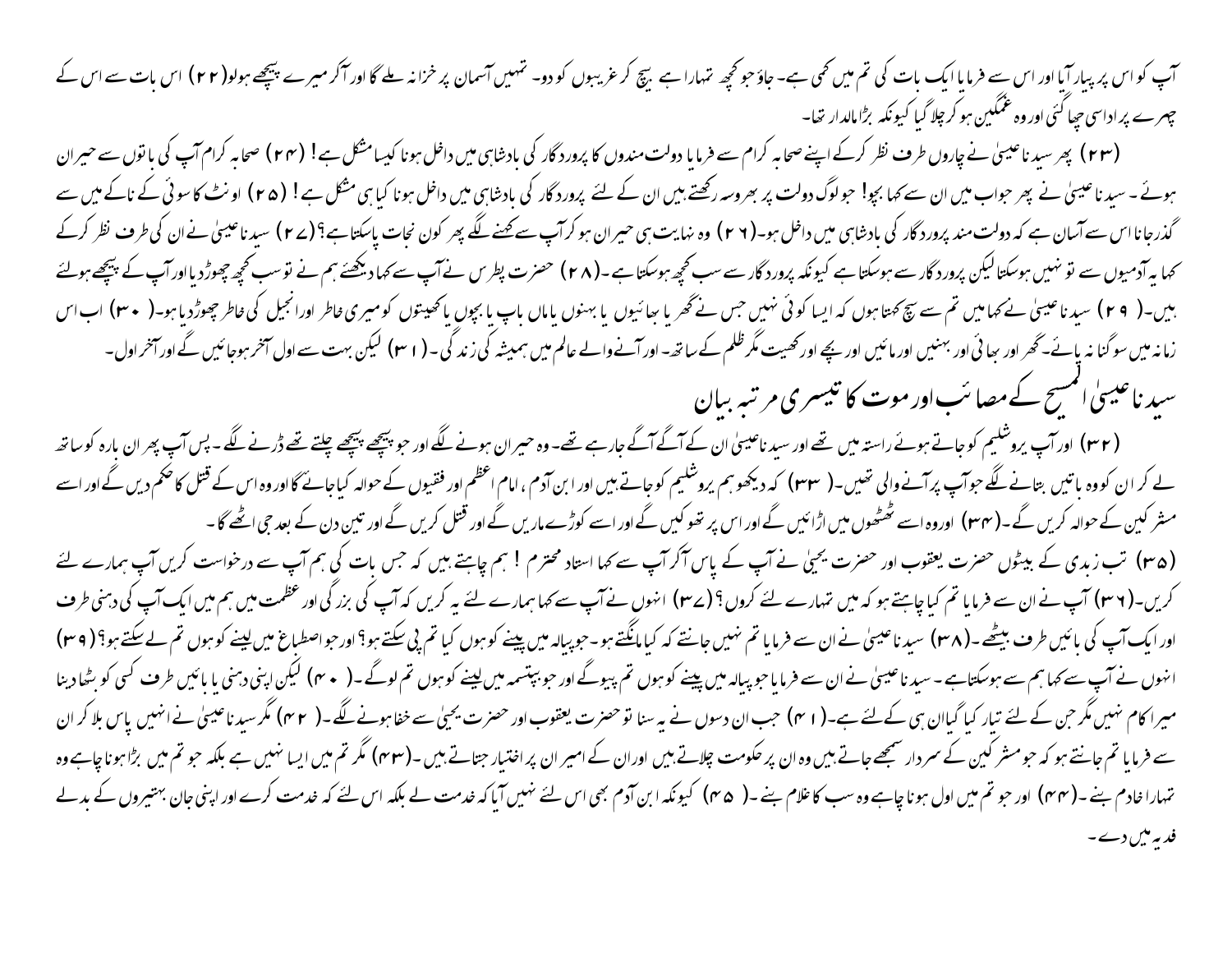اندھے برتمائی کی شفا

(۴ ۲) آپ یروشلیم میں آئے اور حب آپ اور آپ کے صحابہ کرام اورایک بڑی بھیڑ یحریحو سے لکلتی تھی لا پانچا برتمائی اندھا فقیر راہ کے کنارے بیٹھاہوا تھا۔(۲ م) اور یہ سن کر کہ سید ناعیسیٰ ناصری ہے چلاچلا کرکھنے لگا اے ابن داؤد اے عیسیٰ مجھ پر رحم کریں۔ (۴۸) بہتوں نے اسے ڈربھی زیادہ چلا یا کہ اے ابن داؤد مجھ پررحم کر! (۴۹) سید ناعیسیٰ نے کھڑے ہو کر فرمایا اسے بلاؤ۔ پس انہوں نے اس اندھے کو یہ کہہ کر بلایا کہ تسلیق بلنے کرائیں انکی اس کراچل پڑااور سیدناعيسٰ کے پاس آيا-(١ ۵) سيدنا عیسیٰ نے اس سے فرمایا تم کیا چاہتے ہو کہ میں تہارے لئے کروں؟ اندھے نے آپ سے کہا اے ماک بینا ہوجاؤں- (۵۲) سید ناعیسیٰ نے اس سے فرمایا جاؤ تہارے ایمان نے تہیں احیا کردیا- وہ فی الفور بیناہو گیااور راہ میں آپ کے ہ<del>تیج</del>ے ہولیا-

ر کوع ۱۱

يروشليم مين شابا نه داخله (۱) جب آپ یروشکیم کے نزدیک زیتون کے پہاڑ پر بیت غنگے اور بیت عنیاہ کے پاس آئے توآپ نے اپنے صحابہ کرام میں سے دو کو بھیجا- (۲) اور ان سے فرمایا کہ اپنے سامنے کے گاؤں میں جاؤاور اس میں داخل ہوتے ہی ایک گدھی کا بجہ بندھاہوا شہیں لے گاجس پر کوئی آدمی اسے سے اس اور اگر کوئی تم سے تھے کہ تم یہ کیوں کرتے ہو؟ تو گھنا کہ مالک کواس کی صرورت ہے۔ وہ فی الفور اسے یہاں بھیج دے گا۔ (۴) پس وہ گئے اور بچے کو دروازہ کے نزدیک بیر بندھا ہوا پایا اور اسے کھولنے لگے۔(۵) مگر حولوگ وہاں کھڑے تھے ان میں سے بعض نے ان سے کہا یہ کیا کرتے ہو کہ گدھی کا بچہ کھولتے ہو ؟ ( ۲ ) انہوں نے کہا تھاویسا ہی ان کورانہوں نے ان کوجانے دیا- (۷) پس وہ گدھی کے بچے کوسیدنا عیںٰ کے پاس لائے اور اپنے کپڑے اس پر ڈال دئے اور آپ اس پر سوار ہوگئے۔( ۸) اور بہت لوگوں نے کپڑے راہ میں بچادئے۔اوروں نے تھیتوں میں سے ڈالیاں کاٹ کر پھیلادیں۔( ۹) حواب کے اگے جاتے اور پیچھے پیچھے چلے آتے تھے پکار پکار کرکھتے جاتے تھے زندہ باد - قابلِ ستائش ہے وہ حبو پرورد گار سے آتا ہے - ( • ۱ ) قابلِ ستائش ہمارے باپ داؤد کی بادشاہی حواربی ہے- عالم پر تمجید -(۱۱) آپ یروشکیم میں داخل ہو کر بیت اللہ میں آئے اور چارد کے اس کرکے ان بارہ کے ساتھ بیت عنیاہ کو تسریف لے گئے کیونکہ شام مبو کئی تھی۔

انجير كے درخت پرلعنت

(۱۲) دوسرے دن حب وہ بیت عنیاہ سے لکے نوآپ کو بھوک لگی-(۱۳) آپ دور سے انجیر کاایک درخت حس میں پتے تھے دیکھ کر تشریف لے گئے کہ شاید اس میں کچھ پائیں۔مگر حب اس کے پاس پہنچے تو پتوں کے سوانحچھ نہ پایا کیونکہ انجیر کاموسم نہ تھا۔(۱۴) آپ نے ان سے ڈپر سے کسی پھل نہ کھانے اورآپ کےصحابہ کرام نے سنا۔<br>اس کے پاس پہنچے تو پتوں کے سوانحچھ نہ پایا کیونکہ انجیر کاموسم نہ تھا۔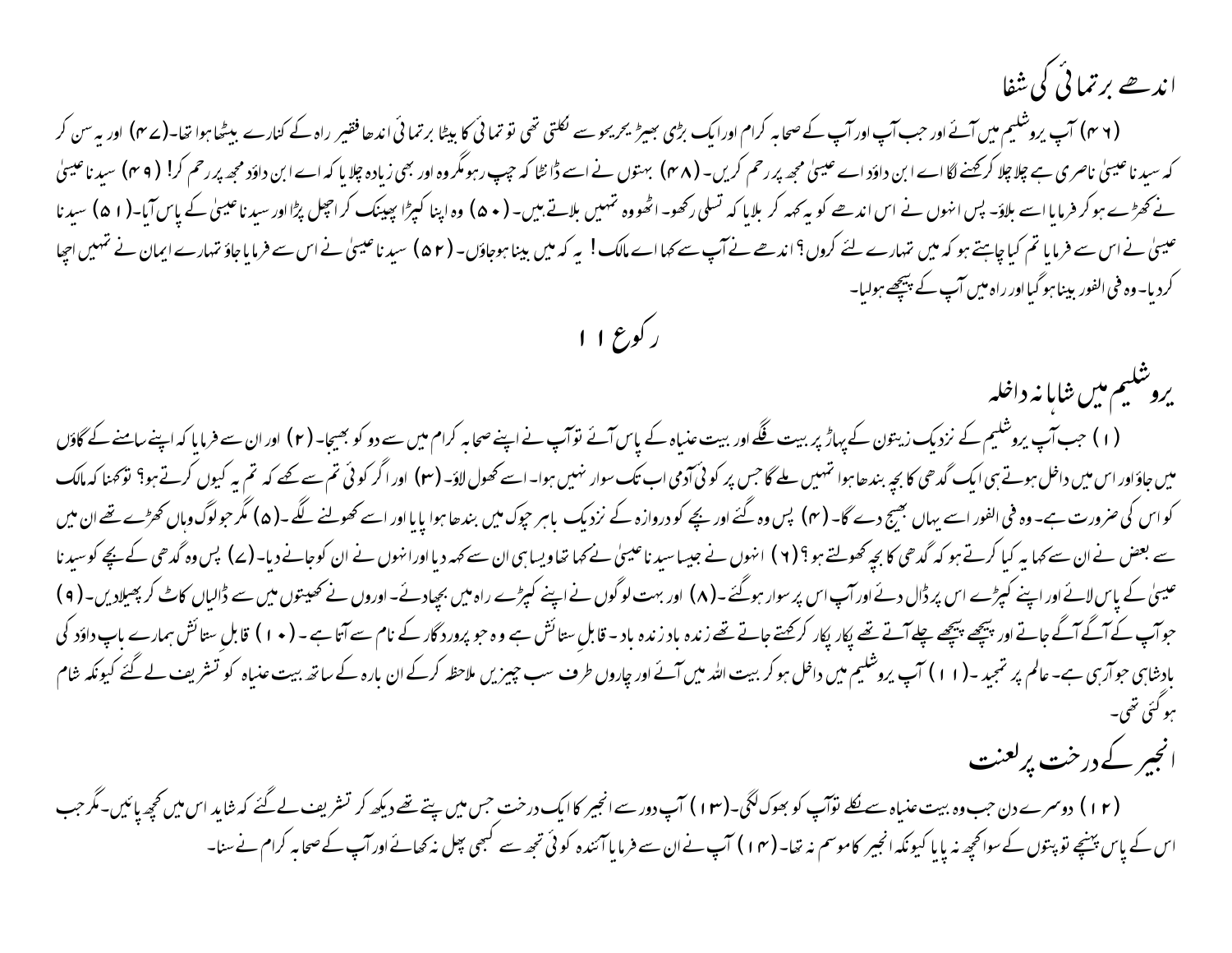#### ببيت التُدمين داخله (۵۱) پھرآپ پروشلیم میں آئے اور سید ناعیسیٰ بیت اللہ میں داخل ہو کر ان کوجو بیت اللہ میں خررے تھے باہر کالنے لگے اور صرافوں کے تختوں اور کبوتر فروشوں کی جوکیوں کوالٹ دیا۔( ۱۲) آپ نے کسی کو بیت الٹد میں سے ہوکر کوئی بر تن لے جانے نہ دیا- ( ۱۷) اور اپنی تعلیم میں ایک پی نہیں لکھاہے کہ میراگھر سب امتوں کے لئے دعا کاگھر کہلائے گا ؟مگر تم نےاسے ڈاکوؤں کی کھوہ بنادیاہ۔(۱۸) اور امام اعظم اور فقیہ یہ سن کراپ کے بلاک کرنے کاموقع ڈھونڈنے گئے۔ سن لٹ کے سن لوگ آپ کی تعلیم سے حیران تھے۔ (۱۹) اور ہر شام کوآپ شہر سے ماہر جا یا کرتے تھے۔ انجیر کے درخت سے سبق

(۲۰) پھر صبح کو حب آپ ادھرسے گذرے نواس انجیر کے درخت کوحرِثنگ سوکھا ہوا دیکھا- (۲۱) حصرٰت پطرس کووہ بات پادآئی اورآپ سے کہنے لگے مالک! دیکھئے یہ انجیر کا درخت جس پرآپ نے لعنت کی تھی سو کھ گیاہے۔(۲۲)سید ناعیسیٰ المسیح نے حواب میں ان سے فرمایا پرورد گارعالم پرایمان رکھو۔(۲۳)میں تم سے سچ کہتا ہوں کہ حو کوئی اس پہاڑسے تھے کہ تو! اکھڑجا اور سمندر میں جا پڑااور اپنے دل میں شک نہ کرے کہ لیکھیں کرے کہ حوکہتا ہے وہ اس کے لئے وہی ہوگا (۲۴) اس لئے میں تم سے کہتا ہوں کہ حوکچھ تم دعامیں مانگتے ہو یقین کرو کہ تم کومل گیا اور وہ تم کومل جائے گا -(۲۵ مب کسجی تم کھڑے ہوئےدعا کرتے ہواگر تہیں کسی سے کچھ شکایت ہواف کرو تاکہ تہارا پرورد گار بھی حواسمان پر ہے تہارے گناہ معا**ف** کرے۔(۲ ۲)(اگر تم معاف نہ کروگے تو تہارا پرورد گار حوآسمان پر ہے تہارے گناہ بھی معاف نہ کرے گا)۔

مختار دو عالم سید ناعیسیٰ اسسح کے اختیار کے بارے سوال

(ے ۲) بھر آپ یروشلیم میں تسٹریف لائے اورحب بیت اللہ میں بھر رہے تھے تو امام اعظم اور فقیہ اور برگ آپ (۲۸) اور آپ سے کہنے لگے آپ ان کاموں کو کس اختیار سے کرتے ہیں ؟ یا کس نے آپ کو یہ اختبار دیا کہ ان کاموں کو کریں؟ ( ۲ ۹ ) سید ناعیسیٰ نے ایاسے تم جواب دو تو اس دو تو ہیں تم کو بتاؤں گا کہ ان کاموں کو کس اختیار سے کرتاہوں ۔( • ٣٠) یحییٰ کا اصطباع آسمان کی طرف سے قائم ہے جسے جواب دو۔ ( ٢٠١) وہ آپس میں کھنے لگے کہ اگر ہم تھمیں آسمان کی طرف سے تووہ کھے گا پھر تم نے کیوں اس کا یقین نہ کیا؟ ( r۲) اور اگر کہیں انسان کی طرف سے تولوگوں کا ڈر تھا اس لئے کہ سب لوگوں کو نبى جانتے تھے۔(r۳) پس انہوں نے حواب میں سید ناعیسیٰ سے کہا ہم نہیں جانتے۔سید ناعیسیٰ نے ان سے فرمایامیں بھی تم کو نہیں بتاتا کہ ان کاموں کو کس اختیار سے کرتاہوں۔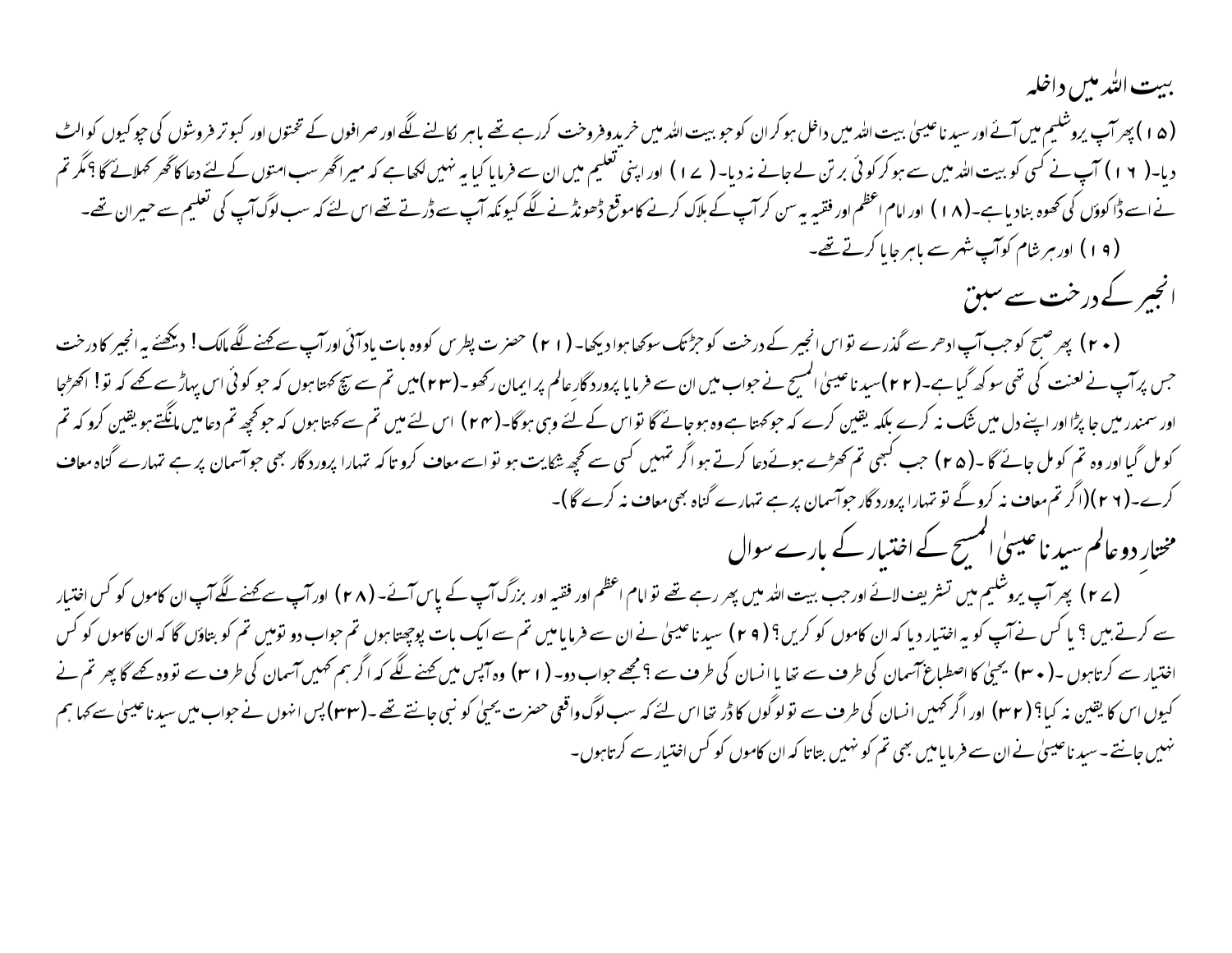### رکوع ۱۲

تا کستان (انگوروں کے باغ) کے باعنیا نوں کی تمثیل

(۱) پھرآپان کو تمثیلوں میں درس دینے لگے کہ ایک شخص نے تاکستان لگایااور اس کی چاروں طرف احالہ تحصیر ااور جرمعن کحفودااور برُج بنایااور اسے باعنبانوں کو ٹھیکے پر دے کر پردیس چلا گیا۔ (۲) پھر پیل کے موسم میں اس نے نوکر کو باعنبانوں کے پاس بھیجا تاکہ باعنبان کے پہلوں کا حصہ لے ۔(۳) لیکن انہوں نے اسے پکڑ کرپیٹااور خالی باتھ لوٹا دیا۔(۴) اس نے پھر ایک اور نوکر کوان کے پاس بھیجامگرانہوں نے اس کاسمر پھوڑ دیااور بے عزت کیا۔(۵) پھر اس نے است قتل کیا۔ پھر اور بہیتروں کو بھیجا۔انہوں نے ان میں سے بعض کو پیٹااور بعض کو قتل کیا۔ (۲ ) اب باقی ایک تعاحواس کا پیارا بیٹا تعااس نے آخراسے ان کے کہ موہ میرے بیٹے کا تولحاظ کریں گے۔(۷) لیکن ان باعنا نوں نے آپس میں کہا یہی وارث ہے۔آؤ اسے قتل کر ڈالیں۔میراث ہماری ہوجائے گی۔ (۸) پس انہوں نے اسے پکڑکر قتل کیا اور تاکسان (۹) اس اس تاکستان کا مالک کیا کرے گا؟ وہ آئے گا اور ان باعنبا نوں کو ہلاک کرکے تاکستان اوروں کو دے دے گا۔ ( • ۱ ) کیا تم نے یہ نوشتہ بھی نہیں پڑھا کہ جس پتھر کومعماروں نےرد کیاوہی کونے کے سمرے کا پتھر ہو گیا۔

(۱۱) بہ پرورد گار کی طرف سے ہوااور ہماری نظر میں عجیب ہے ؟

(۱۲)اس پروہ آپ کو پکڑنے کی کوشش کرنے لگے مگرعوام الناس سے ڈرے کیونکہ وہ سمجھ گئے تھے کہ آپ نے یہ تمثیل ان ہی پرکھی۔ پس وہ آپ کو چھوڑ کر چلے گئے۔ جزیہ کے بارے سوال

(۱۳) پھرا نہوں نے بعض فریسیوں اورہیرودیوں کوآپ کے پاس بھیجا تاکہ بانوں میں آپ کو پینسائیں ۔(۱۴) انہوں نے آگرآپ سے کہااستاد ہم جانتے ہیں کہ آپ سچے ہیں اور کسی کی پروا نہیں کرتے کیونکہ آپ کسی آدمی کے طرف دار نہیں بلکہ سچائی سے ضدا کی راہ کی تعلیم کے شکس قید رہا ہے کہ میں پہنچ اس کی منافقت معلوم کی منافقت معلوم کرکے ان سے فرمایا تم مجھے کیوں آزماتے ہو؟ میرے پاس ایک دینار لاؤ کہ میں دیکھوں۔(۱۲) وہ لے آپ نے ان سے فرمایا یہ صورت اور نام کس کا ہے؟ انہوں نے آپ سے کہا قیصر کا-(ے ۱ )سید ناعیسیٰ نے ان سے فرمایاحو قیصر کا ہے قیصر کواور حو پرورد گار کا ہے پرورد گار کوادا کرو۔ وہ آپ پر تعجب کرنے گئے ۔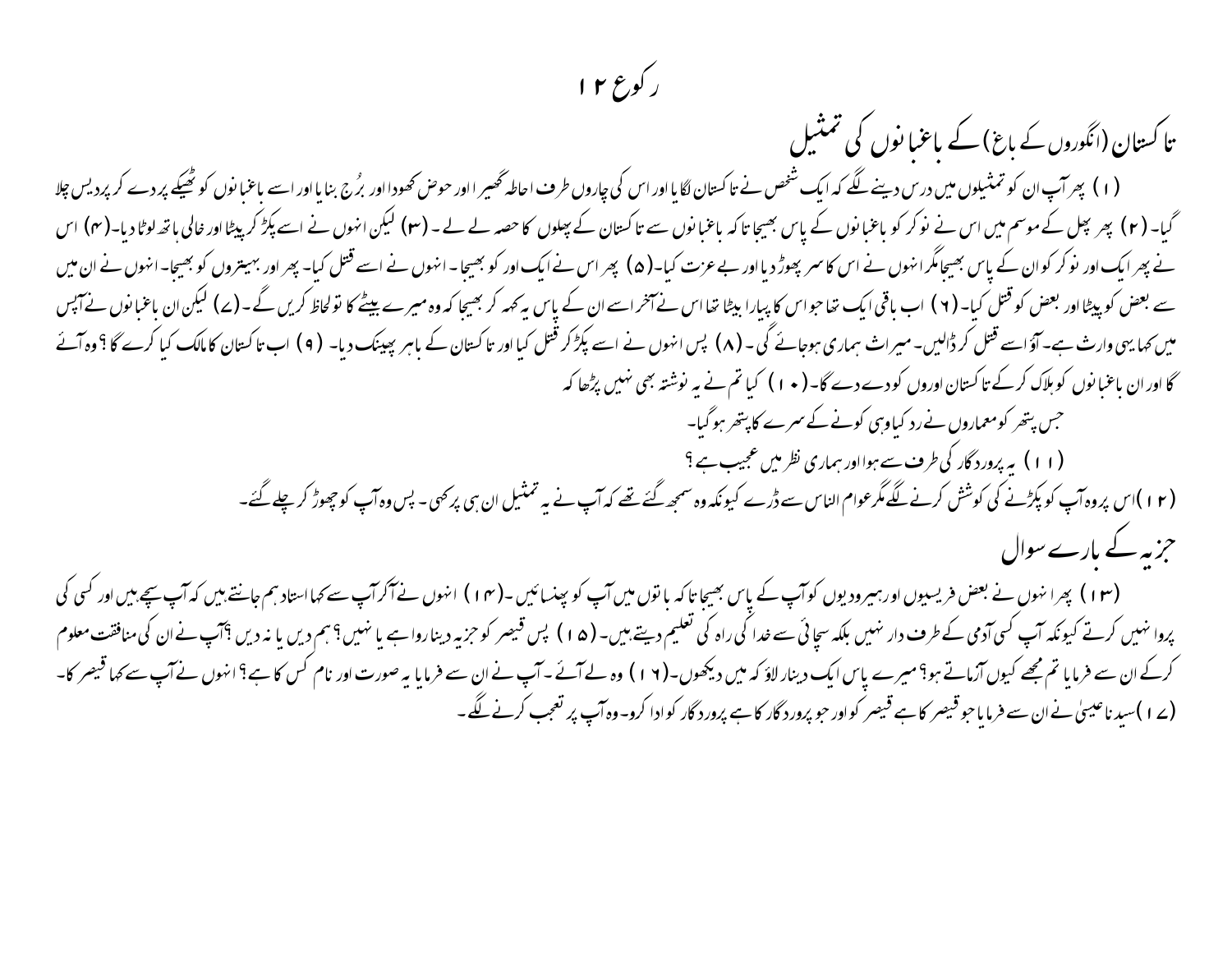قاضی محسّر سید ناعیسیٰ انمسیح سے قبامت ک بارے سوال (۱۸) پھر صدوقیوں<sup>1</sup> نے حوکمتے ہیں کہ قیامت نہیں ہو گی آپ کے پاس آکرآپ سے یہ سوال کیا کہ (۱۹) ستاد محترم ہمارے لئے حصرت موسیٰ نے لکھاہے کہ اگر کسی کا ہعائی بے ا**ولاد** مرجائے اور اس کی بیوی رہ جائے تو اس کا جائی اس کی بیوی کو لے ،لے تاکہ اپنے جائی کے لئے نسل پیدا کرے ۔(۲۰) سات جائی تھے -پہلے نے بیوی کی اور بے اولاد مر گیا-(۲۱) دوسرےنے اسے لیا اور بے اولاد مر گیا اور اسی طرح تیسرے نے -(٢٢) یہاں تک کہ ساتوں بے اولاد مر گئے دسب کے بعد وہ عورت بھی مر گئی (٢٣) قیامت میں یہ ان میں سے کس کی بیوی ہوگی؟ کیونکہ وہ سا توں کی بیوی بنی تھی۔(۲۴ ) سید ناعیسیٰ المسیح نے ان سے فرما یا کیا تم اس سکت ہو کہ اللہ کوجانتے ہو نہ اللہ وتبارک تعالیٰ کی قدرت کو؟(۲۵ ) کیونکہ جب لوگ مر دوں میں سے جی اٹھیں گے توان میں بیاہ شادی نہ ہو گی بلکہ آسمان پر فرشتوں کی ما نند ہوں گے ۔ (۲ ۲) مگر اس بارے میں کہ مردے جی اٹھتے بیں کیا تم نے موسیٰ کی کتاب ( توریت سٹریٹ) میں حیاظی بڑھا کہ پرورد گار نے اس سے فرمایامیں ابرہام، کا پروردگار اور اضحاق کا پرورد گار اور یعقوب کا پرورد گار ہوں <sup>9</sup> (۲۷) وہ تومر دوں کا پرورد گار <sup>نہ</sup>یں بلکہ زندوں کا پرورد گار ہے۔ پس تم بڑ*ے گ*ر اہ ہو۔ مبلغ اعظم سید ناعیسیٰ المسیح سے اہم ترین حکم کے بارے سوال (۲۸) فقیہ کے عالموں میں سے ایک نے ان کو بحث کرتے سن کرجان لیا کہ آپ نے ان کوخوب حواب دیا ہے-وہ پاس آیااور آپ سے پوچپا کہ سب حکموں میں اول کون ساہے؟(۲۹) سید ناعیسیٰ انمسِح نے حواب میں فرمایا کہ اول یہ ہے کہ اسے اسرائیل سی، خداوند ایک ہی نے (۳۰) تم پرورد گار سے اپنے سارے دل اور اپنی ساری جان اور اپنی ساری عقل اور اپنی ساری طاقت سے محبت کرو۔ ( r ۱ کا دوسرا یہ ہے کہ تم اپنے بڑوسی سے اپنے برابر محبت کرو۔ان سے بڑااور کوئی حکم نہیں۔( r۲) فقیہ کے عالموں نے آپ سے کہا اے استاد بہت خوب! آپ نے سچ کہا کہ وہ ایک ہی ہے اور اس کے سوااور کوئی نہیں۔(۳۳) اس سے سارے دل اور ساری طاقت سے محبت کرنا اور اپنے بڑوسی سے اپنے برابر محبت کرنا سب سوختنی قربا نیوں اورذبحیوں سے بڑھ کرہے۔ (۳۴) جب سیدناعیںٰ المسح نے دیکھا کہ اس نے دانائی سے حبواب دیا تواس سے فرمایا تم پروردگار کی بادشاہی سے دور نہیں اور پھر کسی نے آپ سے سوال کرنے کی حرات نه کې په الممسح کے بارے سوال (۳۵) پھرسیدناعیسیٰ المسیح نے بیت <sub>الٹھ</sub>رمیں تعلیم دیتےوقت یہ کہا کہ فقیہ کیوں کہ کسیکے داؤد ہے اور اور سے خودرو<sub>رح</sub> پاک کی ہدایت سے فرمایاہے کہ پرورد گار نے میرےمولا سے فرمایامیری دہنی طرف بیٹھ

<sup>&</sup>lt;sup>1</sup>۔ یہودیوں کاایک گروہ حبوقیامت اور موت کے بعد زند گی کے نصور کورد کرتا تھا۔وہ فریسیوں کے حبوقیامت پر ایمان رکھتے تھے مخالف تھے۔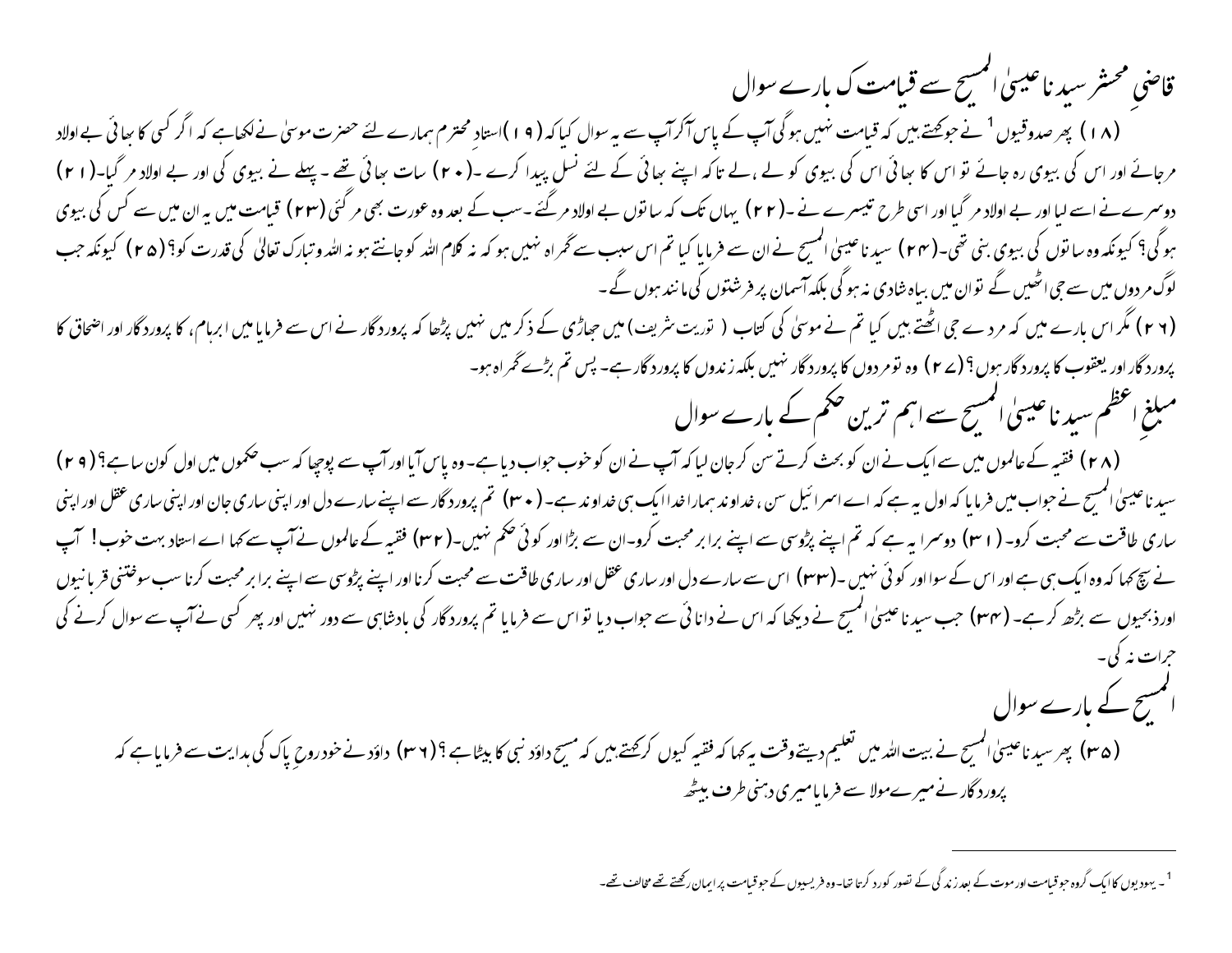جب تک میں تہارے دشمنوں کو تہارے یاؤں کے نیچے کی حیو کی نہ کردوں (ے ۱۳)داؤد نوآپ اسے مولاکھتاہے۔ پھر وہ اس کا بیٹاکھاں سے ٹھہرا ؟عام لوگ خوشی سے آپ کی سنتے تھے۔ فقہیوں اور فریسیوں کی تعلیم سے خسر دار (۳۸) پھرآپ نے اپنی تعلیم میں فرمایا کہ فقیہوں سے خبر دار رہو حولیے لیے جامے پہن کر بھرنااور بازاروں میں اور عبادت خانوں میں اعلیٰ درجہ کی کرسیاں اور ضیافتوں میں اعلیٰ درجہ کی کرسیاں اور ضیافتوں میں صدر <sup>ر</sup>شینی چاہتے ہیں۔( **مہ <sub>)</sub> وہ بیواؤں کے گھروں کود بابلیٹھتے ہیں اور دکھاوے کہ** لئے نماز کوطول دیتے ہیں۔ان ہی کوزیادہ سمزاملے گی۔ بيوه كابديه (۱۲) پھرآپ بیت اللہ کے خزانہ کے سامنے بیٹھے دیکھ رہے تھے کہ لوگ بیت اللہ کے خزانہ میں چراتے بیں اور بہتیرے دولت مند بہت کحچھ ڈال رہے تھے۔( ۴۲) اتنے میں ایک کنگال بیوہ نے آکر دو دمڑیاں یعنی ایک دھیلاڈالا۔ (۴۳) آپ نے اپنے صحابہ کرام کو پاس بل لاس سے خرات ہوں کہ حوبیت اللہ کے خزانہ میں ڈال رہے ہیں اس کنگال بیوہ نےان سب سے زیادہ ڈالا۔( مہم) کیونکہ سبھوں نے اپنےمال کی بہتات سے ڈالامگراس نے اپنی ناداری کی حالت میں حوکجچہ اس کا تھا یعنی اپنی ساری روزی ڈال دی۔ ببیت اللہ کے مسمار کی جانے پیش گوئی (۱) جب آپ بیت اللہ سے باہر تسٹریف لے جارہے تھے نوآپ کے صحابہ کرام میں سے ایک نے آپ سے کہا اے استاد - دیکھیئے یہ کیے پتھراور کیسی کیسی عمارتیں بیں!(۲) سیدنا عیسیٰ نےان سے فرمایا تم ان بڑی بڑی عمار توں کو دیکھتے ہو؟ یہاں کسی پتھر پر پتھر باقی نہ رہے گاحو گرایہ نہ جائے۔ (۳) جب آپ کوہ زیتون پر بیت اللہ کے سامنے تسٹریف فرماں تھے توحصرت پطرس اور حصرت ایوحنا وسا اور حصرت اندریاس نے تنہائى میں آپ سے پوچیا۔ (۴) ہمیں بتائیے کہ یہ باتیں کب ہوں گی؟اور حب یہ سب باتیں پوری ہونے کو ہوں اس وقت کا کیا نشان ہے؟ (۵) سید ناعیسیٰ نے ان سے فرمایا کہ خبر دار کوئی تم کوٹھراہ نہ کردے(۲) بہتیرے میرے نام سے آئیں گے اور کھیں گے کہ وہ میں ہی ہوں اور بہت سے لوگوں کو گڑ اہ کریں گے جب تم لڑائیاں اور لڑائیوں کی افوایس سنو تو گھبرا نہ جانا۔ان کاواقع ہوناصرور ہے لیکن اس وقت خاتمہ نہ ہوگا۔ (۸) کیونکہ قوم پر قوم اور سلطنت پر سلطنت حیڑھائی کرے گی۔ جگہ جگہ بھونچال آئیں گے اور کال پڑیں گے۔ یہ باتیں مصیبتوں کا سٹروع ہوں گی۔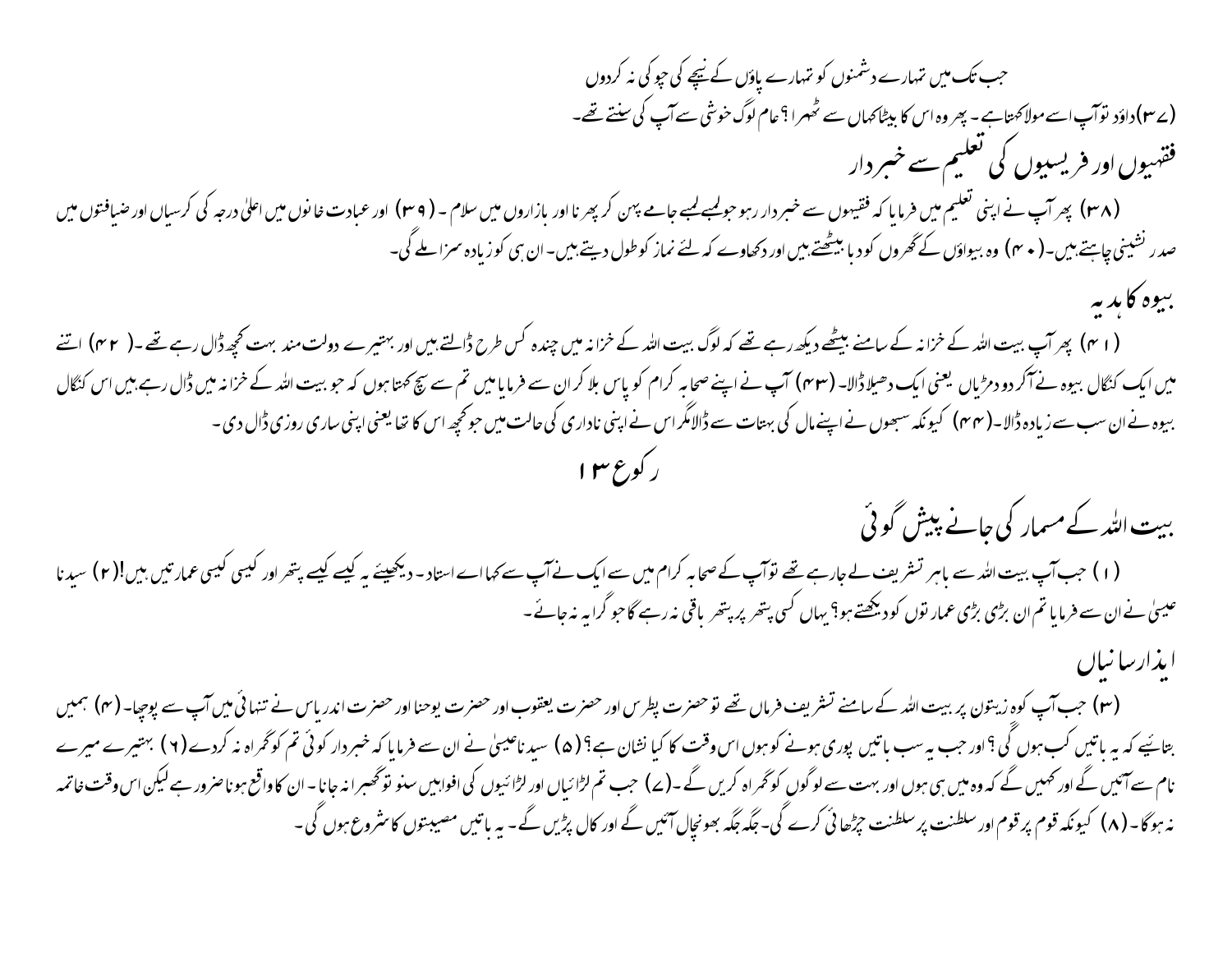( ۹ )لیکن تم خبر دار رہو کیونکہ لوگ تم کوعدالنوں کے حوالہ کریں گے اور سے پہنچ ہوئے اور حاکموں اور بادشاہوں کے سامنے میری خاطر حاصر کئے جاؤٹے تا کہ ان کے لئے گواہی ہو۔( • ۱ ) صرور ہے کہ پہلے سب امتوں میں انجیل کی تبلیغ کی جائے ۔(۱۱ ) لیکن جب تمہیر کریں توپہلے سے فکر نہ کرنا کہ ہم کیا کھیں بلکہ حوکچھ اس گھڑی تہیں بتایاجائے وہی کھنا کیونکہ کھنے والے تم نہیں ہو بلکہ روح پاک ہے۔ (۱۲) جائی کو ہیا گیا گیا تھا تھا کے لئے حوالہ کرے گااور بیٹے ماں باپ کے برخلاف کھڑے ہوکر انہیں مرواڈالیں گے۔(۱۳) میرے نام کے سبب سے سب لوگ تم سے عدالت رکھیں گے مگر حواسخر تک برداشت کرے گاوہ نجات یائے گا-دبرشتناك مكروه حيسز

(۴ ) پس حب تم اس اجاڑنے والی مکروہ جییز کو اس جگہ کھڑمی ہوئی دیکھوجہاں اس کاکھڑا ہوناروا نہیں (پڑ شخصا کر سور ویہ اڑوں پر ہاگ جائیں۔ (۵ ا ) حو کوٹھے پر ہووہ اپنے ٹھر سے کچھ لینے کو نہ نیچے اترے نہ اندر جائے۔(۱۲) اور حوکھیت میں ہووہ اپنا کپڑالینے کو پیچھے نہ لوٹے۔(۷۷) مگران پرافسوس حوان دنوں میں حاملہ ہوں اور حودودھ پلاتی ہوں! (۱۸) اور دعا کرو کہ یہ جاڑوں میں نہ ہو۔(۱۹) کیونکہ وہ دن ایسی مصیبت کے ہوں گے کہ مُنقوع سے جے پرورد گار نے خلق کیا نہ اب تک ہوئی ہے نہ کبھی ہوگی۔(۲۰) اگر پرورد گار ان د نوں کو نہ گھٹاتا تو کوئی بشر نہ پچتامگران بندوں کی خاطر حن کواس نے چناہ ان دفعے اور ایک اور کوئی تم سے کھے کہ دیکھو سے یہاں یا دیکھوں وہاں تو یقین نہ کرنا۔ (۲۲) کیونکہ جھوٹے مسح اور جھوٹے نبی اٹھ کھڑے ہوں گے اور نشان اور عجیب کام دکھائیں گے اگر ممکی گراہ کردیں۔(۲۳) لیکن تم خبر دار رہو۔ دیکھو میں نے تم سے سب کحچہ پہلے سی کہہ دیا ہے۔ ا بن آدم (سید ناعیسیٰ المسح ) کی آمد ثا فی (۲۴) مگر ان د نوں میں اس مصیبت کے بعد سورج تاریک ہوجائے گا اور چاند اپنی روشنی نہ دے گا۔ (۲۵) آسمان سے ستارے گرنے لگیں گے اور حوقوتیں آسمان میں بیں وہ بلائی جائیں گی۔( ۲ ۲ ) اس وقت لوگ ابن آدم کو بڑي قدرت ،عظمت ، بزر گی کے ساتھ آتے ديھيں گے ۔(۲ ) اس وقت وہ فرشتوں کو بھيج کراپنے بندوں کوزمين کی انتها سے آسمان کی انتهائک چاروں

طرف سے جمع کرے گا۔ انجیر کے درخت سے سبق

(۲۸) ابانجیر کے درخت سےایک تمتیل سیکھو۔ حو نہی اس کی ڈالی نرم ہوتی اور پتے لکلتے ہیں تم جان نزد کی ہے۔(۲۹) اسی طرح حب تم ان باتوں کوہوتے دیکھو تو جان لو کہ وہ نزدیک بلکہ دروازہ پر ہے۔ ( ۳۰) میں تم سے بچ <sub>کھتا</sub>ہوں کہ حب تک یہ سولیں ہے نسل ہر گز تمام نہ ہوگی( ا ۳) آسمان اور زمین ٹل جائیں گے لیکن میری باتیں نہ ٹلیں<br>یہ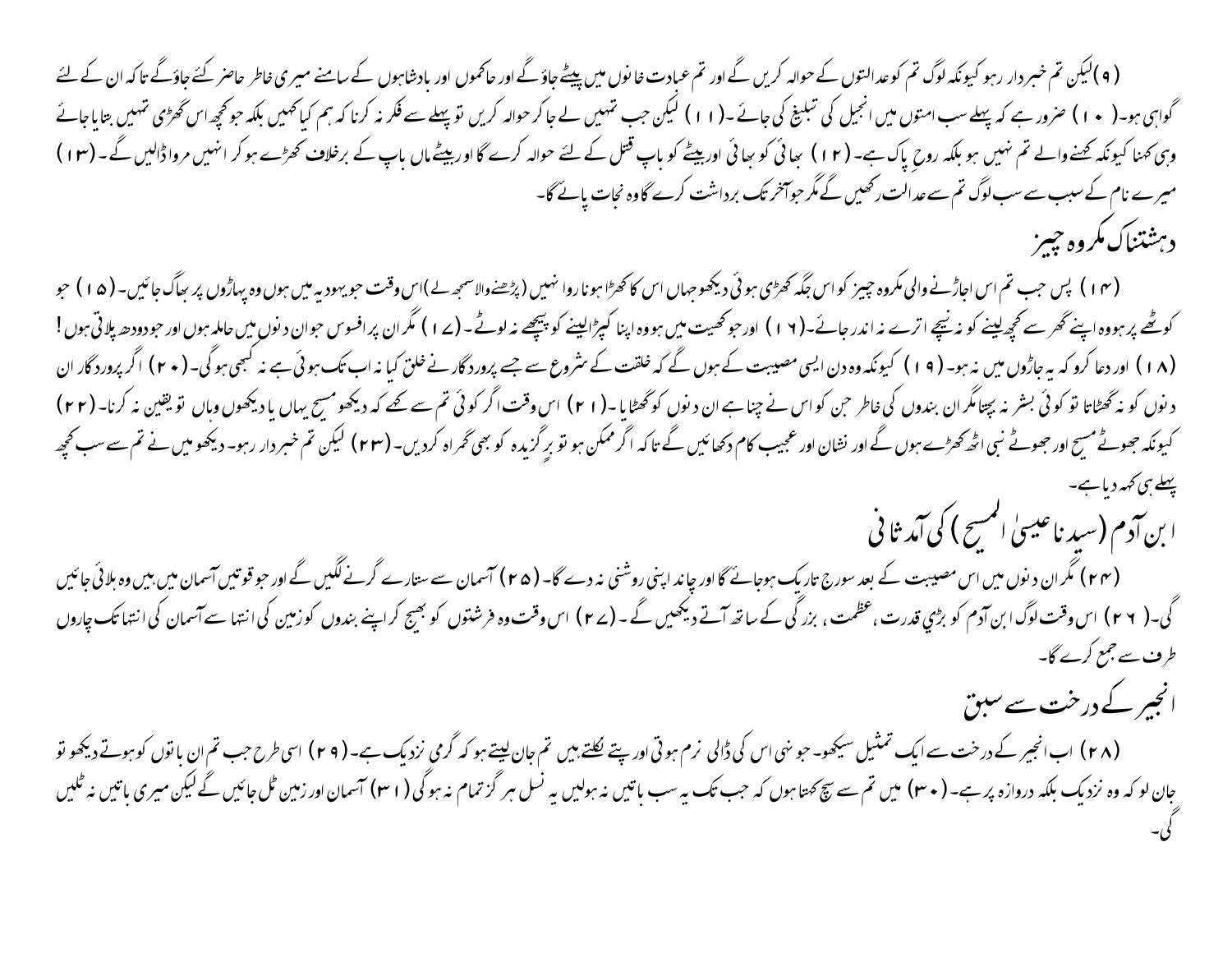۔<br>آمد <sup>ن</sup>ا ٹی کا دن اور ٹھڑ<sub>ی</sub>

(۳۲)لیکن اس دن یا اس گھڑی کی بابت کوئی نہیں جانتا۔ نہ آسمان کے فرشتے نہ ابن اللہ قرارک تعالیٰ۔(۳۳)خبر دار! جاگتے اور دعا کرتے رہو کیونکہ تم نہیں جانتے کہ وہ وقت کب آئے گا (۳۴) بیراس آدمی کاساحال ہے حو پردیس گیااور اس نے گھر سے رخصت ہوتے وقت اپنے نوکروں کو اختیار دیائی کواکا وار دربان کوحکم دیا کہ جاگتارہے۔(۳۵) پس جاگتے رہو کیونکہ تم نہیں جانتے کہ گھر کامالک کب آئے گا-شام کو یاآڑھی رات کو یا گھانا کے ایک نہ کہ ان کے اسک اور ان کے اس کے اسک اور حرکچھ میں تم سے کھتاہوں وہی سب سے کھتا ہوں کہ جاگتے رہو۔

ر کوع ۱۴

سید ناعیسیٰ المسح کے خلاف سازش (۱) دودون کے بعد عیدِ فسح اور عیدِ فطیر ہونے والی تھی اور اام اعظم اور فقیہ موقع ڈھوٹک کو سیسنے پکڑ کر قتل کریں۔(۲) کیونکہ کہتے کہ عید میں نہیں۔ایسا نہ ہو کہ عوام الناس میں بلواہوجائے۔

ببيت عنياه مين سيد ناعيسىٰ المسح پر عطر انڈيلنا

(۳) جب آپ بیت عنیاہ میں شعمون کوڑھی کے گھر میں کھاناکھانے بیٹھے توایک عورت جٹاماسی کا بیش قیمت *خاطر سنگ مر مر*کے عطر دان میں لائی اور عطر دان ق<del>د</del>ڑ کر عطر کوآپ کے سم مبارک پر ڈالا۔ (۴) مگر بعض اپنے دل میں خفا ہو کرکھنے لگے یہ عطر کیا گیا گیا گیا ہے۔ ان کے سام کرنے کے دویاجاسکتا تعااور وہ اسے ملامت کرنے لگے ۔ ( ۲ ) سید ناعیں نے کہااسے چھوڑ دو-اسے کیوں دق کرتے ہو؟اس نے میرے ساتھ بھلائی کی ہے - (ے) کیونکہ عزب تو ہمیشہ تہارے پاس بین - حب چاہوان کے ساتھ نیکی کرسکتے ہولیکن میں تہارے پاس ہمیشہ نہ رہوں گا۔ (۸) حوتحچہ وہ کرسکی اس نے کیا- اس نے دفن کے لئے میرے بدن پربیلے ہی سے اس تم سے سچ کھتا ہوں کہ تمام دنیا میں جہاں تھیں انجیل کی تبلیخ کی جائے گی یہ بھی حواس نے کیااس کی یاد گاری میں بیان کیاجائے گا -

یهوداه اسکر بوقی کی غداری

(۱۰) پھریہوداہ اسکریوتی حوان بارہ میں سے تھا امام اعظم کے پاس چلا گیا تاکہ سینے ان کے حوالہ کردے۔(۱۱) وہ یہ سن کرخوش ہوئے اوراس کوروپے دینے کااقرار کیااوروہ موقع ڈھونڈنے لگا کہ کسی طرح قابو پا کراپ کو پکڑواددے۔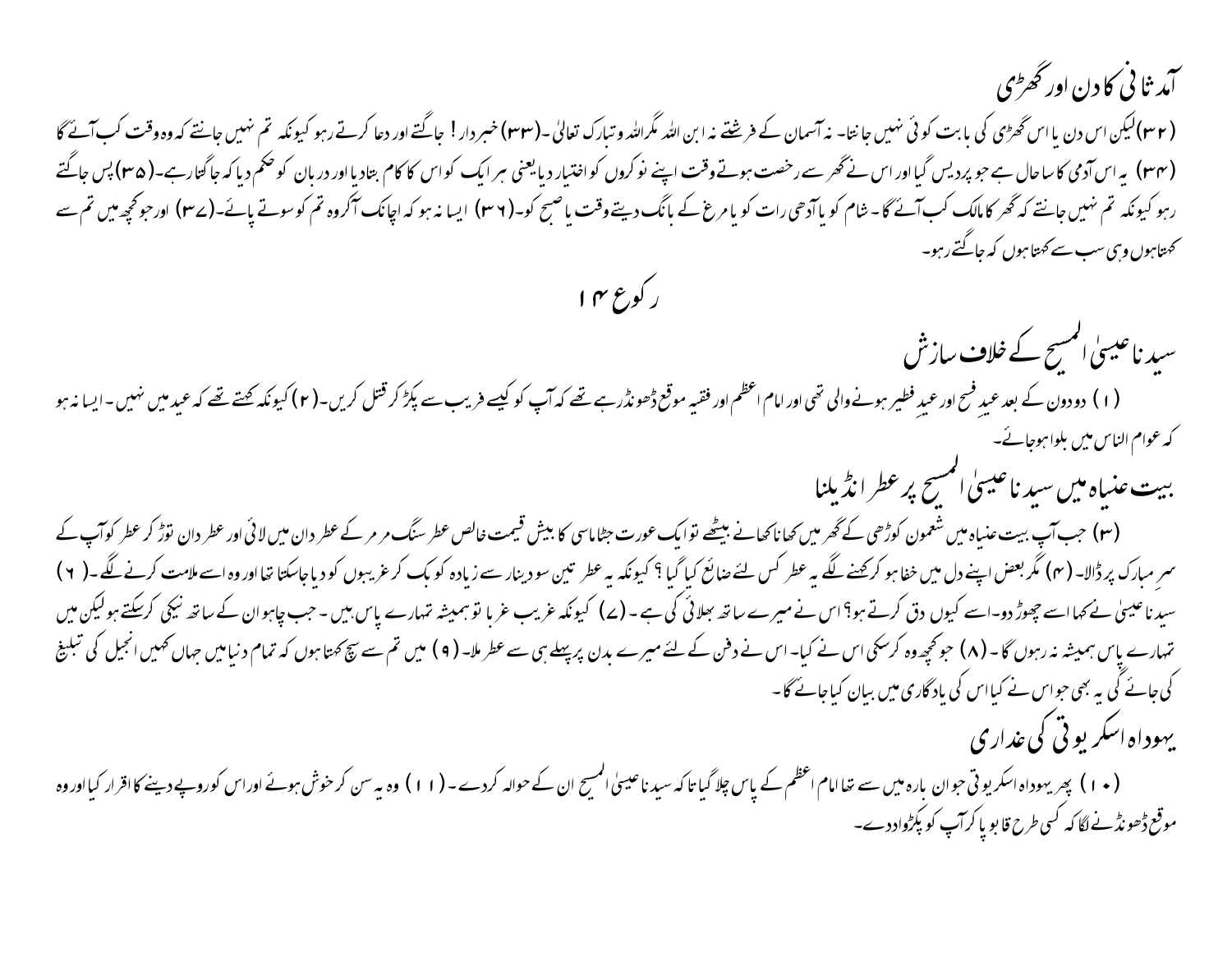# سمخرى فسح

(۱۲) عید فطیر کے پہلے دن یعنی جس روز فسح کوذبح کیا کرتے تھے آپ کے اس سے کہا آپ کہاں چاہتے ہیں کہ ہم جاکرآپ کے لئے فسح کھانے کی تیاری کریں؟(۱۲) آپ نے اپنے صحابہ کرام میں سے دو کو بھیجا اور ان سے کہا شہر میں جاؤ-ایک تشخص یا ٹی کان کے اچھے ہولینا۔( ۱۴ ) اورجہاں وہ داخل ہواس گھر کے مالک سے کہنا استاد فرماتے بیں کہ میرا مہمان خانہ جہاں میں اپنےصحابہ کرام کے ساتھ کھاؤں کہا جاتا تھ کہ کہ استرادر تیار دکھانے گاوبیں ہمارے لئے تیاری کرنا۔(١٩) پس صاحبہ کرام چلے گئے اور شہر میں آکر جیساآپ نےان سے فرمایا تھاویسا ہی پایااور فسح کو تیار کیا-

(ے ۱ ) حب شام ہوئی توآپ ان بارہ کے ساتھ آئے- (۱۸ ) حب وہ بیٹھے کھارہے تھے توسید ناعیسیٰ المسیح نے لیے سچ کھتا ہوں کہ تم میں سےایک حومیرے ساتھ کھاتاہے مجھے یکڑوائے گا-( 1 ) وہ دل گیر ہونے اور ایک ایک کرکے آپ سے <u>گھنے لگ</u>ے کیا میں ہوں؟ (+ r) آپ نے فرمایا کہ وہ بارہ میں سے ایک ہے جومیرے ساتھ طباق میں باتھ ڈالتاہے-(۲۱) کیونکہ ابن آدم توجیسااس کے حق میں لکھاجاتا ہی ہے لیکن اس آدمی پرافسوس جس کے وسیلہ سے ابن آدم پکڑوایاجاتاہے! اگروہ آدمی پیدا نہ ہوتا نواس کے لئے اجپاہوتا۔ عثائے ریا فی

(۲۲) وہ کھا ہی رہے تھے کہ آپ نے روٹی لی اور برکت دے کر نوڑی اور ان کو دی اور فرمایا کہ لو بدن ہے۔(۲۳) پھرآپ نے پیالہ لے کرشکر کیااور ان کودیااور ان سبھوں نےاس میں سے بیا- (۲۴) آپ نے ان سے فرمایا یہ میراوہ عہد کا خون ہے جو بہتیروں کے لئے بہایاجاتا ہے- (۲۵) میں تم سے پیچ کو تھر کسی نہ پیوں گااس دن تک کہ پروردگار کی یادشایی میں نیا نہ پیوں

(۲ ۲ ) پھر حمد باری تعالیٰ کرکے کوہ زیتون پر تسٹریف لے گئے۔ حصرت پطرس کے انکار کی پیش گوئی

(ے ۲) سید ناعیسیٰ نے ان سے فرمایا تم سب ٹھوکر کھاؤگے کیونکہ لکھا ہے کہ ماروں کا اور بھیڑیں پراگندہ ہوجائیں گی۔(۲۸) مگرمیں اپنے جی اٹھنے کے بعد تم سےپہلے گلیل کو جاؤں گا۔(۲۹) حصرت پطرس نے آپ سے کہا گوسب ٹھوکر کھائیں لیکن میں نہ کھاؤں گا-( ۳۰) سیدناعیسیٰ المسے خرمایامیں تم سے سچ کہتاہوں کہ تم آج اسی رات مرغ کے دوبار بانگ دینے سے پہلے تین بار میراا نکار کروگے - ( ۲ م)لیکن انہوں نے بہت زور دے کر <sub>ک</sub>ماا گرآپ کے ساتھ مجھے مر نا بھی پڑے تووبھی آپ کاا نکار نہ کروں گا-اسی طرح اور سب نے بھی کہا -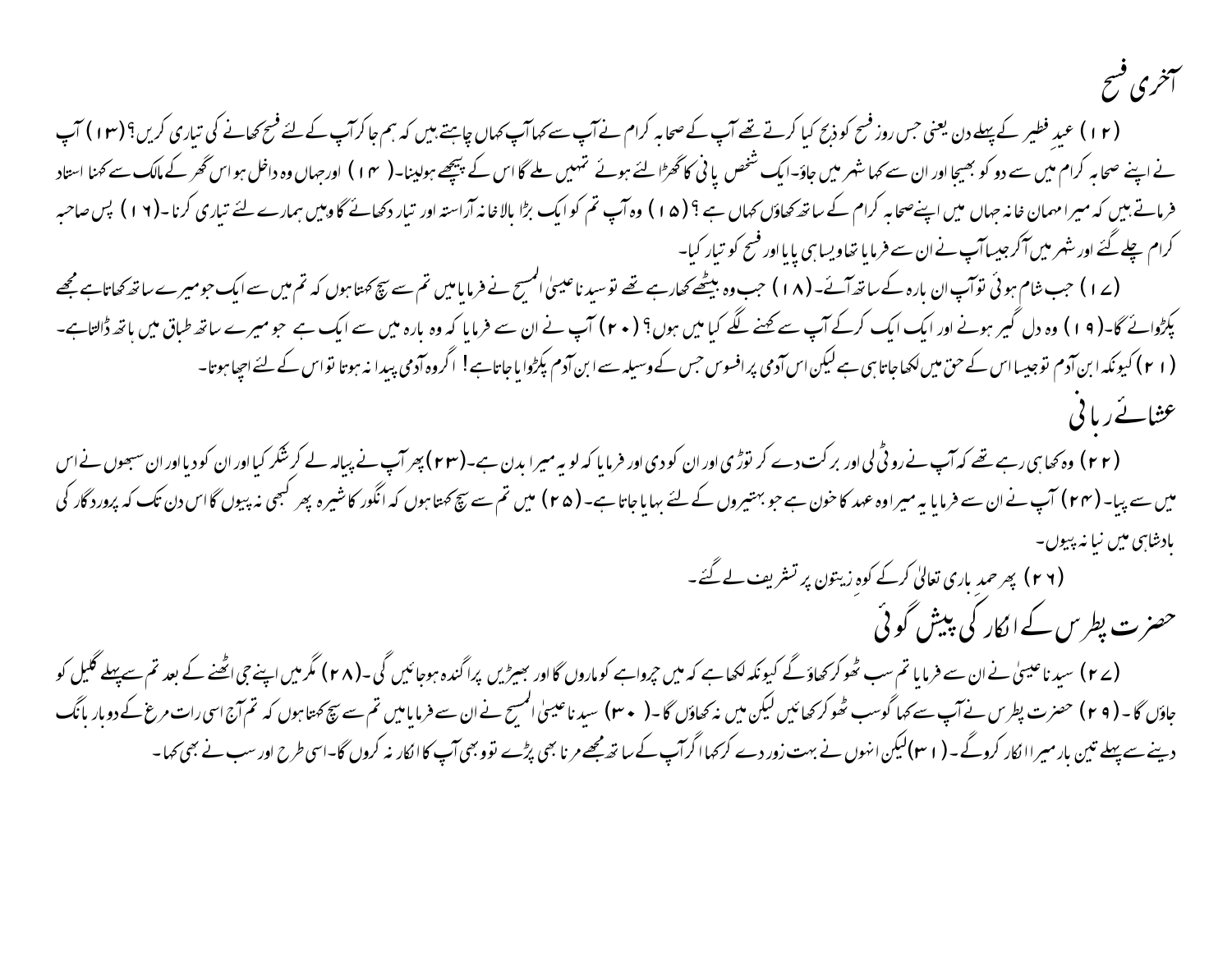#### گتسىمنى ماغ مىن دعا

(۳۲) پھروہ ایک جگہ آئے جس کا نام گتہ مصنبی تفااورآپ نے اپنے صحابہ کرام سے فرما یا بہاں بیٹھے رہوجب تیل دراس اور حضرت يعقوب اور حضرت يحيٰي کواپنے ساتھ لے کر نہایت حیران اور بے قرار ہونے لگے۔(rer) اور ان سے فرمایامیری جان نہایت عمکین ہے۔ پر اس کر بن پہنچ گئی ہے۔ تم یہاں ٹھہرواورجاگتے رہو۔ (re) آپ نھوڑے آگے بڑھے اور زمین پرسجدہ ریز ہو کر فرمانے لگے کہ یہ ٹھڑمی مجھ سے ٹل جا ( میں الے اس کے اس سے سے بھی جوسکتاہے۔اس پیالہ کومیرے پاس سے ہٹالے تو بھی حومیں چاہتاہوں وہ نہیں بلکہ حوآپ چاہتے ہیں وہی ہو۔(ے۳) پھرآپ آئے اور انہیں سوتے یا کرحصرت پطرس سے فرمایااے شمون تم سوتے ہو؟ کیاتم ایک گھڑی بھی نہ جاگ سکے؟(۳۸) جاگواور دعا کرو تاکہ آزمائش میں نہ پڑو- روح نومستعد ہے مگر جسم کمزور ہے۔( ۳۹) ہم کردعا کی۔(۳۰) ہم سے سے سن سائرانہیں سوتے پایا کیونکہ ان کی اینھیں نیندسے بھری تھیں اور وہ نہ جانتے تھے کہ آپ کو کیا حواب دیں۔( r ۱) پھر تیسری بارآکر ان سے فرمایا اب سوتے رہیں وقت آ پہنچاہے۔ دیکھو ابن آدم گنگاروں کے ہاتھ میں حوالہ کیاجاتاہے۔( r ۲) اٹھوچلیں۔دیکھومیرا پکڑوانےوالا نزدیک آپہنچاہے۔ كرفتاري

(۴۳) آپ یہ فرماہی رہے تھے کہ فی الفور یہوداہ حوان بارہ میں سے تعااور اس کے ساتھ ایک بھیڑ تلواریں اور اعظم اور فقهبوں اور بزرگوں کی طرف سے اپہنچی۔ (۴۴) آپ کے پکڑوانے والے نے انہیں یہ نشان دیا تھا کہ حس کامیں بوسہ لووہی ہے۔اسے پکڑ کر حفاظت سے لے ہاکر فی الفور آپ کے پاس گی اور اے کہااے ربی! اور آپ کے بوسے لئے ۔( ٣ ٢) انہوں نے آپ بر باتھ ڈال کرآپ کو پکڑلیا-(٣۷) ان میں سے حویاس کھڑے تھے ایک نے تلوار گھنیچ کرامام اعظم کے نوکر بر چلائی اور اس کا کان اڑادیا-(٣٨) سیدناعیں کا انمسح نے ان سے فرمایا کیا تم تلواریں اور لاٹھیاں لے کرمجھے ڈاکو کی طرح پکڑنے کو جس سر روز تارین میں دنیا تھا اور تم نے مجھے نہیں پکڑا۔لیکن یہ اس لئے ہواہے کہ نوشنے پورے ہوں۔ ( • ۵ ) اس پر سب صحابہ کرام آپ کو چھوڑ کر ہیا گئے۔ (۵۱) مگرایک حوان اپنے ننگے بدن پر مہین چادر اوڑھے ہوئے آپ کے پیچھے ہولیا۔اسے لوگوں نے بکڑا۔(۵۲) مگروہ چادر جھوڑ کر ننگا ہیاگ گیا-

صدر عدالت کے سامنے

(۵۳) پھر وہ سید ناعیسٰی انمسیح کوامام اعظم کے پاس لے گئے اور سب امام اعظم اور بزرگ اور فقیہ اس سے جس اعلم براہ کے پہنچے انگرام اعظم کے دیوان خانہ کے اندر تک گئے اور پیادوں کے ساتھ بیٹھ کرآگ تاپنے لگے۔(۵۵) امام اعظم اور سب صدر عدالت ساعیسیٰ کومار ڈالنے کے لئے آپ کے خلاف گواہی ڈھونڈنے لگے مگر نہ یا ئی۔ (۵۲ ) کیونکہ بہتیروں نے آپ برجھوٹی گواہیاں تو دیں لیکن ان کی گواہیاں متفق نہ تھیں۔( ۵۷ ) پر پہ جوٹی گواہی دی کہ - (۵۸) ہم نے اسے (یعنی سید ناعیسیٰ) یہ پھتے سنا ہے کہ میں اس مقدس کو(یعنی بیت اللہ ) کو حو ہاتھ سے بنا ہے ڈھاؤں گا اور تین دن میں ات ہر اس کو بھی ان کی گواہی متفق نہ لکل۔( ۲۰ ) پھر امام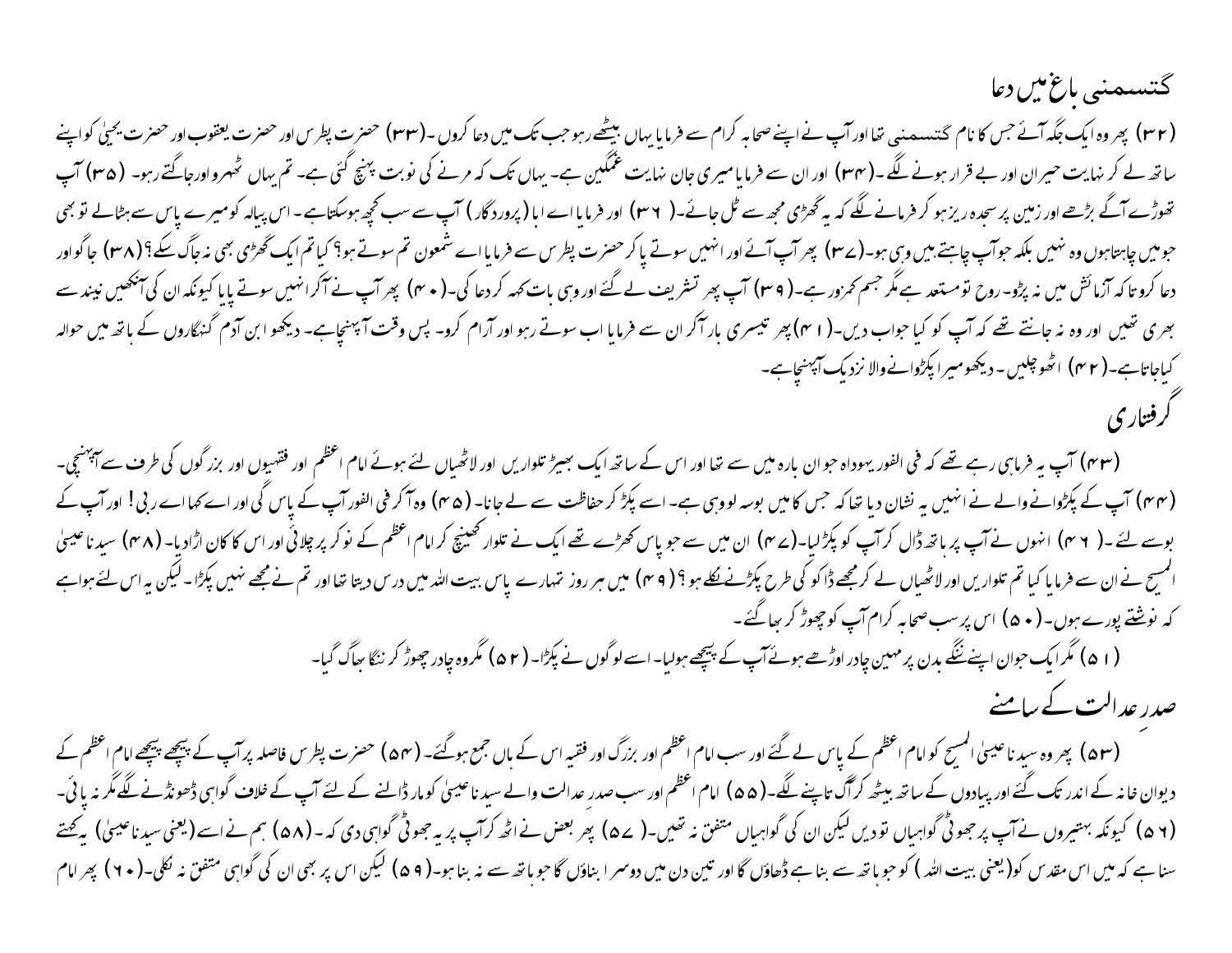اعظم نے بیچ میں کھڑے ہو کر سید ناعیسیٰ المسیح سے پوچیا کہ تم تحمیر حواب شہیں ہے۔ اس کی ایک میں سے اور تحمیر حراب مذد یا-امام اعظم نے آپ سے بھر سوال کیااور <sub>ک</sub>ہا کیا تم اس ستودہ کا بیٹاالمسیح<sup>1</sup> ہو! ( ۲۲ ) سید ناعیش بیل ہوں اور تم ابن آدم کو قادرِ مطلق کی دہنی طرف بیٹھے اور آسمان کے بادلوں کے ساتھ آتے دیکھوٹے۔(۲۳ ) امام اعظم نے اپنے کپڑے پھاڑ کر کہااب ہمیں گواہوں کی کیاحاجت رہی؟ (۲۴ ) تم نے یہ گفرسنا۔ تہارائے ہے؟ ان سب نے فتوی دیاکہ آپ تعل کےلائن بیں۔ (۲۵ ) تب بعض آپ پر تھوکنے اور آپ کامنہ ڈھانپنے اور آپ کے مکے مارنے اور آپ سے کہنے لگے نبوت کی باتیں سناؤ! پیادوں نے آپ کوطمانچے مار مار اپنے قبصہ میں لیا-حصرت پطرس کاالکار

(۲۲) حب حصرت بطرس نیچے صحن میں تھے توامام اعظم کی لونڈی میں سے ایک وباں آئی۔ (۷۷) اور حصرت بطرس کواگ تاپتے دیکھ کرآپ پر نظر کی اور کھنے لگی تم بھی اس ناصری عیسیٰ کے ساتھ تھے۔ (۲۸) آپ نے اکار کیا اور کہا کہ میں تو نہ جا نتا اور نہ سمجھتا ہوں کہ توسیر پر حالت کے بانگ دی۔ (۲۹) وہ لونڈی آپ کو دیکھ کران سے حویاس کھڑے تھے پھر کھنےلگی یہ ان میں سے ہے۔ ( • ے) مگرآپ نے پھر انکار کیااور تھوڑی دیر بعد اس کھڑے تھے پھر کھا بیشک تم ان میں سے ہو کیونکہ تم گلیلی بھی ہو۔( ۱ ے) گُرآپ لعنت کرنے اور قسم کھانے لگے کہ میں اس آدمی کوجس کا تم ذکر کرتے ہو نہیں جا نتا۔ ( c ۲ ) فورسری بار بانگ دی۔حضرت پطرس کووہ بات حوسید ناعیسیٰ نے آپ سے فرمائی تھی یاد آئی کہ مرغ کے دوبار بانگ دینے سے پہلے تو تم تین بار میراالکار کروگے اور اس پر عور کرکے آپ رو پڑے۔ بوع ۱۵

پبکر معصومیت سید ناعیسیٰ انمسح پیلاطس کے سامنے

(۱) فی الفور صبح ہوتے ہی امام اعظم نے بزرگوں اور فقیہوں اور سب صدر عدالت والوں سمیت صلاح کرکے سید ناعیسی کو بندھوایا اور لے جا کر پیلاطس نے حوالہ کیا۔(۲) پیلاطس نے آپ سے پوچیا کیا تم یہودیوں کے بادشاہ ہو؟ آپ نے حواب میں اس سے فرمایا تم خودکھتے ہو۔ (۳) اسکر اسک نے کہا ہال س نے آپ سے دوبارہ سوال کرکے یہ کہا تم تحجھ حواب نہیں دیتے ؟ دیکھو یہ تم پر کتنی باتوں کاالزام لگاتے ہیں ؟ ( ۵)سید ناعیسیٰ نے پھر بھی کجھ حواب نہ دیا یہاں تک کہ بیلاطس نے تعجب کیا-سمزائے موت کا ضخم

(۲) پیلاطس عید پرایک قیدی کوحس کے لئے لوگ عرص کرتے تھے ان کی خاطر چھوڑد یا کرتا تھا-(۷) اور برابا نام ایک آدمی ان باعنیوں کے ساتھ قید میں پڑا تھاجنہوں نے بغاوت میں خون کیا تھا-(۸) بھیڑاوپر جڑھ کراس سے عرص کرنے لگی کہ حو تہارا دستور ہے وہ ہمارے لئے کرو- (۹) ہیلاطس نے انہیں یہ چاہے اس کے حارث کی عاطر یہودیوں کے بادشاہ کو

<sup>1</sup> اس ستودہ کا بیٹاالمسح : یہودی اس خطاب کومسح موعود کے لئے لئے بار اس کرتے تھے حواتش میں بادشاہ ہوگا۔ یہودیوں کے نزدیک مسح موعود ہونے کاحصوطادعویٰ کفر کے مترادف تعا-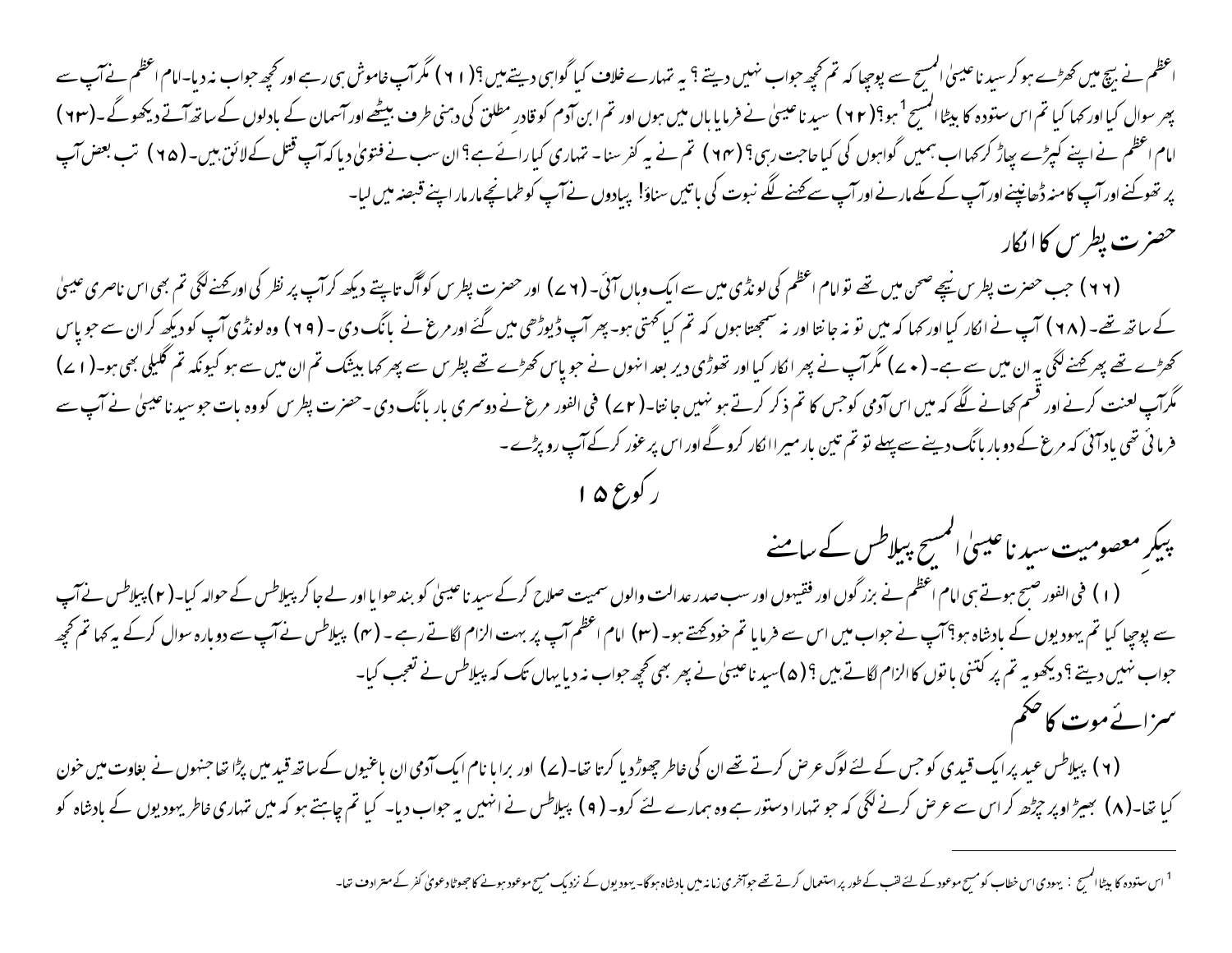جھوڑدوں؟ ( • ۱ ) کیونکہ اسے معلوم تھا کہ امام اعظم نے آپ کو حسد سے میرے حوالہ کیا ہے۔( ۱ ) ) مگر اس کا والعالہ بیلاطس ان کی خاطر برابا ہی کو جھوڑدے۔( ۲ ا ) بیلاطس<br>جھوڑدوں؟ ( • ۱ ) کیونکہ اسے معلوم تھا کہ امام اعظم نے آپ ک نے دوبارہ ان سے کہا پھر جسے تم یہودیوں کا بادشاہ کھتے ہو اس سے میں کہ اور پھر چلائے کہ آپ اسے اس سے اس سے خرما یا کیوں اس نے کیا برائی کی ہے؟ وہ اور بھی چلائے کہ وہ مصلوب ہو۔( ۵ ۱ ) پیلاطس نے لوگوں کو خوش کرنے کے ارادہ سے ان کے لئے برا با کو چھوڑ دیااور سید ناعیسیٰ کو کوڑے لگوا کر حوالہ کیا کہ مصلوب کئے جائیں۔ رومی سیاہی کے تحقیقے اور مذاق

(۱۶) سیاہی آپ کو صحن میں لے گئے حو پریتورین کھلاتاہے اور ساری پلٹن کو بلالائے-(۱۷) انہوں نے آپ کوارعوانی حیوغہ پہنایا اور کا نٹوں کا تاج بنا کرآپ کے سمر پر رکھا-(۱۸) آپ کوسلام کرنے لگے کہ اسے یہودیوں کے بادشاہ آداب!۔( ۹ ا ) اور وہ آپ کے سمر پر سمر کنڈامارتے اور گھنٹے ٹیگ ٹیگ گرآپ کو کرنے رہے۔( ۲۰ ) جب آپ کو ٹھٹھوں میں اڑا چکے نوآپ پر سے ارعوا نی حیوعہ اتار کرآپ ہی کے کیپڑے آپ کو پہنانے ۔ پھر آپ کومصلوب کرنے کو ماہر لے گئے ۔

(۲۱)شعون نام ایک کرینی آدمی سکندر اور روفس کووالد دیہات سے آتے ہوئے ادھرسے گزرا۔انہوں نے اسے بیگار میں پکڑا کہ آپ کی صلیب اٹھائے۔( ۲۲) اور وہ آپ کومقام گلگتا پر لائے جس کا ترجمہ تھوپڑی کی جگہ ہے۔ (۲۳) اور مُر ملی ہوئی ہے آپ کو دینے لگے گرآپ (۲۴) انہوں نے آپ کومصلوب کیااورآپ کے کپڑوں پر قرعہ ڈال کر کہ کس کو کیا ملے انہیں بانٹ لیا-( ۲۵) اور بہر دن جڑھا تعاجب انہوں نے آپ کومصلوب کیا-( ۲۲) آپ کاالزام لکھ کرآپ کے اوپر لگادیا گیا کہ یہود یوں کا بادشا(۲۷) انہوں نے آپ کے ساتھ دوڈا کوؤں کوایک کو دہنی اور ایک آپ کی بائیں طرف مصلوب کئے ۔ ( ۲ ۸ ) ( تب اس مصمون کا وہ نوشتہ کہ آپ بد کاروں کے لیوار اوچلنے والے سمر بلاہلا کر آپ پر لعن طعن کرتے اور محتے تھے کہ واہ! بیت اللہ کے ڈھانے والے اور تین دن میں بنانے والے ( ۳۰) صلیب پراتر کراپنے تیئں بچاؤ۔ ( ۳۱) اس طرح امام اعظم بھی فقہیوں کے ساتھ مل کراپس میں تھٹھے سے کہتے تھے آپ نے اوروں کو بچایا-اپنے تئیں نہیں بچاسکتے۔( ۳۲) اسرائیل کا بادشاہ مسیح اب صلیب پرسےاترائیں تاکہ بالار الکیں اور حواب بورے سے وہ آپ پرلعن طعن کرتے تھے۔ سید ناعیسیٰ مسح کی شہادت مبارک

(۳۳) حب دو پہر ہوئی تو تمام ملک میں اندھیراجپا گیا اور تیسرے پہر تک رہا (۳۴) تیسرے پہر کو سیدناعیسیٰ بطائے تک الوہی الوہی لماشبقتنی ؟حس کا ترجمہ ہے اے میرے خدااےمیرے خدا آپ نے مجھے کیوں چھوڑ دیا؟ (۴۵) حویاس *کھڑے تھے* ان میں سے بعض نے یہ <sup>س</sup>ن کرکھا دیکھووہ الیاس کو بلاتے ہیں۔ (۳۶) ایک نے دوڑ کرسپنج کوسر کہ میں ڈبویا اور سمر کنڈے پرر کھ کرآپ کو جہایااور کہا ٹھہر جاؤ- دیکھیں توالیاس انہیں اناارنےآتابیں ۔(۳۷) ہیں اور سے چلا کردم دے دیا- (۳۸) بیت اللہ کا بردہ اوپر سے نیچے تک پھٹ کردو ٹکڑے ہوگیا۔ ( ۳۹) صوبہ دارآپ کے سامنے کھڑا تھااس نےآپ کو یوں دم دیتے ہوئے دیکھ کرکہا بے تقوں ابن اللہ ہے۔ ( ۴۰) اور کئی عورتیں دوُرسے دیکھ رہی تھیں۔ان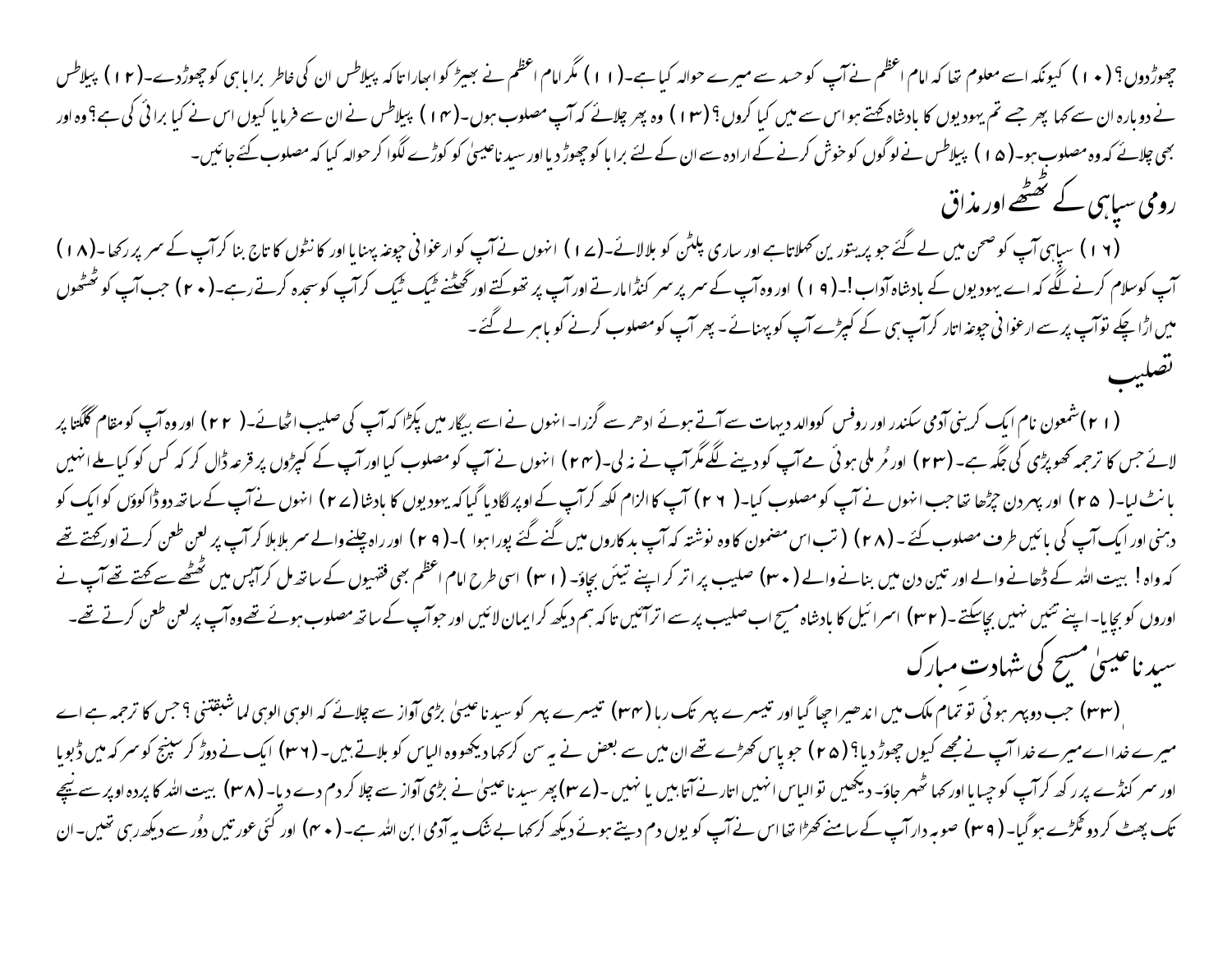میں مریم مگدلینی اور چھوٹے یعقوب اور یوسیس کی والدہ مریم اور سلومی تھیں۔( r ۱) حب ایک تعلیم کی سلنے اور ایک کی خدمت کرتی تھیں اور وہ بھی بہت سی عورتیں تھیں حواب کے ساتھ پروشلیم میں ائی تھیں۔ سىد ناغىيىي المسح كى تدفين مبارك (۴۲) حب شام ہو گئی تواس کے لئے تیاری کا دن تھاحوسبت سے ایک دن پہلے ہوتا ہے ۔(۴۳) ارمنیہ کارہنےوالا یوسف آیاحوعزت دار مشیر اور خود بھی پرورد گار کی بادشاہی کامنتظر تھا اس نے حرات سے پیلاطس کے پاس جا کرآپ کی جسم مبارک مالگا- (۴۴) پیلاطس نے تعجب کیا کہ آپ کے اور صوبہ دار کوبلا کرآپ سے پوچیا کہ آپ کووفات یائے ہوئے دیرہوگئی ؟ ( ۴۵ ) حب صوبہ دار سے حال معلوم کرلیا توجیم مبارک یوسف کو دلادی۔ ( ۲ ۴) آپ نے ایک مہین چادر حب مبارک کواتار کر چادرمیں کفنایااور ایک قبر کے اندر حوچٹان میں کھودی کئی تھی رکھااور قبر کے منہ پرایک پتھر لڑھکا دیا۔(ے مہ) بی بی مریم مگدلینی اور یوسیس کی والدہ بی بی ریم دیکھ رہی تھیں کہ آپ کہاں رکھے گئے ہیں۔

مر دوں میں سے حی اٹھنا

(۱) حب سبت کا دن گذر گیا تو بی بی مریم مگدلینی اور حصرت یعقوب کی والده ماجده بی بی رور بی بی سامر سی ای کرائب پرملیں۔(۲) وہ ہفتہ کے پہلے دن بہت سویرے جب سورج نکلاہی تفاقیر پرآئیں۔(۳) اورآپس میں کمتی تھیں کہ ہمارے لئے پتھر کوفیہر کےمنہ پرسے کون (۴) جب انہوں نے نگاہ کی تودیکھا کہ پتھرلڑھکاہواہے کیونکہ وہ بہت ہی بڑا تھا۔( ھ) قبر کےاندر جاکر انہوں نے ایک حوان کوسفید جاہ پہنے ہوئے دیکھا اور نہایت حیران ہوئیں۔( ۲ )اس نے ان سے کہاایسی حیران نہ ہو۔ تم عیسیٰ ناصری کو حومصلوب ہوا تھاڈھونڈ تی ہو۔وہ جی اٹھے بیں ۔وہ بہاں نہیں،میں۔ دیکھو یہ وہ جگہ ہے جاں ناصری کورکھا تھا۔(ے) لیکن تم جاکر اس کے صحابہ کرام اور پطرس سے کہو کہ وہ تم سے پہلے گلیل کوجائیں گے۔تم وہیں اسے دیکھوگے جیسا اس نے تم سے کہا-( ۸) وہ لکل کر قبر سے ساکنی اور ہیں۔ان پر غالب آگئی تھی اور انهوں نے کسی سے کجھ نہ کہا کیونکہ وہ ڈر تی

سید ناعیسیٰ انمسج بی بی مریم مگدلینی پرظاہر ہوتے ہیں

(۹) ہفتہ کے پہلے روز حب آپ سویرے جی اٹھے توپہلے بی بی مریم مگدلینی کو حس میں سے آپ سے براد تک توسیح (۰۱) اس نے جاکرآپ کے ساتھیوں کوحوماتم کرتے اور روتے تھے خبر دی۔ (۱۱) انہوں نے یہ سن کر کہ آپ جیتے بیں اس نے آپ کو دیکھاہے یقین نہ کیا۔